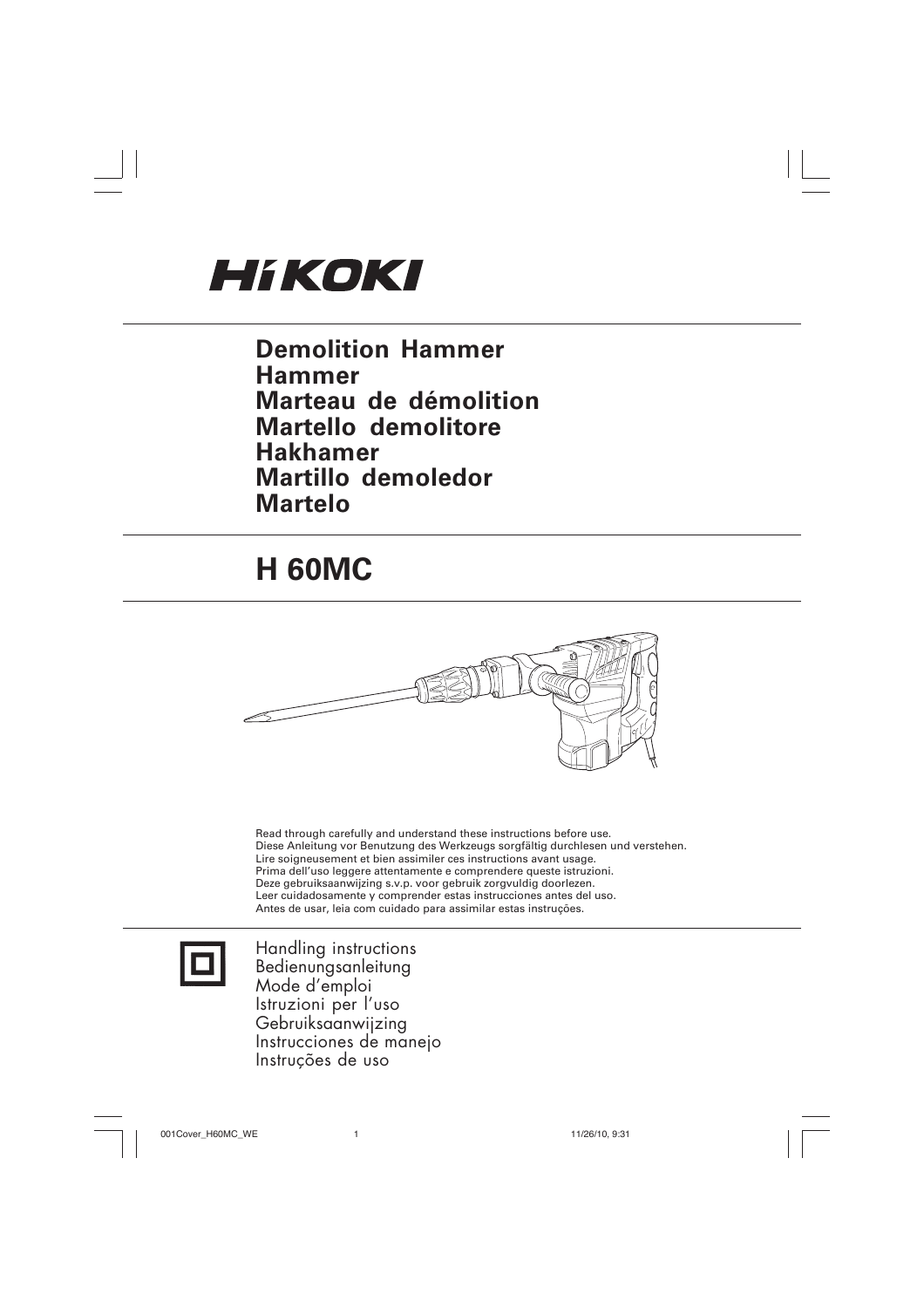







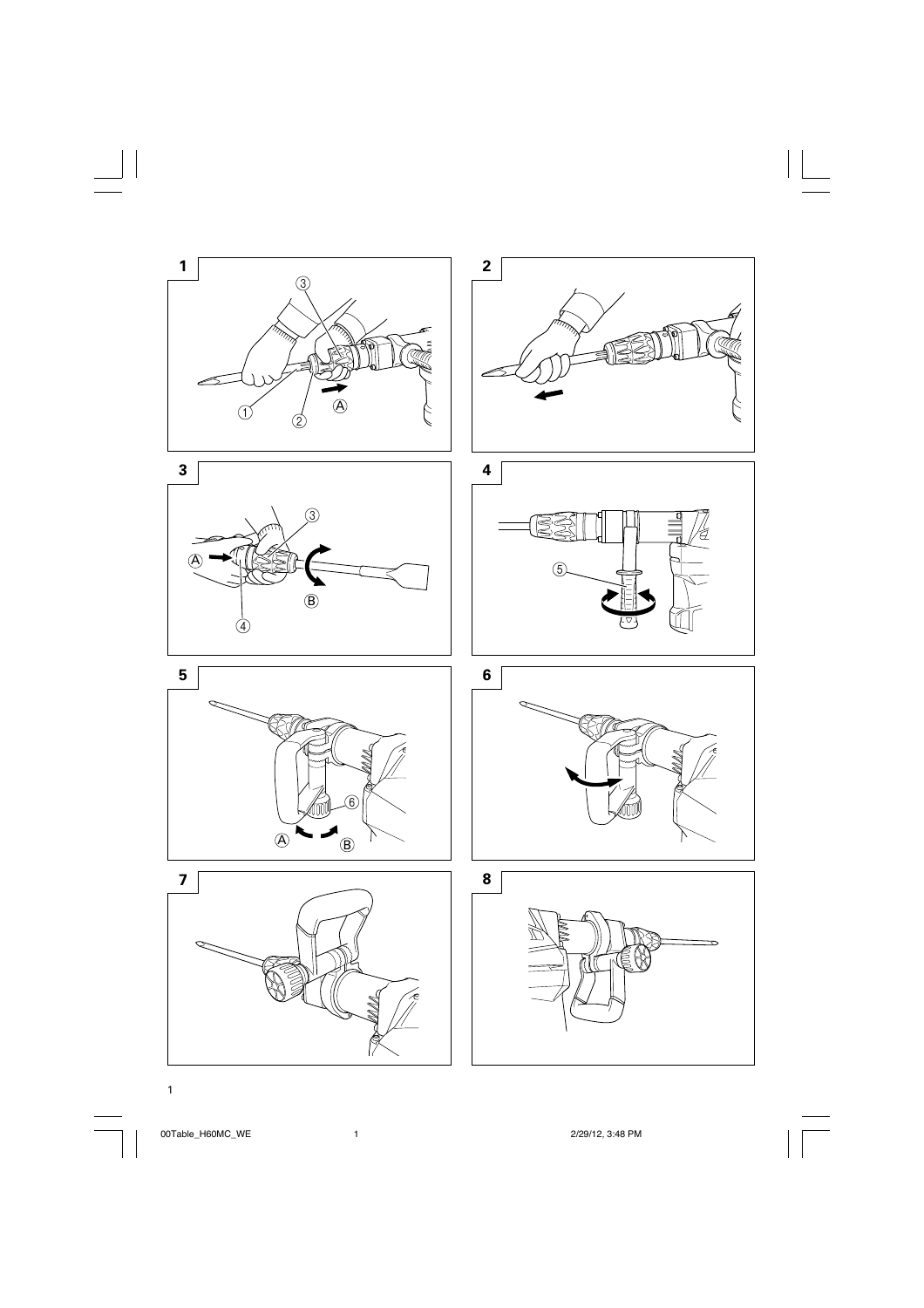





|               | English                | Deutsch               | Francais                                | Italiano                                     |
|---------------|------------------------|-----------------------|-----------------------------------------|----------------------------------------------|
| O             | Tool shank             | Werkzeugschaft        | Queue d'outil                           | Gambo dell'utensile                          |
| (2)           | Front cap              | Frontkappe            | Capuchon avant                          | Tappo anteriore                              |
| (3)           | Grip (A)               | Griff (A)             | Poignée (A)                             | Impugnatura (A)                              |
| $\circled{4}$ | Grip (B)               | Griff (B)             | Poignée (B)                             | Impugnatura (B)                              |
| (5)           | Side handle            | Seitengriff           | Poignée latérale                        | Maniglia laterale                            |
| (6)           | Grip                   | Griff                 | Poignée                                 | Impugnatura                                  |
| (7)           | Crank cover            | Kurbeldeckel          | Couvercle de manivelle                  | Coperchio dell'incastellatura                |
| (8)           | Wear limit             | Verschleißgrenze      | Limite d'usure                          | Limite d'usura                               |
| $\circled{9}$ | No. of carbon brush    | Nr. der kohlebürste   | No. de balai en carbone                 | Numero delle spazzole di carbone             |
| (10)          | Auto-stop carbon brush | Auto-Stop Kohlebürest | Balai en carbone à arrêt<br>automatique | Spazzola di carbone ad<br>arresto automatico |

|                  | Nederlands            | Español                                                          | Português                                |
|------------------|-----------------------|------------------------------------------------------------------|------------------------------------------|
| 1.               | Boorschacht           | Barrena                                                          | Haste da ferramenta                      |
| ②                | Voorkap               | Tapa frontal                                                     | Tampa frontal                            |
| ③                | Greep (A)             | Empuñadura (A)                                                   | Cabo (A)                                 |
| $\left(4\right)$ | Greep (B)             | Empuñadura (B)                                                   | Cabo (B)                                 |
| (5)              | Zijgreep              | Mango lateral                                                    | Empunhadura lateral                      |
| 6                | Greep                 | Empuñadura                                                       | Cabo                                     |
| (7)              | Bedekking             | Cubierta del motor                                               | Proteção da manivela                     |
| (8)              | Slijtage-limiet       | Límite de desgaste                                               | Limite de desgaste                       |
| 9)               | Nr. van koolborstel   | No, de contacto de carbón $\mathsf{N}^\circ$ de escova de carvão |                                          |
| (10)             | Auto-stop koolborstel | Escobilla de carbón de<br>parada automática                      | Escova de carvão de<br>parada automática |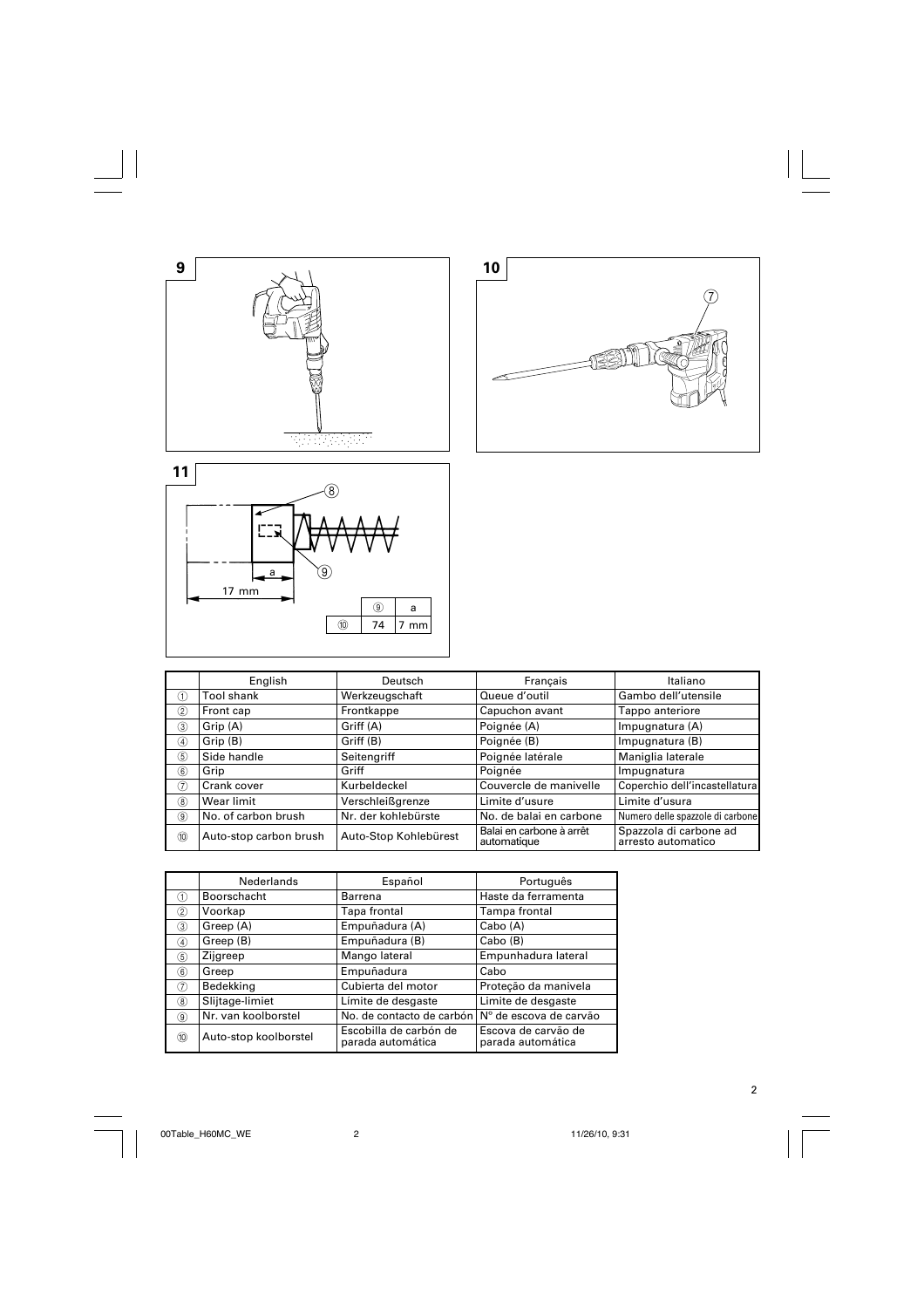| <b>Symbols</b><br>∕∆WARNING<br>The following show<br>symbols used for the<br>machine. Be sure that<br>you understand their<br>meaning before use.                                                                                                                                                                                                                                                                                                     | Symbole<br>∕ <u>∆</u> WARNUNG<br>Die folgenden Symbole<br>werden für diese Maschine<br>verwendet. Achten Sie<br>darauf, diese vor der<br>Verwendung zu verstehen.                                                                                                                                                                                                                                                                                                                                         | <b>Symboles</b><br><u> ∕∖</u> AVERTISSEMENT<br>Les symboles suivants<br>sont utilisés pour l'outil.<br>Bien se familiariser avec<br>leur signification avant<br>d'utiliser l'outil.                                                                                                                                                                                                                                                                     | <b>Simboli</b><br>∕!∖ AVVERTENZA<br>Di seguito mostriamo i<br>simboli usati per la<br>macchina. Assicurarsi di<br>comprenderne il<br>significato prima dell'uso.                                                                                                                                                                                                                                                            |
|-------------------------------------------------------------------------------------------------------------------------------------------------------------------------------------------------------------------------------------------------------------------------------------------------------------------------------------------------------------------------------------------------------------------------------------------------------|-----------------------------------------------------------------------------------------------------------------------------------------------------------------------------------------------------------------------------------------------------------------------------------------------------------------------------------------------------------------------------------------------------------------------------------------------------------------------------------------------------------|---------------------------------------------------------------------------------------------------------------------------------------------------------------------------------------------------------------------------------------------------------------------------------------------------------------------------------------------------------------------------------------------------------------------------------------------------------|-----------------------------------------------------------------------------------------------------------------------------------------------------------------------------------------------------------------------------------------------------------------------------------------------------------------------------------------------------------------------------------------------------------------------------|
| Read all safety<br>warnings and all<br>instructions.<br>Failure to follow the<br>warnings and<br>instructions may result<br>in electric shock, fire<br>and/or serious injury.                                                                                                                                                                                                                                                                         | Lesen Sie sämtliche<br>Sicherheitshinweise und<br>Anweisungen durch.<br>Wenn die Warnungen und<br>Anweisungen nicht befolgt<br>werden, kann es zu<br>Stromschlag, Brand und/<br>oder ernsthaften<br>Verletzungen kommen.                                                                                                                                                                                                                                                                                  | Lire tous les avertissements<br>de sécurité et toutes les<br>instructions.<br>Tout manquement à observer<br>ces avertissements et<br>instructions peut engendrer<br>des chocs électriques, des<br>incendies et/ou des blessures<br>graves.                                                                                                                                                                                                              | Leggere tutti gli avvertimenti<br>di sicurezza e tutte le<br>istruzioni.<br>La mancata osservanza degli<br>avvertimenti e delle istruzioni<br>potrebbe essere causa di<br>scosse elettriche, incendi e/o<br>gravi lesioni.                                                                                                                                                                                                  |
| Only for EU countries<br>Do not dispose of electric<br>tools together with household<br>waste material!<br>In observance of European<br>Directive 2002/96/EC on waste<br>electrical and electronic<br>equipment and its<br>implementation in accordance<br>with national law, electric<br>tools that have reached the<br>end of their life must be<br>collected separately and<br>returned to an<br>environmentally compatible<br>recycling facility. | Nur für EU-Länder<br>Werfen Sie Elektrowerkzeuge<br>nicht in den Hausmüll!<br>Gemäss Europäischer<br>Richtlinie 2002/96/EG über<br>Elektro- und Elektronik-<br>Altgeräte und Umsetzung in<br>nationales Recht müssen<br>verbrauchte Elektrowerkzeuge<br>getrennt gesammelt und einer<br>umweltgerechten<br>Wiederververtung zugeführt<br>werden.                                                                                                                                                          | Pour les pays européens<br>uniquement<br>Ne pas jeter les appareils<br>électriques dans les ordures<br>ménagères!<br>Conformément à la directive<br>européenne 2002/96/EG relative<br>aux déchets d'équipements<br>électriques ou électroniques<br>(DEEE), et à sa transposition<br>dans la législation nationale, les<br>appareils électriques doivent<br>être collectés à part et être<br>soumis à un recyclage<br>respectueux de<br>l'environnement. | Solo per Paesi UE<br>Non gettare le<br>apparecchiature elettriche tra i<br>rifiuti domestici.<br>Secondo la Direttiva Europea<br>2002/96/CE sui rifiuti di<br>apparecchiature elettriche ed<br>elettroniche e la sua<br>attuazione in conformità alle<br>norme nazionali, le<br>apparecchiature elettriche<br>esauste devono essere<br>raccolte separatamente, al fine<br>di essere reimpiegate in modo<br>eco-compatibile. |
| Symbolen<br>A WAARSCHUWING<br>Hieronder staan symbolen<br>afgebeeld die van toepassing<br>zijn op deze machine. U<br>moet de betekenis hiervan<br>begrijpen voor gebruik.                                                                                                                                                                                                                                                                             | Símbolos<br>∕ ADVERTENCIA<br>A continuación se muestran<br>los símbolos usados para la<br>máquina. Asegúrese de<br>comprender su significado<br>antes del uso.                                                                                                                                                                                                                                                                                                                                            | <b>Símbolos</b><br>∕∆ AVISO<br>A seguir aparecem os<br>símbolos utilizados pela<br>máquina. Assimile bem<br>seus significados antes<br>do uso.                                                                                                                                                                                                                                                                                                          |                                                                                                                                                                                                                                                                                                                                                                                                                             |
| Lees alle waarschuwingen en<br>instructies aandachtig door.<br>Nalating om de<br>waarschuwingen en<br>instructies op te volgen kan in<br>een elektrische schok, brand<br>en/of ernstig letsel resulteren.                                                                                                                                                                                                                                             | Lea todas las instrucciones y<br>advertencias de seguridad.<br>Si no se siguen las<br>advertencias e instrucciones,<br>podría producirse una<br>descarga eléctrica, un<br>incendio y/o daños graves.                                                                                                                                                                                                                                                                                                      | Leia todas as instruções e<br>avisos de segurança.<br>Se não seguir todas as<br>instruções e os avisos, pode<br>provocar um choque eléctrico,<br>incêndio e/ou ferimentos<br>graves.                                                                                                                                                                                                                                                                    |                                                                                                                                                                                                                                                                                                                                                                                                                             |
| Alleen voor EU-landen<br>Geef elektrisch gereedschap<br>niet met het huisvuil mee!<br>Volgens de Europese richtlijn<br>2002/96/EG inzake oude<br>elektrische en elektronische<br>apparaten en de toepassing<br>daarvan binnen de nationale<br>wetgeving, dient gebruikt<br>elektrisch gereedschap<br>gescheiden te worden<br>ingezameld en te worden<br>afgevoerd naar een recycle<br>bedrijf dat voldoet aan de<br>geldende milieu-eisen.            | Sólo para países de la Unión<br>Europea<br>¡No deseche los aparatos<br>eléctricos junto con los residuos<br>domésticos!<br>De conformidad con la Directiva<br>Europea 2002/96/CE sobre<br>residuos de aparatos eléctricos y<br>electrónicos y su aplicación de<br>acuerdo con la legislación<br>nacional, las herramientas<br>eléctricas cuya vida útil haya<br>llegado a su fin se deberán recoger<br>por separado y trasladar a una<br>planta de reciclaje que cumpla con<br>las exigencias ecológicas. | Apenas para países da UE<br>Não deite ferramentas<br>eléctricas no lixo doméstico!<br>De acordo com a directiva<br>europeia 2002/96/CE sobre<br>ferramentas eléctricas e<br>electrónicas usadas e a<br>transposição para as leis<br>nacionais, as ferramentas<br>eléctricas usadas devem ser<br>recolhidas em separado e<br>encaminhadas a uma<br>instalação de reciclagem dos<br>materiais ecológica.                                                  |                                                                                                                                                                                                                                                                                                                                                                                                                             |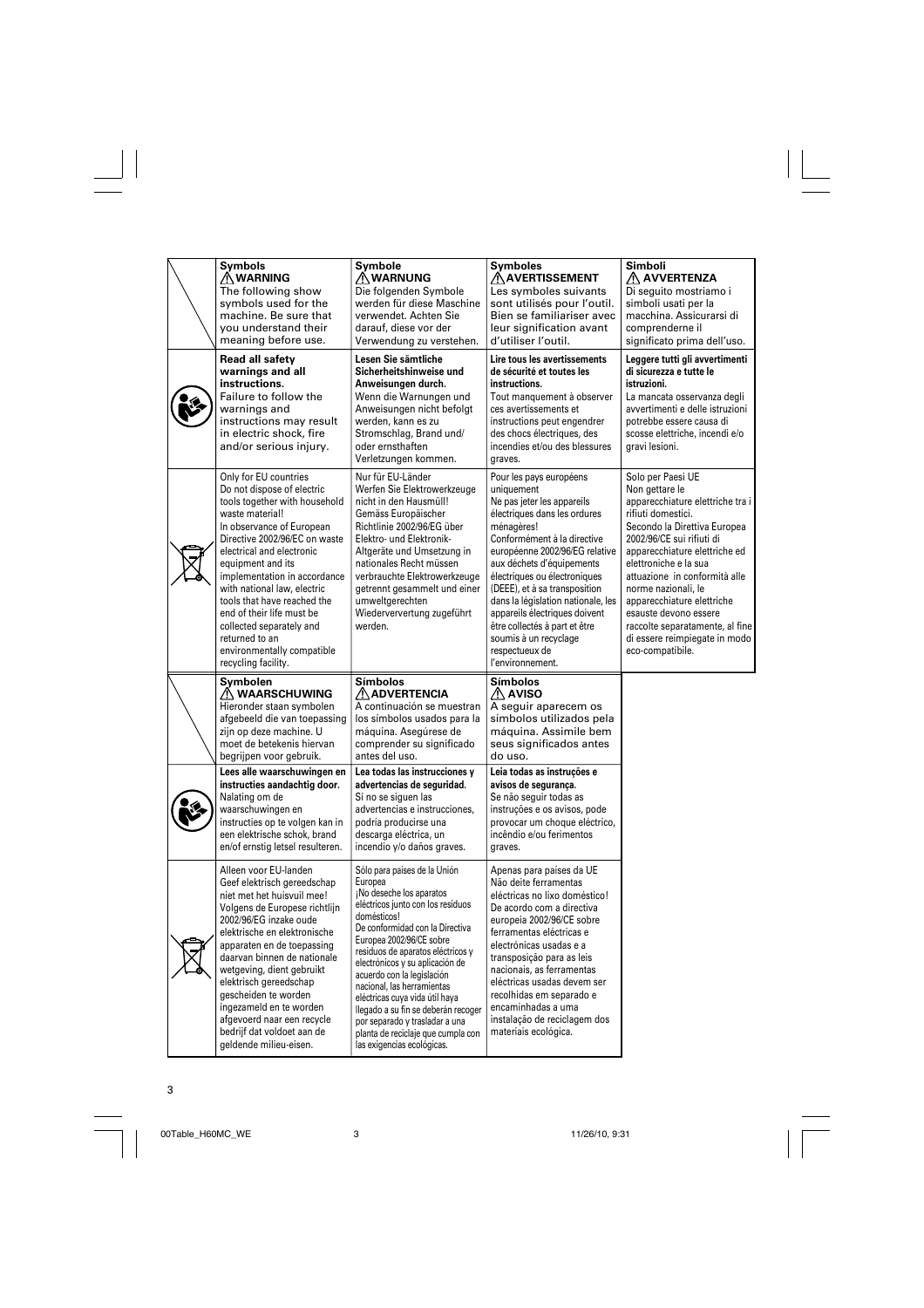# **GENERAL POWER TOOL SAFETY WARNINGS**

### **WARNING**

#### **Read all safety warnings and all instructions.**

Failure to follow the warnings and instructions may result in electric shock, fire and/or serious injury.

#### **Save all warnings and instructions for future reference.**

The term "power tool" in the warnings refers to your mainsoperated (corded) power tool or battery-operated (cordless) power tool.

#### **1) Work area safety**

- **a) Keep work area clean and well lit.** Cluttered or dark areas invite accidents.
- **b) Do not operate power tools in explosive atmospheres, such as in the presence of flammable liquids, gases or dust.**

Power tools create sparks which may ignite the dust or fumes.

**c) Keep children and bystanders away while operating a power tool.**

Distractions can cause you to lose control.

#### **2) Electrical safety**

**a) Power tool plugs must match the outlet. Never modify the plug in any way. Do not use any adapter plugs with earthed (grounded) power tools.**

Unmodified plugs and matching outlets will reduce risk of electric shock.

- **b) Avoid body contact with earthed or grounded surfaces, such as pipes, radiators, ranges and refrigerators.** There is an increased risk of electric shock if your body is earthed or grounded.
- **c) Do not expose power tools to rain or wet conditions.** Water entering a power tool will increase the risk of electric shock.
- **d) Do not abuse the cord. Never use the cord for carrying, pulling or unplugging the power tool. Keep cord away from heat, oil, sharp edges or moving parts.** Damaged or entangled cords increase the risk of electric shock.
- **e) When operating a power tool outdoors, use an extension cord suitable for outdoor use.** Use of a cord suitable for outdoor use reduces the risk of electric shock.
- **f) If operating a power tool in a damp location is unavoidable, use a residual current device (RCD) protected supply.**

Use of an RCD reduces the risk of electric shock.

- **3) Personal safety**
	- **a) Stay alert, watch what you are doing and use common sense when operating a power tool. Do not use a power tool while you are tired or under the influence of drugs, alcohol or medication.** A moment of inattention while operating power tools may result in serious personal injury. **b) Use personal protective equipment. Always wear eye**
	- **protection.**

Protective equipment such as dust mask, non-skid safety shoes, hard hat, or hearing protection used for appropriate conditions will reduce personal injuries.

**c) Prevent unintentional starting. Ensure the switch is in the off-position before connecting to power source and/or battery pack, picking up or carrying the tool.** Carrying power tools with your finger on the switch or energising power tools that have the switch on invites accidents.

**d) Remove any adjusting key or wrench before turning the power tool on.** A wrench or a key left attached to a rotating part of

the power tool may result in personal injury.

**e) Do not overreach. Keep proper footing and balance at all times.** This enables better control of the power tool in

unexpected situations.

**f) Dress properly. Do not wear loose clothing or jewellery. Keep your hair, clothing and gloves away from moving parts.** Loose clothes, jewellery or long hair can be caught

in moving parts.

**g) If devices are provided for the connection of dust extraction and collection facilities, ensure these are connected and properly used.**

Use of dust collection can reduce dust related hazards.

- **4) Power tool use and care**
	- **a) Do not force the power tool. Use the correct power tool for your application.** The correct power tool will do the job better and safer at the rate for which it was designed.
	- **b) Do not use the power tool if the switch does not turn it on and off.** Any power tool that cannot be controlled with the switch is dangerous and must be repaired.
	- **c) Disconnect the plug from the power source and/or the battery pack from the power tool before making any adjustments, changing accessories, or storing power tools.**

Such preventive safety measures reduce the risk of starting the power tool accidentally.

- **d) Store idle power tools out of the reach of children and do not allow persons unfamiliar with the power tool or these instructions to operate the power tool.** Power tools are dangerous in the hands of untrained users.
- **e) Maintain power tools. Check for misalignment or binding of moving parts, breakage of parts and any other condition that may affect the power tool's operation.**

**If damaged, have the power tool repaired before use.** Many accidents are caused by poorly maintained power tools.

**f) Keep cutting tools sharp and clean.**

Properly maintained cutting tools with sharp cutting edges are less likely to bind and are easier to control.

**g) Use the power tool, accessories and tool bits etc. in accordance with these instructions, taking into account the working conditions and the work to be performed.**

Use of the power tool for operations different from those intended could result in a hazardous situation.

- **5) Service**
	- **a) Have your power tool serviced by a qualified repair person using only identical replacement parts.** This will ensure that the safety of the power tool is

maintained.

# **PRECAUTION**

**Keep children and infirm persons away.**

**When not in use, tools should be stored out of reach of children and infirm persons.**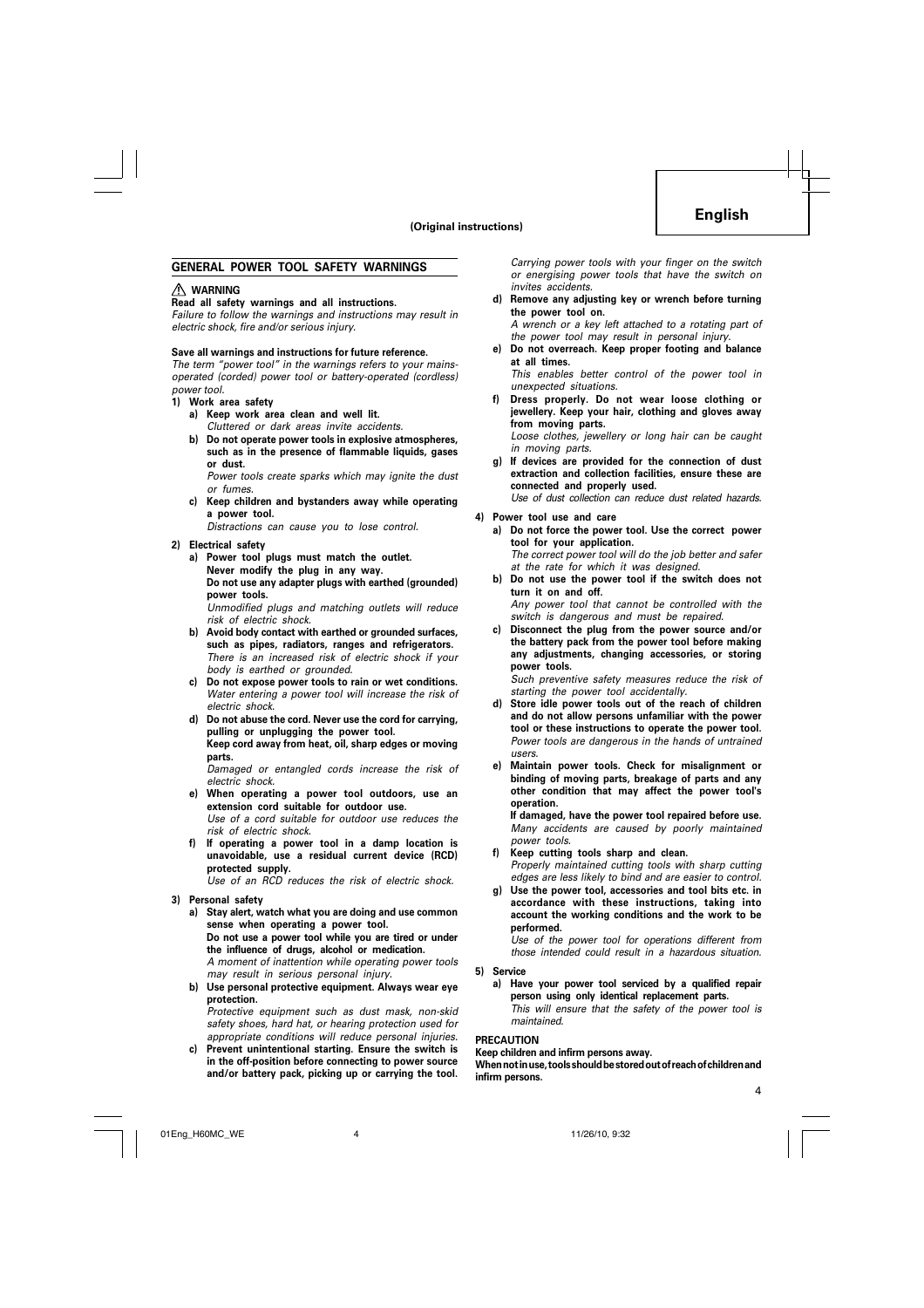# **DEMOLITION HAMMER SAFETY WARNINGS**

- 1. **Wear ear protectors**
- Exposure to noise can cause hearing loss.
- 2. **Use auxiliary handle(s), if supplied with the tool.** Loss of control can cause personal injury.
- 3. **Hold power tool by insulated gripping surfaces, when performing an operation where the cutting accessory may contact hidden wiring or its own cord.** Cutting accessory contacting a "live" wire may make exposed metal parts of the power tool "live" and could give the operator an electric shock.
- 4. Do not touch the bit during or immediately after operation. The bit becomes very hot during operation and could cause serious burns.
- 5. Before starting to break, chip or drill into a wall, floor or ceiling, thoroughly confirm that such items as electric cables or conduits are not buried inside.
- 6. Wear a mask when turning your head upward.
- 7. Properly set the bit holder
- 8. At the start of work, confirm screw tightening.
- 9. When working at a highly elevated location, pay attention to articles and persons below.
- 10. Wear protective shoes to protect your feet.

# **SPECIFICATIONS**

| Voltage (by areas)*                | (110V, 120V, 127V, 220V, 230V, 240V) |
|------------------------------------|--------------------------------------|
| Power Input                        | 1250 W*                              |
| Full-load Impact Rate              | $1600$ min <sup>-1</sup>             |
| Weight (without cord, side handle) | $10.2$ kg                            |

\*Be sure to check the nameplate on product as it is subject to change by areas.

# **STANDARD ACCESSORIES**

Either type I or type II Side handle is attached. Standard accessories are subject to change without notice.

# **OPTIONAL ACCESSORIES (sold separately)**

 $\bigcirc$  Demolishing

 $\bigcirc$  Asphalt Cutting (1) Bull Point Overall Length: 280, 400 mm



(1) Cutter

 $\bigcirc$  Surface Roughing





 $\bigcirc$  Tamping (1) Bushing Tool (2) Shank



(1) Rammer (2) Shank





$$
\qquad \qquad \Box
$$

- (1) Cold chisel Overall length: 280, 400 mm
- $\bigcirc$  Scooping Work



(1) Scoop

O Hammer Grease A 500 g (in a can) 70 g (in a tube) 30 g (in a tube)

Optional accessories are subject to change without notice.

# **APPLICATIONS**

Demolishing concrete, chipping off concrete, grooving, bar cutting, and driving piles.

Application examples:

Installation of piping and wiring, sanitary facility installation, machinery installation, water supply and drainage work, interior jobs, harbor facilities and other civil engineering work.

### **PRIOR TO OPERATION**

**1. Power source**

Ensure that the power source to be utilized conforms to the power requirements specified on the product nameplate.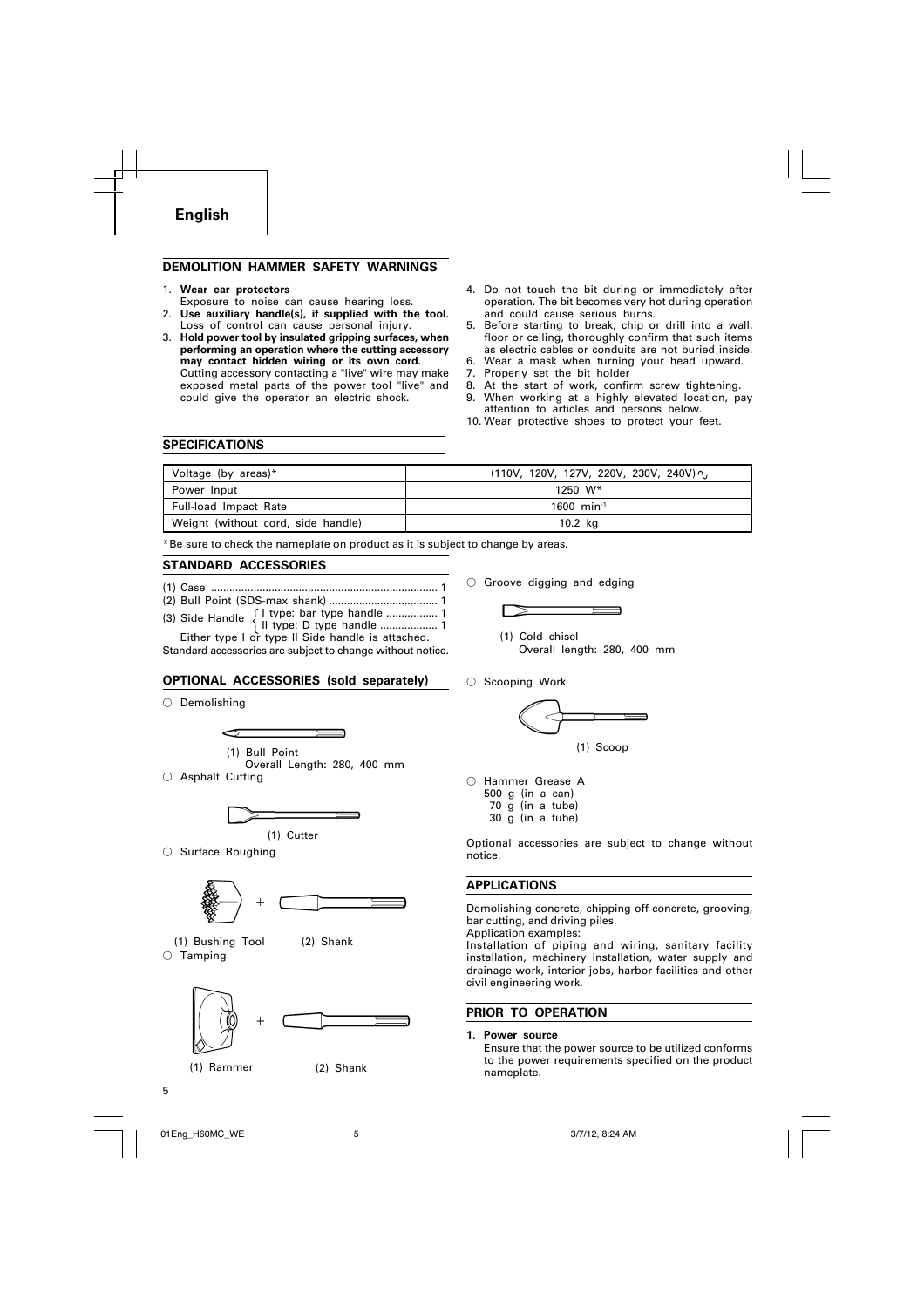#### **2. Power switch**

Ensure that the power switch is in the OFF position. If the plug is connected to a receptacle while the power switch is in the ON position, the power tool will start operating immediately, which could cause a serious accident.

#### **3. Extension cord**

When the work area is removed from the power source, use an extension cord of sufficient thickness and rated capacity. The extension cord should be kept as short as practicable.

#### **4. Installing Tools**

### **CAUTION**

Be sure to switch power OFF and disconnect the plug from the receptacle to avoid serious trouble. **NOTE**

When using tools such as bull points, cutters, etc., make sure to use the genuine parts designated by our company.

- (1) Clean the shank portion of the tool.
- (2) As shown in **Fig. 1**, pull grip (A) in the direction of  $(A)$ , and insert the tool into a hole of the front cap.
- (3) Adjust the groove position while turning the tool, and furthermore insert it until it hits the end of the hole.
- (4) Return grip (A) to its original position, pull the tool and make sure it is locked completely (**Fig. 2**).

**5. Deciding Working Position of Tool** The tool can be turned every 30 degrees and can be fixed at the position of 12 steps.

- (1) As shown in **Fig. 3**, if the grip (A) is turned in the direction of  $\circledR$  in a state where the grip (B) is pushed in the direction of  $(A)$ , the blade angle can be changed freely to any desired position.
- (2) Release grip (B) and turn the tool, and make sure that it is locked completely.

#### **6. Removing Tool**

As shown in **Fig. 1**, pull grip (A), and pull out the tool.

### **CAUTION**

Be sure to grip the handle and side handle during work. Do not hold by the grip (A) during work. If you pull it by mistake, the bull point could jump out.

# **7. Move the side handle**

# For bar type handle

### **Fixing the side handle (Fig. 4)**

- (1) Rotate the side handle in a clockwise direction to secure it.
- (2) Set the side handle to a position that is suited to the operation and then securely tighten the side handle.

#### For D type handle

The side handle can be fixed at any desired position; 360 degrees, and can also be fixed at any position in the back-and-forth direction.

- (1) Loosen the handle by turning the grip in the direction of A as shown in **Fig. 5**.
- (2) Adjust it to a position where vertical (up-and-down) operation can be facilitated as illustrated in **Fig. 6**, **Fig. 7**, and **Fig. 8**.
- (3) Turn the grip in the direction of  $\circledR$  and fix the handle.

# **HOW TO USE THE DEMOLITION HAMMER (Fig. 9)**

1. After placing the tip of the tool on concrete surface, switch ON.

The switch can be turned ON if the trigger is pulled and OFF when it is released.

If the stopper is pressed while the trigger for the switch is pulled, even if your finger is released from the trigger, the switch remains ON - convenient for continuous operation.

To turn the switch OFF, pull the trigger again, and then the stopper comes off.

2. By utilizing the empty weight of the machine and by firmly holding the demolition hammer with both hands, one can effectively control the subsequent recoil motion.

Proceed at a moderate work-rate, the use of too much force will impair efficiency.

#### **CAUTION**

After long time of use, the cylinder case becomes hot. Therefore, be careful not to burn your hands.

### **GREASE REPLACEMENT**

This machine is of full air-tight construction to protect against dust and to prevent lubricant leakage. This machine can be used without grease supplement for an extended period of time. However, perform the grease replacement to maintain the service life. Replace the grease as described below.

**1. Grease Replacement Period**

You should look at the grease when you change the carbon brush (See item 4 in the section MAINTENANCE AND INSPECTION). Ask for grease replacement at the nearest HiKOKI

Authorized Service Center. In the case that you are forced to change the grease

by yourself, please follow the following points.

# **2. How to replace grease**

#### **CAUTION**

Before replacing the grease, turn the power off and pull out the plug from the receptacle.

- (1) Remove the crank cover and wipe off the old grease inside. (**Fig. 10**)
- (2) Supply 76 g (the standard volume to cover the connecting rod) of HiKOKI Electric Hammer Grease A to the crank case. lacement at the nearest HiKOKI<br>Center.<br>are forced to change the grease<br>is follow the following points.<br>**ease**<br>e grease, turn the power off and<br>from the receptacle.<br>cover and wipe off the old grease<br>standard volume to cover
- (3) After replacing the grease, install the crank cover securely. At this time, do not damage or lose the oil seal.

#### **NOTE**

The HiKOKI Electric Hammer Grease A is of the low viscosity type. When the grease is consumed, purchase from the HiKOKI Authorized Service Center.

#### **MAINTENANCE AND INSPECTION**

#### **CAUTION**

Be sure to switch power OFF and disconnect the plug from the receptacle to avoid serious trouble.

# **1. Inspecting the tool**

Since use of a dull tool will degrade efficiency and cause possible motor malfunction, sharpen or replace the tool as soon as abrasion is noted.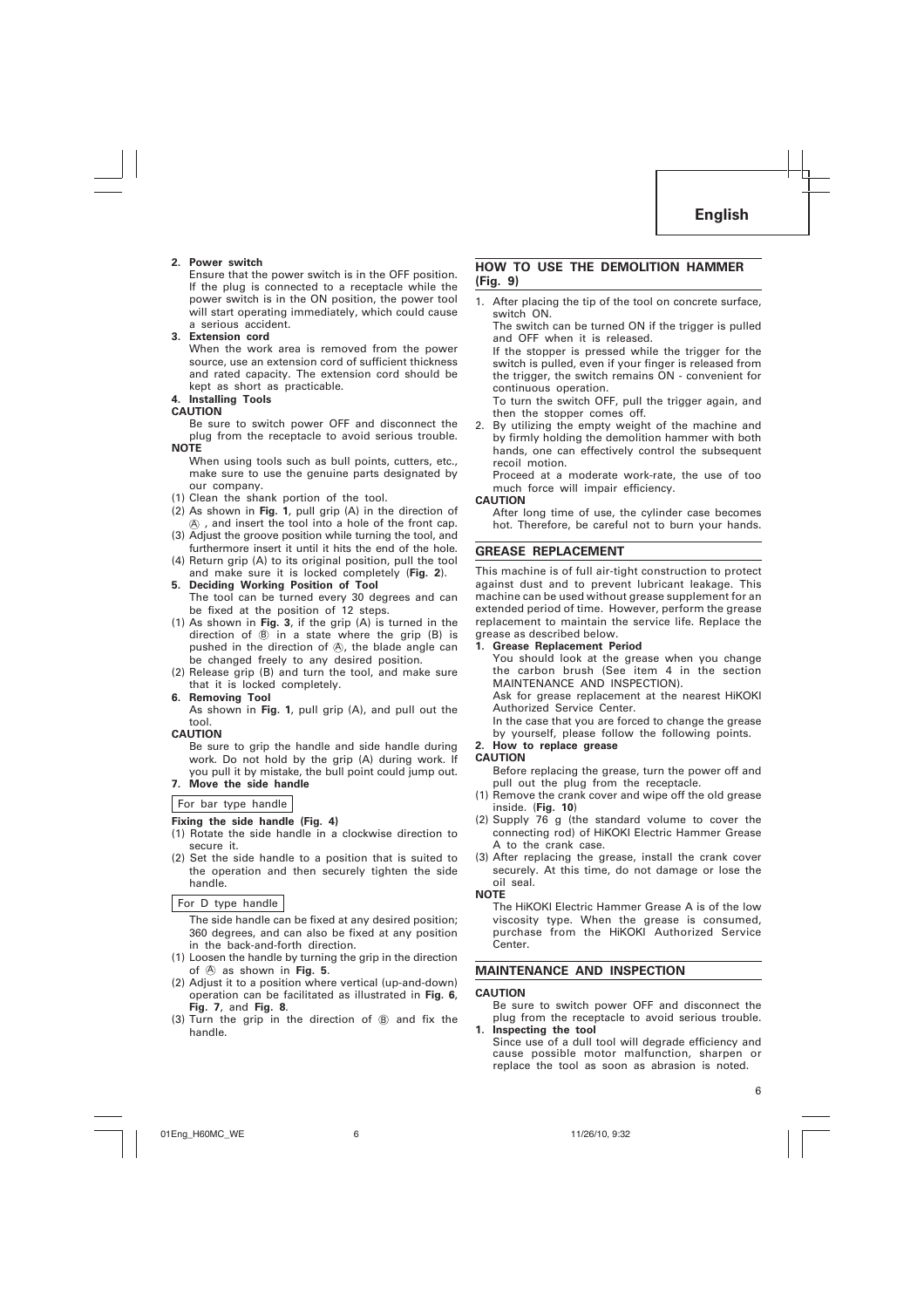# **English**

#### **2. Inspecting the mounting screws**

Regularly inspect all mounting screws and ensure that they are properly tightened. Should any of the screws be loose, retighten them immediately. Failure to do so could result in serious hazard.

#### **3. Maintenance of the motor**

The motor unit winding is the very "heart" of the power tool. Exercise due care to ensure the winding does not become damaged and/or wet with oil or water.

#### **4. Inspecting the carbon brushes (Fig. 11)**

The Motor employs carbon brushes which are consumable parts. When they become worn to or near the "wear limit", it could result in motor trouble. When an auto-stop carbon brush is equipped, the motor will stop automatically. At that time, replace both carbon brushes with new ones which have the same carbon brush Number shown in the figure. In addition, always keep carbon brushes clean and ensure that they slide freely within the brush holders.

#### **5. Replacing carbon brushes**

Loosen the set screw and remove the tail cover. Remove the brush caps and carbon brushes. After replacing the carbon brushes, do not forget to tighten the brush caps properly and install the tail cover.

# **6. Service parts list**

#### **CAUTION**

Repair, modification and inspection of HiKOKI Power Tools must be carried out by a HiKOKI Authorized Service Center.

This Parts List will be helpful if presented with the tool to the HiKOKI Authorized Service Center when requesting repair or other maintenance.

In the operation and maintenance of power tools, the safety regulations and standards prescribed in each country must be observed.

#### **MODIFICATION**

HiKOKI Power Tools are constantly being improved and modified to incorporate the latest technological advancements.

Accordingly, some parts may be changed without prior notice.

# **GUARANTEE**

We guarantee HiKOKI Power Tools in accordance with statutory/country specific regulation. This guarantee does not cover defects or damage due to misuse, abuse, or normal wear and tear. In case of complaint, please send the Power Tool, undismantled, with the GUARANTEE CERTIFICATE found at the end of this Handling instruction, to a HiKOKI Authorized Service Center.

#### **NOTE**

Due to HiKOKI's continuing program of research and development, the specifications herein are subject to change without prior notice.

#### **IMPORTANT**

Correct connection of the plug

The wires of the main lead are coloured in accordance with the following code:

| Blue:  | Neutral |
|--------|---------|
| Brown: | Live    |

As the colours of the wires in the main lead of this tool may not correspond with the coloured markings identifying the terminals in your plug proceed as follows: The wire coloured blue must be connected to the terminal marked with the letter N or coloured black. The wire coloured brown must be connected to the terminal marked with the letter L or coloured red. Neither core must be connected to the each terminal.

#### **NOTE**

This requirement is provided according to BRITISH STANDARD 2769: 1984.

Therefore, the letter code and colour code may not be applicable to other markets except The United Kingdom.

#### **Information concerning vibration**

Vibration total values (triax vector sum) determined according to EN60745.

Chiselling:

Vibration emission value  $\partial$ **h**, Cheq = 20.0 m/s<sup>2</sup> Uncertainty  $K = 4.3$  m/s<sup>2</sup>

The declared vibration total value has been measured in accordance with a standard test method and may be used for comparing one tool with another.

It may also be used in a preliminary assessment of exposure.

#### **WARNING**

- $\circ$  The vibration emission during actual use of the power tool can differ from the declared total value depending on the ways in which the tool is used.
- $\bigcirc$  Identify safety measures to protect the operator that are based on an estimation of exposure in the actual conditions of use (taking account of all parts of the operating cycle such as the times when the tool is switched off and when it is running idle in addition to the trigger time).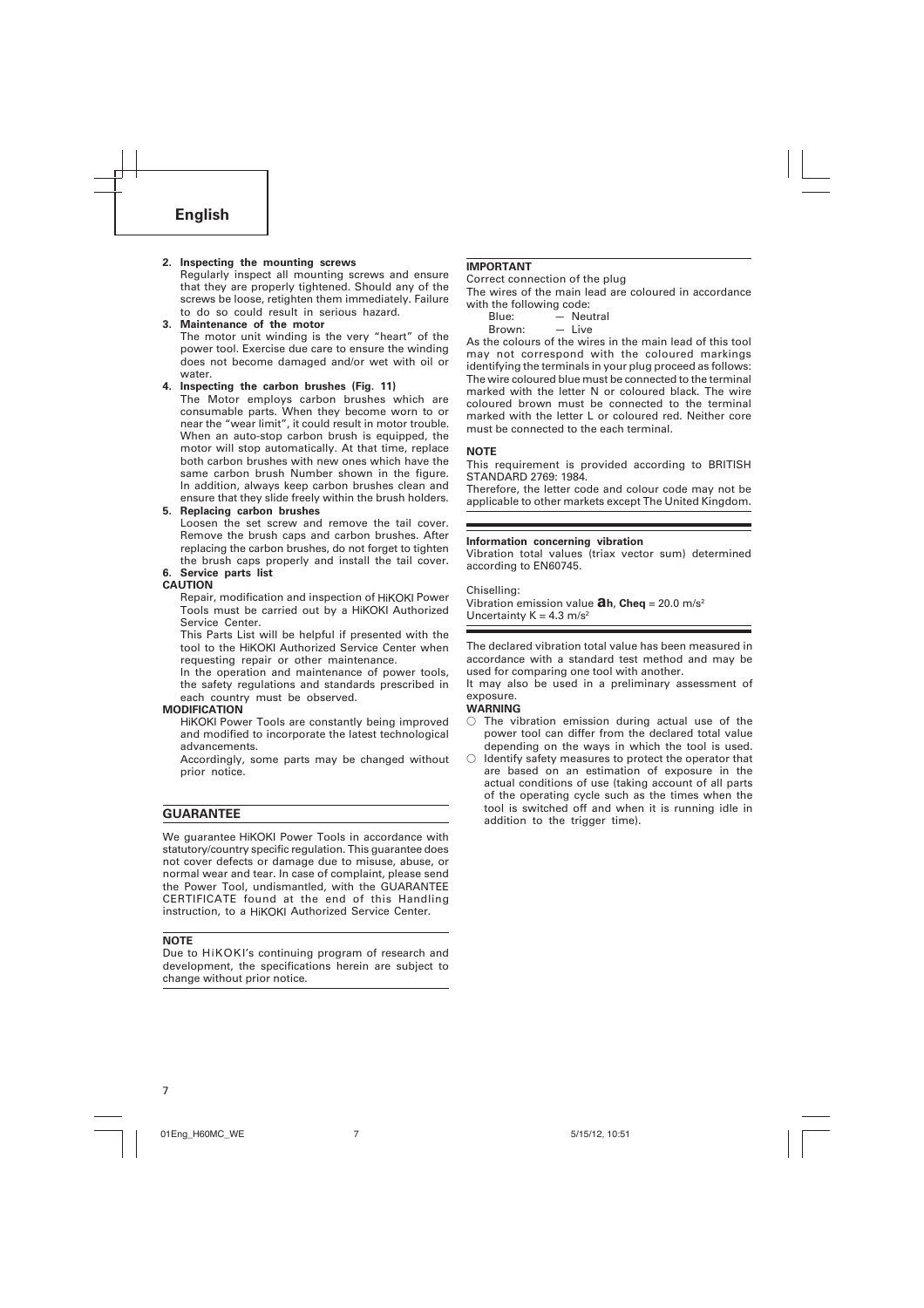#### **ALLGEMEINE SICHERHEITSHINWEISE FÜR ELEKTROGERÄTE**

#### **WARNUNG**

**Lesen Sie sämtliche Sicherheitshinweise und Anweisungen durch** Wenn die Warnungen und Anweisungen nicht befolgt werden, kann es zu Stromschlag, Brand und/oder ernsthaften Verletzungen kommen.

#### **Bitte bewahren Sie alle Warnhinweise und Anweisungen zum späteren Nachschlagen auf.**

Der Begriff "Elektrowerkzeug" bezieht sich in den Warnhinweisen auf Elektrowerkzeuge mit Netz- (schnurgebunden) oder Akkubetrieb (schnurlos).

- **1) Sicherheit im Arbeitsbereich**
	- **a) Sorgen Sie für einen sauberen und gut ausgeleuchteten Arbeitsbereich.**

Zugestellte oder dunkle Bereiche ziehen Unfälle förmlich an.

**b) Verwenden Sie Elektrowerkzeuge niemals an Orten, an denen Explosionsgefahr besteht – zum Beispiel in der Nähe von leicht entflammbaren Flüssigkeiten, Gasen oder Stäuben.**

Bei der Arbeit mit Elektrowerkzeugen kann es zu Funkenbildung kommen, wodurch sich Stäube oder Dämpfe entzünden können.

**c) Sorgen Sie bei der Arbeit mit Elektrowerkzeugen dafür, dass sich keine Zuschauer (insbesondere Kinder) in der Nähe befinden.**

Wenn Sie abgelenkt werden, können Sie die Kontrolle über das Werkzeug verlieren.

#### **2) Elektrische Sicherheit**

**a) Elektrowerkzeuge müssen mit passender Stromversorgung betrieben werden.**

**Nehmen Sie niemals irgendwelche Änderungen am Anschlussstecker vor.**

**Verwenden Sie bei Elektrowerkzeugen mit Schutzkontakt (geerdet) niemals Adapterstecker.**

Stecker im Originalzustand und passende Steckdosen reduzieren das Stromschlagrisiko.

**b) Vermeiden Sie Körperkontakt mit geerdeten Gegenständen wie Rohrleitungen, Heizungen, Herden oder Kühlschränken.**

Bei Körperkontakt mit geerdeten Gegenständen besteht ein erhöhtes Stromschlagrisiko.

- **c) Setzen Sie Elektrowerkzeuge niemals Regen oder sonstiger Feuchtigkeit aus.** Wenn Flüssigkeiten in ein Elektrowerkzeug eindringen, erhöht sich das Stromschlagrisiko.
- **d) Verwenden Sie die Anschlussschnur nicht missbräuchlich. Tragen Sie das Elektrowerkzeug niemals an der Anschlussschnur, ziehen Sie es nicht damit heran und ziehen Sie den Stecker nicht an der Anschlussschnur aus der Steckdose.**

**Halten Sie die Anschlussschnur von Hitzequellen, Öl, scharfen Kanten und beweglichen Teilen fern.**

Beschädigte oder verdrehte Anschlussschnüre erhöhen das Stromschlagrisiko.

**e) Wenn Sie ein Elektrowerkzeug im Freien benutzen, verwenden Sie ein für den Außeneinsatz geeignetes Verlängerungskabel.**

Ein für den Außeneinsatz geeignetes Kabel vermindert das Stromschlagrisiko.

**f) Falls sich der Betrieb des Elektrowerkzeuges in feuchter Umgebung nicht vermeiden lässt, verwenden Sie eine Stromversorgung mit Fehlerstromschutzeinrichtung (Residual Current Device, RCD).**

Durch den Einsatz einer Fehlerstromschutzeinrichtung wird das Risiko eines elektrischen Schlages reduziert.

- **3) Persönliche Sicherheit**
	- **a) Bleiben Sie wachsam, achten Sie auf das, was Sie tun, und setzen Sie Ihren Verstand ein, wenn Sie mit Elektrowerkzeugen arbeiten.**

**Benutzen Sie keine Elektrowerkzeuge, wenn Sie müde sind oder unter Einfluss von Drogen, Alkohol oder Medikamenten stehen.**

Bei der Arbeit mit Elektrowerkzeugen können bereits kurze Phasen der Unaufmerksamkeit zu schweren Verletzungen führen.

- **b) Benutzen Sie eine persönliche Schutzausrüstung. Tragen Sie immer einen Augenschutz.** Schutzausrüstung wie Staubmaske, rutschsichere Sicherheitsschuhe, Schutzhelm und Gehörschutz senken das Verletzungsrisiko bei angemessenem Einsatz.
- **c) Vermeiden Sie unbeabsichtigten Anlauf. Achten Sie darauf, dass sich der Schalter in der Aus- (Off-) Position befindet, ehe Sie das Gerät mit der Stromversorgung und/oder Batteriestromversorgung verbinden, es aufheben oder herumtragen.**

Das Herumtragen von Elektrowerkzeugen mit dem Finger am Schalter oder das Herstellen der Stromversorgung bei betätigtem Schalter zieht Unfälle regelrecht an.

**d) Entfernen Sie sämtliche Einstellwerkzeuge (Einstellschlüssel), ehe Sie das Elektrowerkzeug einschalten.**

Ein an einem beweglichen Teil des Elektrowerkzeugs angebrachter Schlüssel kann zu Verletzungen führen.

**e) Sorgen Sie für einen festen Stand. Achten Sie jederzeit darauf, sicher zu stehen und das Gleichgewicht zu bewahren.**

Dadurch haben Sie das Elektrowerkzeug in unerwarteten Situationen besser im Griff.

- **f) Kleiden Sie sich richtig. Tragen Sie keine lose Kleidung oder Schmuck. Halten Sie Haar, Kleidung und Handschuhe von beweglichen Teilen fern.** Lose Kleidung, Schmuck oder langes Haar kann von beweglichen Teilen erfasst werden.
- **g) Wenn Anschlüsse für Staubabsaug- und sammelvorrichtungen vorhanden sind, sorgen Sie dafür, dass diese richtig angeschlossen und eingesetzt werden.** Durch Entfernen des Staubes können staubbezogene Gefahren vermindert werden.

#### **4) Einsatz und Pflege von Elektrowerkzeugen**

**a) Überanspruchen Sie Elektrowerkzeuge nicht. Benutzen Sie das richtige Elektrowerkzeug für Ihren Einsatzzweck.** Das richtige Elektrowerkzeug erledigt seine Arbeit bei bestimmungsgemäßem Einsatz besser und sicherer.

- **b) Benutzen Sie das Elektrowerkzeug nicht, wenn es sich nicht am Schalter ein- und ausschalten lässt.** Jedes Elektrowerkzeug, das nicht mit dem Schalter betätigt werden kann, stellt eine Gefahr dar und muss repariert werden.
- **c) Stecken Sie den Stecker der Stromversorgung oder Batteriestromversorgung vom Gerät ab, ehe Sie Einstellarbeiten vornehmen, Zubehörteile tauschen oder das Elektrowerkzeug verstauen.**

Solche präventiven Sicherheitsmaßnahmen verhindern den unbeabsichtigten Anlauf des Elektrowerkzeugs und die damit verbundenen Gefahren.

**d) Lagern Sie nicht benutzte Elektrowerkzeuge außerhalb der Reichweite von Kindern, lassen Sie nicht zu, dass Personen das Elektrowerkzeug bedienen, die nicht mit dem Werkzeug selbst und/oder diesen Anweisungen vertraut sind.**

Elektrowerkzeuge in ungeschulten Händen sind gefährlich.

**e) Halten Sie Elektrowerkzeuge in Stand. Prüfen Sie auf Fehlausrichtungen, sicheren Halt und Leichtgängigkeit beweglicher Teile, Beschädigungen von Teilen und auf jegliche andere Zustände, die sich auf den Betrieb des Elektrowerkzeugs auswirken können.**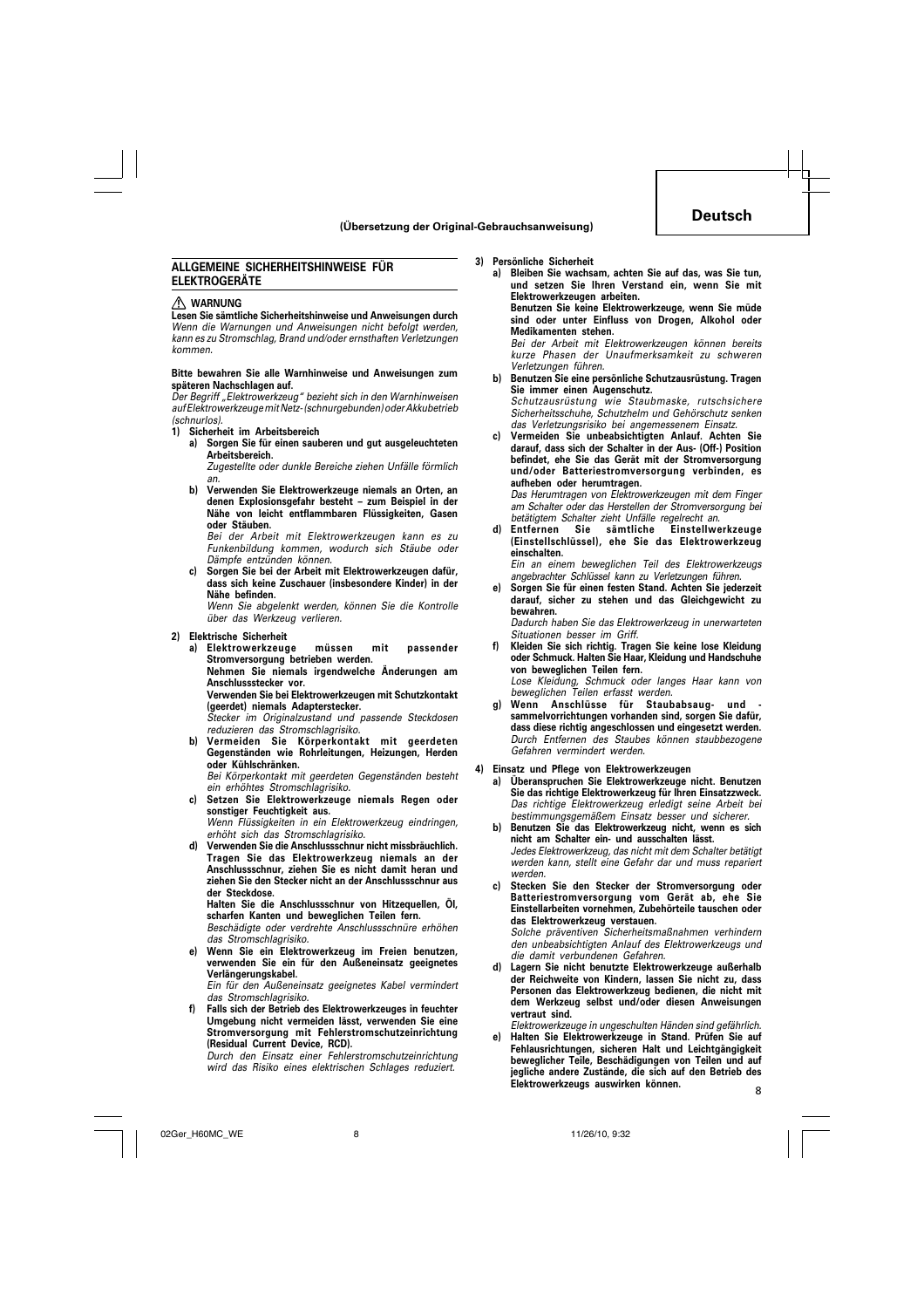**Bei Beschädigungen lassen Sie das Elektrowerkzeug reparieren, ehe Sie es benutzen.**

Viele Unfälle mit Elektrowerkzeugen sind auf schlechte Wartung zurückzuführen.

- **f) Halten Sie Schneidwerkzeuge scharf und sauber.** Richtig gewartete Schneidwerkzeuge mit scharfen Schneidkanten bleiben weniger häufig hängen und sind einfacher zu beherrschen.
- **g) Benutzen Sie Elektrowerkzeuge, Zubehör, Werkzeugspitzen und Ähnliches in Übereinstimmung mit diesen Anweisungen – beachten Sie dabei die jeweiligen Arbeitsbedingungen und die Art und Weise der auszuführenden Arbeiten.**

Der Gebrauch des Elektrowerkzeuges für andere als die vorgesehenen Anwendungen kann zu gefährlichen Situationen führen.

- **5) Service**
	- **a) Lassen Sie Elektrowerkzeuge durch qualifizierte Fachkräfte und unter Einsatz passender, zugelassener Originalteile warten.**

Dies sorgt dafür, dass die Sicherheit des Elektrowerkzeugs nicht beeinträchtigt wird.

**VORSICHT**

**Von Kindern und gebrechlichen Personen fernhalten.**

**Werkzeuge sollten bei Nichtgebrauch außerhalb der Reichweite von Kindern und gebrechlichen Personen aufbewahrt werden.**

# **SICHERHEITSWARNUNG FÜR HAMMER**

1. **Tragen Sie Ohrenschützer**

Starke und/oder dauerhafte Lärmbelastung kann zu Gehörverlust führen.

**TECHNISCHE DATEN**

- 2. **Benutzen Sie die Zusatzgriffe, sofern Sie dem Werkzeug mitgeliefert wurden.** Wenn Sie die Kontrolle über das Werkzeug verlieren. kann es zu Verletzungen kommen.
- 3. **Halten Sie das Elektrowerkzeug an den isolierten Griffflächen fest, wenn Sie Arbeiten ausführen, bei denen das Schneidewerkzeug mit einer verdeckten Verdrahtung oder seiner eigenen Netzleitung in Kontakt kommen könnte.** Wenn Schneidewerkzeuge auf einen "stromführenden" Draht treffen, können die freigelegten Metallteile das Elektrowerkzeug "unter Strom setzen" und dem Bediener einen elektrischen Schlag versetzen.
- 4. Die Bohrerspitze nicht während oder unmittelbar nach dem Betrieb berühren. Die Bohrerspitze wird während des Betriebs sehr heiß, und es könnte zu ernsthaften Verbrennungen kommen.
- 5. Bevor man in einer Wand, dem Boden oder der Decke etwas ausbricht, meißelt oder bohrt, muß man sich sorgfältig davon überzeugen, daß keine elektrischen Kabel oder Kabelrohre darunter liegen.
- 6. Tragen Sie eine Schutzmaske wenn Sin nach oben hin arbeiten.
- 7. Stellen Sie den Bohrerhalter korrekt ein.
- 8. Vergewissern Sie sich vor der Arbeit, daß die Schrauben richting festgezogen sind.
- 9. Geben Sie acht auf untenstehende Leute und Gegenstände, wenn Sie an einem weit erhöhten Platz arbeiten.
- 10. Tragen Sie Sicherheitsschuhe, um Verletzungen der Füße zu vermeiden.

| Spannung (je nach Gebiet)*        | (110V, 120V, 127V, 220V, 230V, 240V) |
|-----------------------------------|--------------------------------------|
| Leistungsaufnahme                 | 1250 W*                              |
| Vollastschlagzahl                 | $1600$ min <sup>-1</sup>             |
| Gewicht (ohne Kabel, Seitengriff) | $10,2$ kg                            |

\*Vergessen Sie nicht, die Produktangaben auf dem Typenschild zu überprüfen, da sich diese je nach Verkaufsgebiet ändern.

# **STANDARDZUBEHÖR**

(1) Gehäuse ..................................................................... 1 (2) Spitzmeißel (SDS max-Schalt) ................................ 1 (3) Handgriff Typ I: Stangengriff .............................. 1 Typ II: D-Griff ....................................... 1

Der Seitengriff Typ I oder Typ II ist angebracht. Das Standardzubehör kann ohne vorherige Bekanntmachung jederzeit geändert werden.

# **SONDERZUBEHÖR (separat zu beziehen)**

- Brechen
- (1) Spitzmeißel Gesamtlänge: 280, 400 mm
- $\bigcap$  Asphaltschneiden



Ausfrauhen der Oberfläche



(1) Stockerplatten (2) Schaft

Stampfen



(1) Stampferplatten (2) Schaft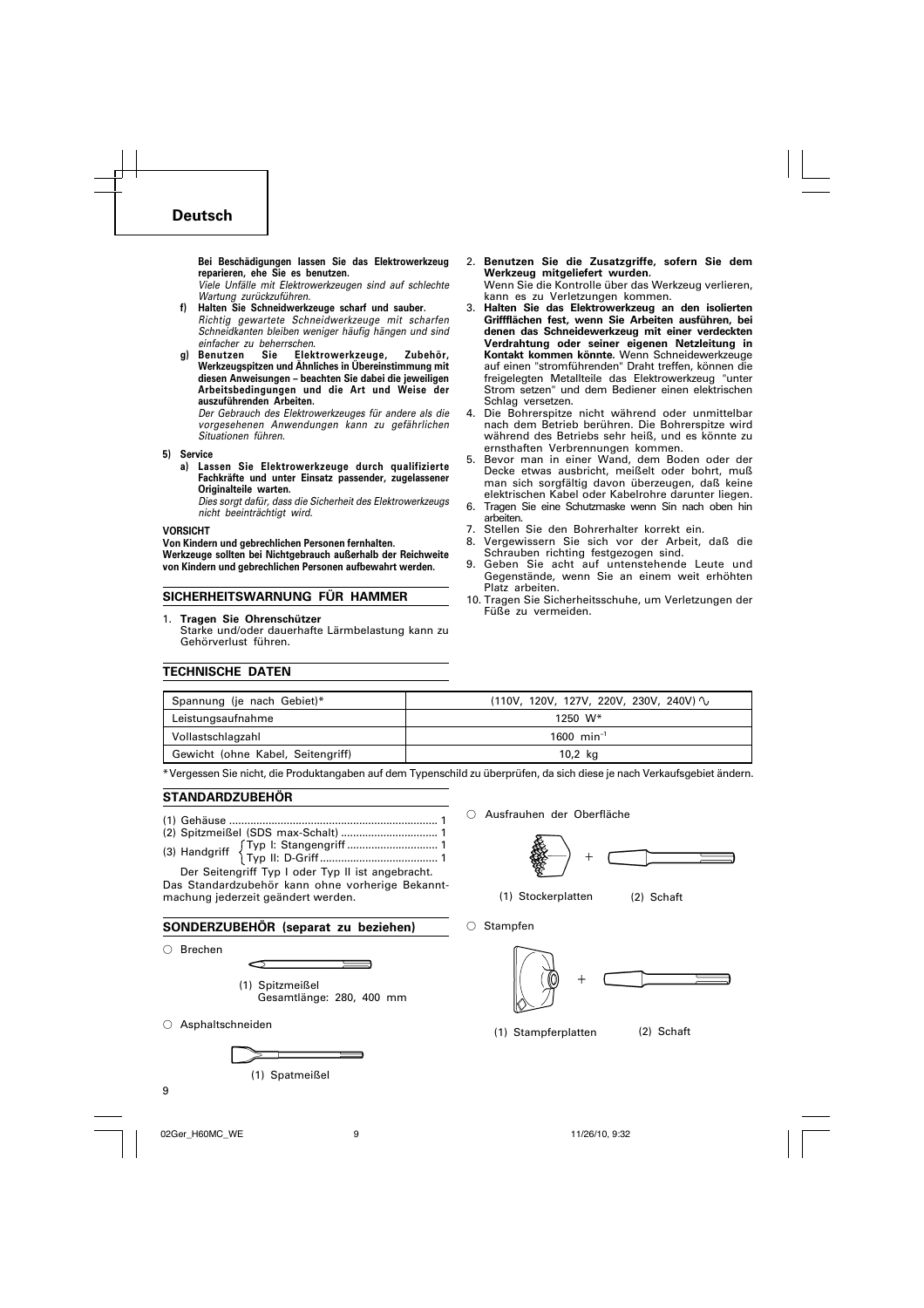$\bigcap$  Nuten und Kanten



- (1) Kaltmeißel Gesamtlänge: 280, 400 mm
- Grabarbeiten



(1) Spaten

- Hammer Schmierfett A
	- 500 g (Dose)
	- 70 g (in Tube)
	- 30 g (in Tube)

Das Sonderzubehör kann ohne vorherige Bekanntmachung jederzeit geändert werden.

# **ANWENDUNGSGEBIETE**

Ausbrechen von Beton, Abschlagen von Beton, Nuten, Abtrennen von Rundstäben, Eintreiben von Pfosten. Anwendungsbeispiele:

Installation von Rohrleitungen und Drähten für sanitäre Einrichtungen, Maschinen, Trinkwasserversorgung und Abwasserableitung, Inneneinrichtungen, Tiefbau-und Hafenanlagen.

### **VOR INBETRIEBNAHME**

**1. Netzspannung**

Prüfen, daß die zu verwendende Netzspannung der Angabe auf dem Typenschild entspricht.

**2. Netzschalter**

Prüfen, daß der Netzschalter auf "AUS" steht. Wenn der Stecker an das Netz angeschlossen wird, während der Schalter auf "EIN" steht, beginnt das Werkzeug sofort zu laufen, was gefährlicht ist.

#### **3. Verlängerungskabel**

Wenn der Arbeitsbereich nicht in der Nähe des Netzanschlusses liegt, ist ein Verlängerungskabel ausreichenden Querschnitts und ausreichender Nennleistung zu verwenden. Das Verlängerungskabel sollte so kurz wie möglich gehalten werden.

# **4. Installieren von Werkzeugen**

#### **ACHTUNG**

Achten Sie darauf, die Stromversorgung auszuschalten und den Stecker aus der Steckdose zu ziehen, um schwerwiegende Störungen zu vermeiden.

#### **HINWEIS**

Wenn Werkzeuge wie Kugelkopf, Spitzmeißel, Spatmeißel, Schneidwerkzeuge usw. verwendet werden, nur von unserer Firma festgelegte Teile verwenden.

- (1) Reinigen Sie den Schaft des Werkzeugs.
- (2) Ziehen Sie wie in Abb. 1 gezeigt in  $\bigcirc$ -Richtung am Griff (A) und setzen Sie das Werkzeug in die Bohrung an der Frontkappe ein.
- (3) Stellen Sie die Nutenposition ein, während Sie das Werkzeug drehen, und schieben Sie es weiter bis zum Anschlag in das Loch ein.
- (4) Bringen Sie den Griff (A) in seine ursprüngliche Position zurück, und ziehen Sie am Werkzeug, um sicherzustellen, daß es sicher verriegelt ist (**Abb. 2**).
- **5. Entscheiden der Arbeitsposition des Werkzeugs** Das Werkzeug kann in Schritten von 30 Grad gedreht und in 12 Positionen fixiert werden.
- (1) Wie in **Abb. 3** gezeigt, kann der Scneidenwinkel frei zu jeder beliebigen Position geändert werden, wenn der Griff (A) in Richtung ® gedrückt wird, während der Griff (B) in Richtung  $\phi$  gedrückt wird.
- (2) Geben Sie den Griff (B) frei und drehen Sie das Werkzeug, um sicherzustellen, daß es sicher verriegelt ist.
- **6. Entfernen des Werkzeugs**

Ziehen Sie wie in **Abb. 1** gezeigt am Griff (A), und ziehen Sie das Werkzeug heraus.

#### **VORSICHT**

Achten Sie darauf, das Werkzeug bei der Arbeit am Griff und am Seitengriff zu halten. Halten Sie das Werkzeug bei der Arbeit nicht am Griff (A) fest. Falls Sie versehentlich daran ziehen, kann der Meißel herausspringen.

**7. Bewegen Sie den Seitenhandgriff.**

# Für Stangengriff

### **Anbringen des Handgriffs (Abb. 4)**

- (1) Drehen Sie den Handgriff im Uhrzeigersinn, um ihn zu befestigen.
- (2) Setzen Sie den Handgriff in eine Position, die für den Betrieb geeignet ist, und ziehen Sie dann den Handgriff fest an.

# Für D-Griff

Der Seitenhandgriff kann in jeder gewünschten Position fixiert werden, 360 Grad, und er kann auch in jeder beliebigen Position in Längsrichtung fixiert werden.

- (1) Lösen Sie den Handgriff durch Drehen des Griffes in Richtung (A), wie in Abb. 5 gezeigt.
- (2) Stellen Sie ihn auf eine Position ein, in der vertikaler Betrieb (nach oben und unten) erleichtert wird, wie in **Abb. 6**, **Abb. 7** und **Abb. 8** gezeigt.
- (3) Drehen Sie dann den Griff in Richtung ®, um ihn zu fixieren.

# **SO VERWENDEN SIE DEN HAMMER (Abb. 9)**

1. Die Spitze des Werkzeugs auf die Betonoberfläche aufsetzen und die Maschine einschalten. Der Schalter kann eingeschaltet werden, wenn der Abzugschalter durchgezogen ist, und er kann ausgeschaltet werden, wenn der Abzugschalter losgelassen ist.

Wenn die Verriegelung bei durchgezogenem Abzugschalter gedrückt wird, so bleibt der Schalter eingeschaltet, auch wenn der Abzugschalter losgelassen wird - angenehm für Dauerbetrieb. Ziehen Sie zum Ausschalten den Abzugschalter erneut durch, die Verriegelung wird dann entriegelt.

2. Indem Sie das Leergewicht des Gerätes ausnutzen und den Hammer fest mit beiden Händen halten, können Sie den fortlaufenden Rückschlag bequem steuern.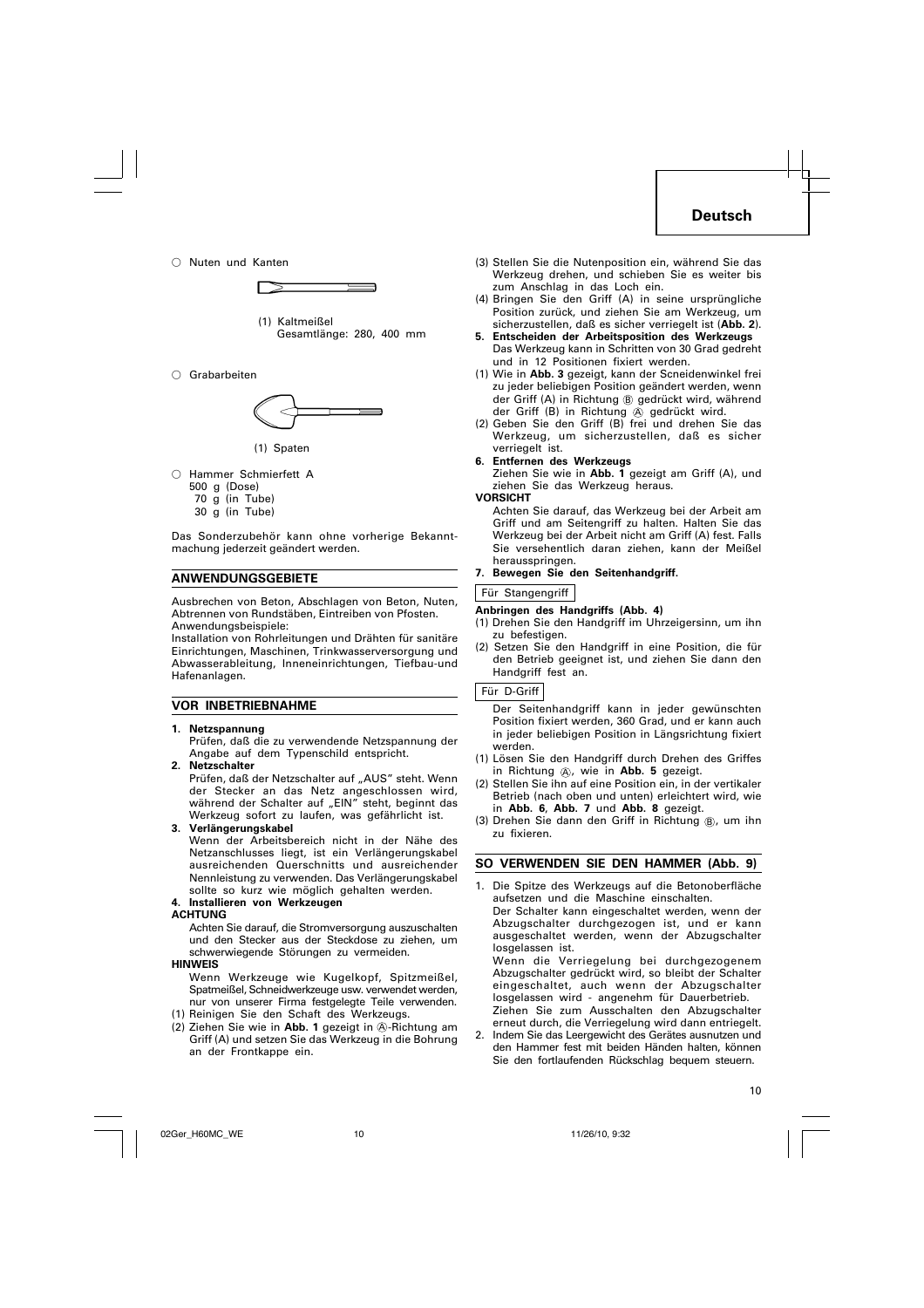Arbeiten Sie mit mittlerem Tempo und wenden Sie nicht zuviel Kraft auf; dies wirkt sich negativ auf die Arbeitsleistung aus.

# **ACHTUNG**

Bei Verwendung für längere Zeit wird das Zylindergehäuse heiß. Achten Sie deshalb darauf, dass Sie sich nicht die Hände verbrennen.

# **SCHMIERFETTWECHSEL**

Diese Maschine ist vollkommen luftdicht, um Eintritt von Staub und Fettlecken zu vermeiden. Dieses Gerät kann lange Zeit ohne Nachfüllen von Fett verwendet werden. Füllen Sie jedoch Fett nach, um die Verwendungszeit des Gerätes zu verlängern. Zum Schmierfettwechsel wie unten angegeben vorgehen.

#### **1. Wechselzeit**

Inspizieren Sie beim Auswechseln der Kohlebürsten die Fettmenge (Siehe Punkt 4 im Abschnitt "WARTUNG UND INSPEKTION").

Wenden Sie sich an Ihre HiKOKI Service Station, um den Fettwechsel auszuführen.

Wenn Sie das Schmierfett selber wechseln müssen, beachten Sie die folgenden Punkte.

# **2. Schmierfettwechsel**

# **ACHTUNG**

Vor dem Schmierfettwechsel die Maschine abschalten und den Netzstecker herausnehmen.

- (1) Den Kurbeldeckel abnehmen und das alte Fett vom Inneren abwischen. (**Abb. 10**)
- (2) Das 76 g (die Standardmenge zum Abdecken der Pleuelstange) "HiKOKI Electric Hammer Grease A" in das Kurbelgehäuse geben.
- (3) Nach dem Fettwechsel das Kurbelgehäuse sicher anbringen. Achten Sie dabei darauf, die Öl-Dichtung weder zu beschädigen noch zu verlieren.

# **HINWEIS**

Das "HiKOKI Electric Hammer Grease A" Schmierfett ist von niedrigem Flüssigkeitsgrad. Wenn Sie den ganzen Inhalt verbraucht haben, kaufen Sie eine neue Tube bei Ihrer HiKOKI Service Station.

### **WARTUNG UND INSPEKTION**

#### **VORSICHT**

Achten Sie darauf, die Stromversorgung auszuschalten und den Stecker aus der Steckdose zu ziehen, um schwerwiegende Störungen zu vermeiden.

**1. Inspektion des Werkzeugs**

Da Gebrauch eines stumpfen Werkzeugs die Leistung vermindert und ein mögliches Versagen des Motors verursacht, ist das Werkzeug zu schleifen oder zu ersetzen, wenn Verschleiß festgestellt wird.

**2. Inspektion der Befestigungsschrauben** Alle Befestigungsschrauben werden regelmäßig inspiziert und geprüft, ob sie gut angezogen sind. Wenn sich eine der Schrauben lockert, muß sie sofort wieder angezogen werden. Geschieht das nicht, kann das zu erheblichen Gefahren führen.

# **3. Wartung des Motors**

Die Motorwicklung ist das "HERZ" des Elektrowerkzeugs. Daher ist besonders sorgfältig darauf zu achten, daß die Wicklung nicht beschädigt wird und/oder mit Öl oder Wasser in Berührung kommt.

#### **4. Inspektion der Kohlebürsten (Abb. 11)**

Im Motor sind Kohlebürsten verwendet, die Verbauchsteile sind. Wenn sie abgenützt sind, kann es zu Motorschäden führen. Wenn der Motor mit einer Auto-Stop Kohlebürste ausgestattet ist, wird er automatisch anhalten. Beide Kohlebürsten sollen dann durch neue ersetzt werden, die dieselbe Bürstennummer tragen, wie auf der Abbildung. Darüber hinaus müssen die Kohlebürsten immer sauber gehalten werden und müssen sich in der Bürstenhalterung frei bewegen können.

#### **5. Austausch einer Kohlebürste**

Dei Vorbohrschraube lösen und die Abdekkung der Bürstenrückseite abnehmen.

Die Bürstenkappe und die Kohlenbürste entfernen. Nach Wechseln der Kohlenbürste nicht vergessen, die Bürstenkappe sicher zu befestigen und die Bürstenrückseite anzubringen.

# **6. Liste der Wartungsteile**

# **ACHTUNG**

Reparatur, Modifikation und Inspektion von HiKOKI-Elektrowerkzeugen müssen durch ein Autorisiertes HiKOKI-Wartungszentrum durchgeführt werden.

Diese Teileliste ist hilfreich, wenn sie dem Autorisierten HiKOKI-Wartungszentrum zusammen mit dem Werkzeug für Reparatur oder Wartung ausgehändigt wird.

Bei Betrieb und Wartung von Elektrowerkzeugen müssen die Sicherheitsvorschriften und Normen beachtet werden.

#### **MODIFIKATIONEN**

HiKOKI-Elektrowerkzeuge werden fortwährend verbessert und modifiziert, um die neuesten technischen Fortschritte einzubauen.

Dementsprechend ist es möglich, daß einige Teile ohne vorherige Benachrichtigung geändert werden.

# **GARANTIE**

Auf HiKOKI-Elektrowerkzeuge gewähren wir eine Garantie unter Zugrundelegung der jeweils geltenden gesetzlichen und landesspezifischen Bedingungen. Dieses Garantie erstreckt sich nicht auf Gehäusedefekte und nicht auf Schäden, die auf Missbrauch, bestimmungswidrigen Einsatz oder normalen Verschleiß zurückzuführen sind. Im Schadensfall senden Sie das nicht zerlegte Elektrowerkzeug zusammen mit dem GARANTIESCHEIN, den Sie am Ende der Bedienungsanleitung finden, an ein von HiKOKI autorisiertes Servicecenter.

#### **HINWEIS**

Aufgrund des ständigen Forschungs-und Entwicklungsprogramms von HiKOKI sind Anderungen der hierin gemachten technischen Angaben nicht ausgeschlossen.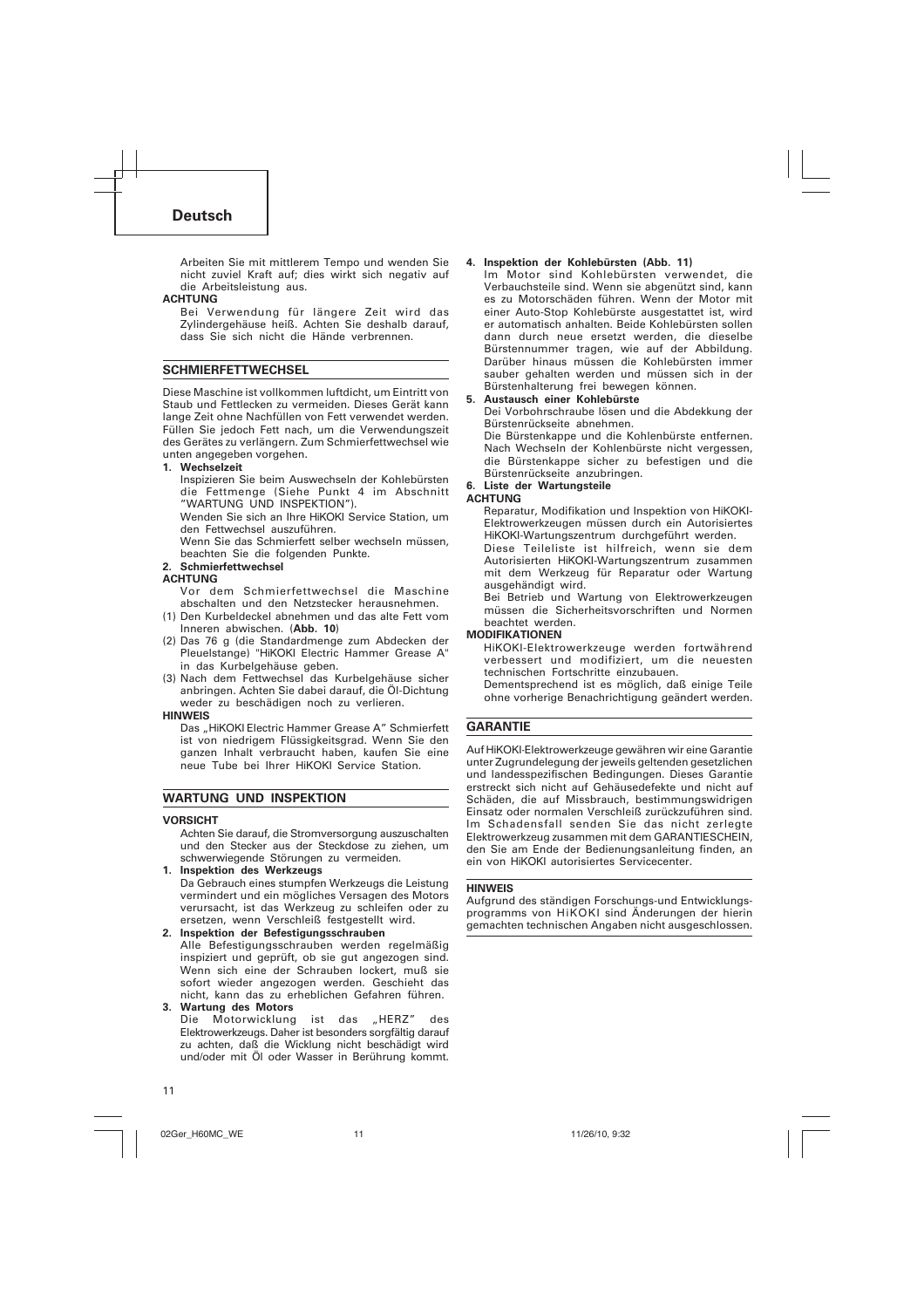**Information über Vibration**

Gesamtvibrationswerte (3-Achsen-Vektorsumme), bestimmt gemäß EN60745.

Meißeln:

Vibrationsemissionswert **ah**, **Cheq** = 20,0 m/s2 Messunsicherheit K =  $4.3 \text{ m/s}^2$ 

Der erklärte Gesamtwert der Vibration wurde mit einer Standardtestmethode gemessen und kann zum Vergleichen eines Werkzeugs mit einem anderen benutzt werden.

Er kann auch zu einer vorherigen Beurteilung der Aussetzung benutzt werden..

# **WARNUNG**

- Der Vibrationsemissionswert während der tatsächlichen Benutzung des Elektrowerkzeugs kann von dem deklarierten Gesamtwert abweichen, abhängig davon, wie das Werkzeug verwendet wird.
- Legen Sie Sicherheitsmaßnahmen zum Schutz des Bedieners fest, die auf einer Expositionseinschätzung unter den tatsächlichen Benutzungsbedingungen beruhen (unter Berücksichtigung aller Bereiche des Betriebszyklus, darunter neben der Triggerzeit auch die Zeiten, in denen das Werkzeug ausgeschaltet ist oder im Leerlaufbetrieb läuft).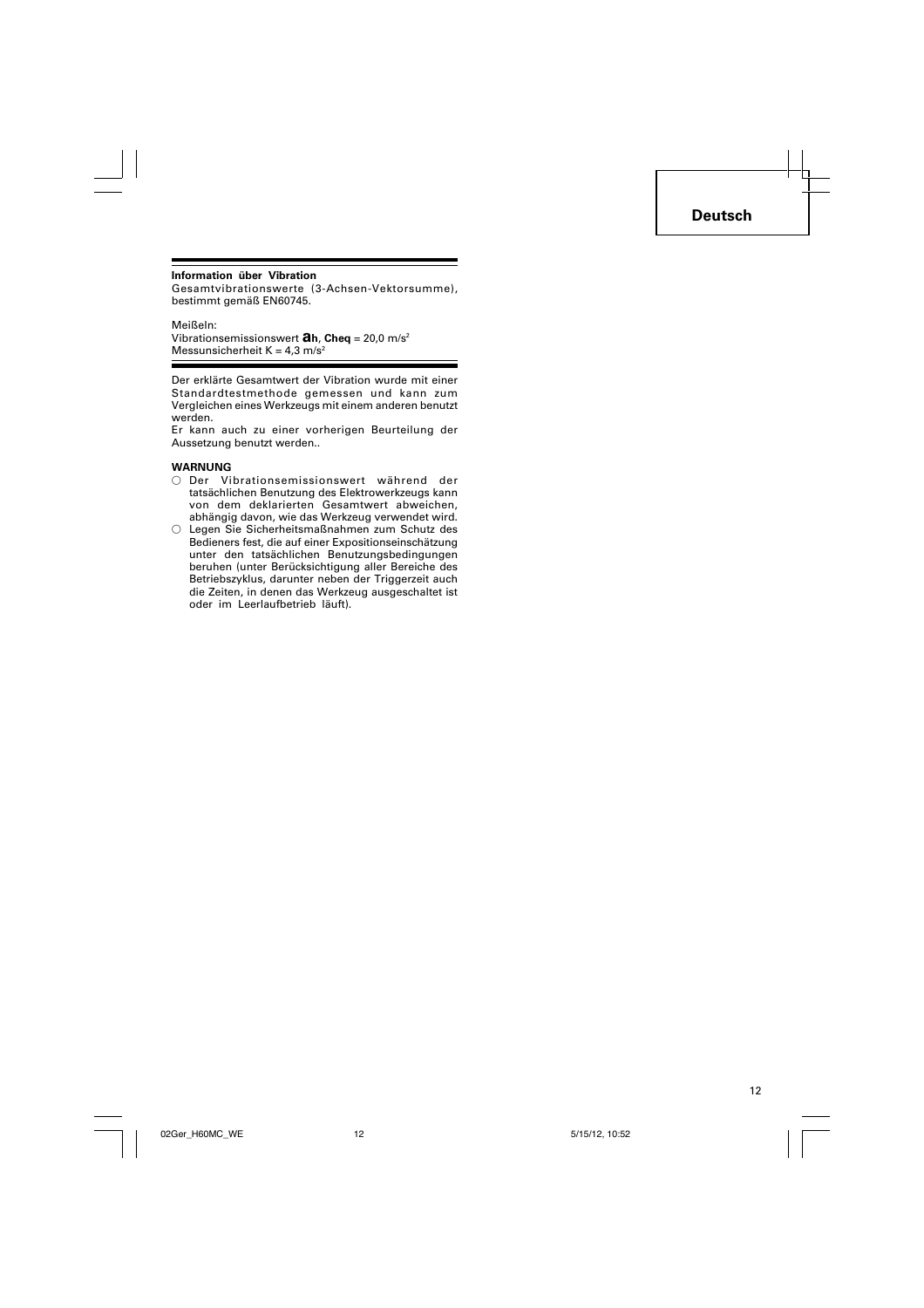# **AVERTISSEMENTS DE SÉCURITÉ GÉNÉRAUX CONCERNANT LES OUTILS ÉLECTRIQUES**

#### **AVERTISSEMENT**

#### **Lire tous les avertissements de sécurité et toutes les instructions.**

Tout manquement à observer ces avertissements et instructions peut engendrer des chocs électriques, des incendies et/ou des blessures graves.

#### **Conservez tous les avertissements et toutes les instructions pour vous y référer ultérieurement.**

Le terme "outil électrique", utilisé dans les avertissements, se réfère aux outils électriques (câblé) ou aux outils à piles (sans fil).

- **1) Sécurité sur l'aire de travail**
	- **a) Maintenir l'aire de travail propre et bien éclairée.** Les endroits encombrés ou sombres sont propices aux accidents.
	- **b) Ne pas utiliser d'outils électriques en présence de liquides, gaz ou poussière inflammables, au risque de provoquer une explosion.**

Les outils électriques créent des étincelles susceptibles d'enflammer la poussière ou les vapeurs.

**c) Ne pas laisser les enfants et les visiteurs s'approcher de vous lorsque vous utiliser un outil électrique.** Les distractions peuvent faire perdre le contrôle.

#### **2) Sécurité électrique**

**a) Les prises de l'outil électrique doivent correspondre à la prise secteur.**

**Ne jamais modifier la prise.**

**Ne pas utiliser d'adaptateurs avec les outils électriques mis à la masse.**

Les prises non modifiées et les prises secteurs correspondantes réduisent les risques de choc électrique.

**b) Eviter tout contact avec les surfaces mises à la masse telles que les tuyaux, radiateurs, bandes et réfrigérateurs.**

Le risque de choc électrique est accru en cas de mise à la masse du corps.

**c) Ne pas exposer les outils électriques à la pluie ou à des conditions humides.**

Si l'eau pénètre dans l'outil, cela augmente les risques de choc électrique.

**d) Ne pas utiliser le cordon à tort. Ne jamais utiliser le cordon pour transporter ou débrancher l'outil électrique.**

**Maintenir le cordon loin de la chaleur, de l'huile, des bords pointus ou des pièces mobiles.**

Les cordons endommagés ou usés augmentent les risques de choc électrique.

**e) En cas d'utilisation d'un outil électrique à l'extérieur, utiliser un cordon de rallonge adapté à un usage extérieur.**

L'utilisation d'un cordon adapté à l'usage extérieur réduit les risques de choc électrique.

**f) Si vous devez utiliser un outil électrique dans un endroit humide, utilisez une alimentation protégée contre les courants résiduels.**

L'utilisation d'un dispositif de protection contre les courants résiduels réduit le risque de choc électrique.

#### **3) Sécurité personnelle**

**a) Restez alerte, regarder ce que vous faites et usez de votre bon sens en utilisant un outil électrique. Ne pas utiliser d'outil électrique si vous êtes sous l'influence de drogues, d'alcool ou de médicaments.**

Pendant l'utilisation d'outils électrique, un instant d'inattention peut entraîner des blessures graves.

**b) Utiliser un équipement de protection individuelle. Toujours porter des verres de protection.** L'utilisation d'équipements de protection tels que les masques anti-poussière, les chaussures de sécurité antidérapantes, les casques ou les protections auditives dans des conditions appropriées réduisent les risques

de blessures.

- **c) Empêcher les démarrages intempestifs. Veiller à ce que l'interrupteur soit en position d'arrêt avant de brancher à une source d'alimentation et/ou une batterie, de ramasser l'outil au sol ou de le transporter.** Transporter les outils électriques avec le doigt sur l'interrupteur ou brancher les outils électriques avec l'interrupteur en position de marche peut entraîner des accidents.
- **d) Retirer toute clé de sécurité ou clé avant de mettre l'outil électrique en marche.**

Laisser une clé ou une clé de sécurité sur une partie mobile de l'outil électrique peut engendrer des blessures.

- **e) Ne pas trop se pencher. Toujours garder une bonne assise et un bon équilibre pendant le travail.** Cela permet un meilleur contrôle de l'outil électrique dans des situations imprévisibles.
- **f) Porter des vêtements adéquats. Ne pas porter de vêtements amples ni de bijoux. Maintenir les cheveux, les vêtements et les gants loin des pièces mobiles.** Les vêtements amples ou les cheveux longs peuvent se prendre dans les pièces mobiles.
- **g) En cas de dispositifs destinés au raccordement d'installations d'extraction et de recueil de la poussière, veiller à ce qu'ils soient correctement raccordés et utilisés.**

L'utilisation d'un dispositif de collecte de la poussière peut réduire les dangers associés à la poussière.

- **4) Utilisation et entretien d'un outil électrique**
	- **a) Ne pas forcer sur l'outil électrique. Utiliser l'outil électrique adapté à vos travaux.** Le bon outil électrique fera le travail mieux et en toute sécurité au régime pour lequel il a été conçu.
	- **b) Ne pas utiliser l'outil électrique si l'interrupteur ne le met pas en position de marche et d'arrêt.** Tout outil ne pouvant être contrôlé par l'interrupteur est dangereux et doit être réparé.
	- **c) Débrancher la prise et/ou la batterie avant de procéder à des réglages, au remplacement des accessoires ou au stockage des outils électriques.** Ces mesures préventives de sécurité réduisent les risques de démarrage accidentel de l'outil électrique.
	- **d) Stockez les outils électriques inutilisés hors de la portée des enfants et ne pas laisser des personnes non familiarisées avec l'outil ou ces instructions utiliser l'outil électrique.**

Les outils électriques sont dangereux entre les mains d'utilisateurs non habilités.

**e) Entretenir les outils électriques. Vérifier l'absence de mauvais alignement ou d'arrêt, d'endommagement de pièces ou toute autre condition susceptible d'affecter l'opération de l'outil.**

**Si l'outil est endommagé, le faire réparer avant utilisation.** De nombreux accidents sont dus à des outils mal entretenus.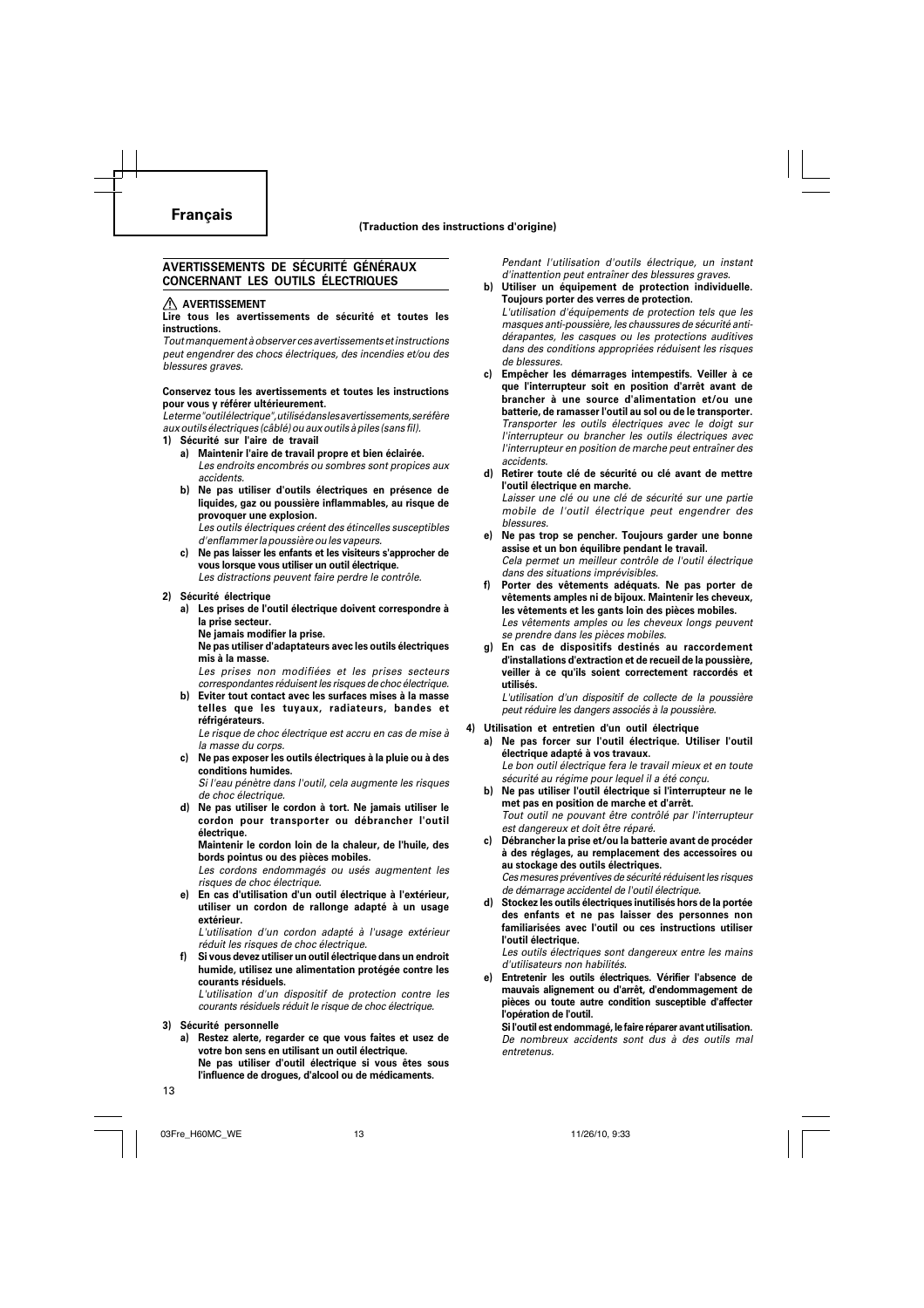- **f) Maintenir les outils coupants aiguisés et propres.** Des outils coupants bien entretenus avec des bords aiguisés sont moins susceptibles de se coincer et plus simples à contrôler.
- **g) Utiliser l'outil électrique, les accessoires et les mèches de l'outil, etc. conformément à ces instructions en tenant compte des conditions d'utilisation et du travail à réaliser.**

L'utilisation de l'outil électrique pour des opérations différentes de celles pour lesquelles il a été concu est dangereuse.

#### **5) Service**

**a) Faire entretenir l'outil électrique par un technicien habilité à l'aide de pièces de rechange identiques exclusivement.**

Cela garantira le maintien de la sécurité de l'outil électrique.

#### **PRECAUTIONS**

**Maintenir les enfants et les personnes infirmes éloignés. Lorsque les outils ne sont pas utilisés, ils doivent être rangés hors de portée des enfants et des personnes infirmes.**

### **AVERTISSEMENT DE SÉCURITÉ CONCERNANT LE MARTEAU DE DÉMOLITION**

- 1. **Portez des protecteurs** L'exposition au bruit peut engendrer une perte de l'audition.
- 2. **Utilisez la ou les poignées auxiliaires si elles sont prévues avec l'outil.**
- Toute perte de contrôle peut entraîner des blessures. 3. **Tenir l'outil électrique par les surfaces isolées**
- **permettant de l'agripper pour effectuer une opération où l'accessoire de coupe peut entrer en contact avec des fils électriques masqués ou son propre cordon.** Le contact de l'accessoire de coupe avec un fil sous tension peut transmettre du courant dans les pièces métalliques exposées de l'outil et communiquer une décharge électrique à l'opérateur.
- 4. Ne pas toucher le foret pendant ou immédiatement après le fonctionnement. Il devient très chaud et peut causer des brûlures.
- 5. Avant de briser, découper ou percer un mur, le plancher ou le plafond, s'assurer qu'aucun câble électrique ou conduit n'y soit noyé.
- 6. Porter un masque lorsqu'on lève la tête.
- 7. Fixer le support de mèche correctement.
- 8. Avant de commencer à travailler, vérifier que les vis sont bien serrées.
- 9. Si l'on travaille dans un endroit surélevé, faire attention aux objets et aux personnes qui pourraient se trouver en-dessous.
- 10. Porter des chaussures de sécurité.

# **SPECIFICATIONS**

| Tension (par zone)*                     | $(110V, 120V, 127V, 220V, 230V, 240V) \cap$ |
|-----------------------------------------|---------------------------------------------|
| Entrée                                  | 1250 W*                                     |
| Vitesse de percussion à pleine charge   | $1600$ min <sup>-1</sup>                    |
| Poids (sans cordon et poignée latérale) | $10,2$ kg                                   |

\*Assurez-vous de vérifier la plaque signalétique sur le produit qui peut changer suivant les régions.

# **ACCESSOIRES STANDARD**

- (1) Boîter .......................................................................... 1
- (2) Pointe de broyage (Tige SDS max) ....................... 1
- (3) Poignée latérale Type I : poignée du type à barre .... 1 Type II : poignée du type D .......... 1
- La poignée latérale fournie peut être du type I ou du type II.

Les accessoires standard sont sujets à changement sans préavis.

# **ACCESSOIRES SUR OPTION (vendus séparément)**

Broyage

- (1) Pointe de broyage Longueur totale: 280, 400 mm
- Coupage d'asphalte





O Dégrossissage



(1) Boucharde (2) Queue

Bourrage



- (1) Bourroir (2) Queue
- Creusage de rainures et cassure des angles



(1) Ciseau à froid Longueur totale: 280, 400 mm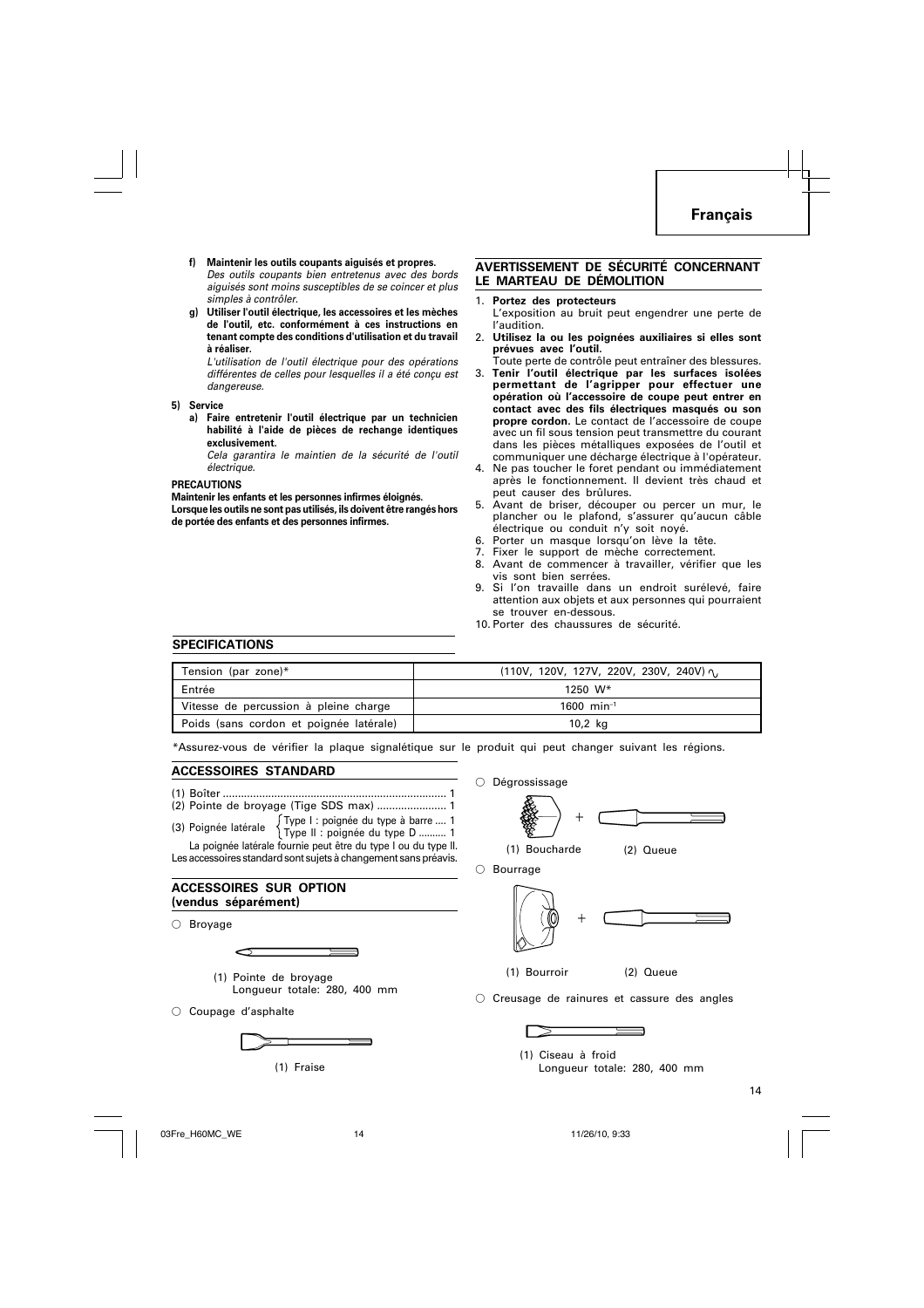$\bigcirc$  Puisage



(1) Scoop

Graisse A pour marteau

500 g (en boîte)

70 g (en tube)

30 g (en tube)

Les accessoires à option sont sujets à changement sans préavis.

# **APPLICATIONS**

Broyage du béton, burinage, rainurage, coupe de barres et empilement.

Exemples d'application:

Installation de tuyautage et de câblage, installation de facilités sanitaires, de machinerie, d'alimentation d'eau et de drainage, travaux intérieurs, facilités de port et autres travaux de génie civil.

# **AVANT LA MISE EN MARCHE**

**1. Source de puissance**

S'assurer que la source de puissance à utiliser correspond à la puissance indiquée sur la plaque signalétique de produit.

#### **2. Interrupteur de puissance**

S'assurer que l'interrupteur de puissance est en position ARRET. Si la fiche est branchée alors que l'interrupteur est sur MARCHE, l'outil démarre immédiatement et peut provoquer un grave accident.

#### **3. Fil de rallonge**

Lorsque la zone de travail est éloignée de la source de puissance, utiliser un fil de rallonge d'une épaisseur suffisante et d'une capacité nominale suffisante. Le fil de rallonge doit être aussi court que possible.

#### **4. Installation des outils**

#### **ATTENTION**

Bien mettre l'interrupteur sur OFF et débrancher la fiche de la prise secteur pour éviter tout ennui grave.

# **REMARQUE**

Lorsqu'on installe des outils, par exemple des pointes de broyage, des fraises, etc., bien veiller à utiliser les pièces d'origine conçues par notre société.

- (1) Nettoyer la section de la queue de l'outil.
- (2) Tel que cela est indiqué sur la **Fig. 1**, tirez la poignée (A) dans la direction du  $(A)$  et insérez l'outil dans un trou du couvercle avant.
- (3) Régler la position de la rainure tout en tournant l'outil, et l'insérer encore davantage jusqu'à ce qu'il touche le fond de l'orifice.

(4) Ramener la poignée (A) sur sa position d'origine, tirer sur l'outil et vérifier qu'il est bloqué à fond (**Fig. 2**).

- **5. Recherche de la position de travail de l'outil** L'outil peut tourner par paliers de 30 degrés et il peut être fixé sur l'un de ces 12 paliers.
- (1) Comme indiqué sur la **Fig. 3**, si l'on tourne la poignée (A) dans le sens ® de façon à pousser la poignée (B) dans le sens (A), il sera possible de modifier librement l'angle de la lame sur n'importe quelle position.

(2) Libérer la poignée (B) et tourner l'outil, et vérifier qu'il est bloqué à fond.

#### **6. Retrait de l'outil**

Comme indiqué sur la **Fig. 1**, tirer sur la poignée (A) et sortir l'outil.

### **ATTENTION**

Veillez à bien prendre en main la poignée et la poignée latérale pendant les travaux. Ne tenez pas par la poignée (A) pendant les travaux. Si vous tirez dessus par erreur, la pointe de broyage pourrait être projetée.

# **7. Déplacer la poignée latérale.**

Pour la poignée du type à barre

#### **Fixation de la poignée latérale (Fig. 4)**

- (1) Tournez la poignée latérale dans le sens des aiguilles d'une montre pour la fixer.
- (2) Réglez la poignée latérale dans une position convenant pour les opérations puis bien la serrer.

#### Pour la poignée du type D

La poignée latérale peut se fixer à n'importe quelle position sur 360 degrés, et elle peut également être fixée sur n'importe quelle position en sens avant et arrière.

- (1) Desserrer la poignée en tournant la saisie dans le sens de A comme indiqué à la **Fig. 5**.
- (2) Régler la poignée à une position facilitant le fonctionnement vertical (de haut en bas), comme indiqué à la **Fig. 6**, la **Fig. 7** et la **Fig. 8**.
- (3) Tourner la saisie dans le sens de ® et fixer la poignée.

# **COMMENT UTILISER LE MARTEAU DE DEMOLITION (Fig. 9)**

1. Après avoir placé la pointe de l'outil sur la surface du béton, brancher l'outil sur ON.

L'interrupteur s'enclenche lorsqu'on tire la gâchette et il se coupe quand on relâche la gâchette.

Si l'on appuie sur la butée pendant qu'on appuie sur la gâchette de l'interrupteur, l'interrupteur reste enclenché, même si on relâche le doigt de la gâchette, ce qui est pratique pour un fonctionnement continu. Pour couper l'interrupteur, tirer à nouveau sur la gâchette ; la butée se coupe.

2. En utilisant le poids de la machine et en tenant fermement le marteau de démolition avec les deux mains, vous pouvez contrôler efficacement le mouvement butoir subséquent.

Procédez en vitesse moyenne, car l'excès de force ralentira les performances de a machine.

#### **ATTENTION**

Après un long intervalle d'utilisation, le carter du cylindre devient chaud. Faire attention de ne pas se brûler.

# **REMPLACEMENT DE GRAISSE**

Cette machine est de construction entièrement hermétique pour la protéger contre la poussière et pour éviter les fuites de lubrifiant. Cet appareil peut être utilisé sans supplement de graisse pendant une longue période de temps. Cependant, remplacer la graisse pour ne pas écourter la durée de vie. Remplacer la graisse comme indiqué ci-dessous.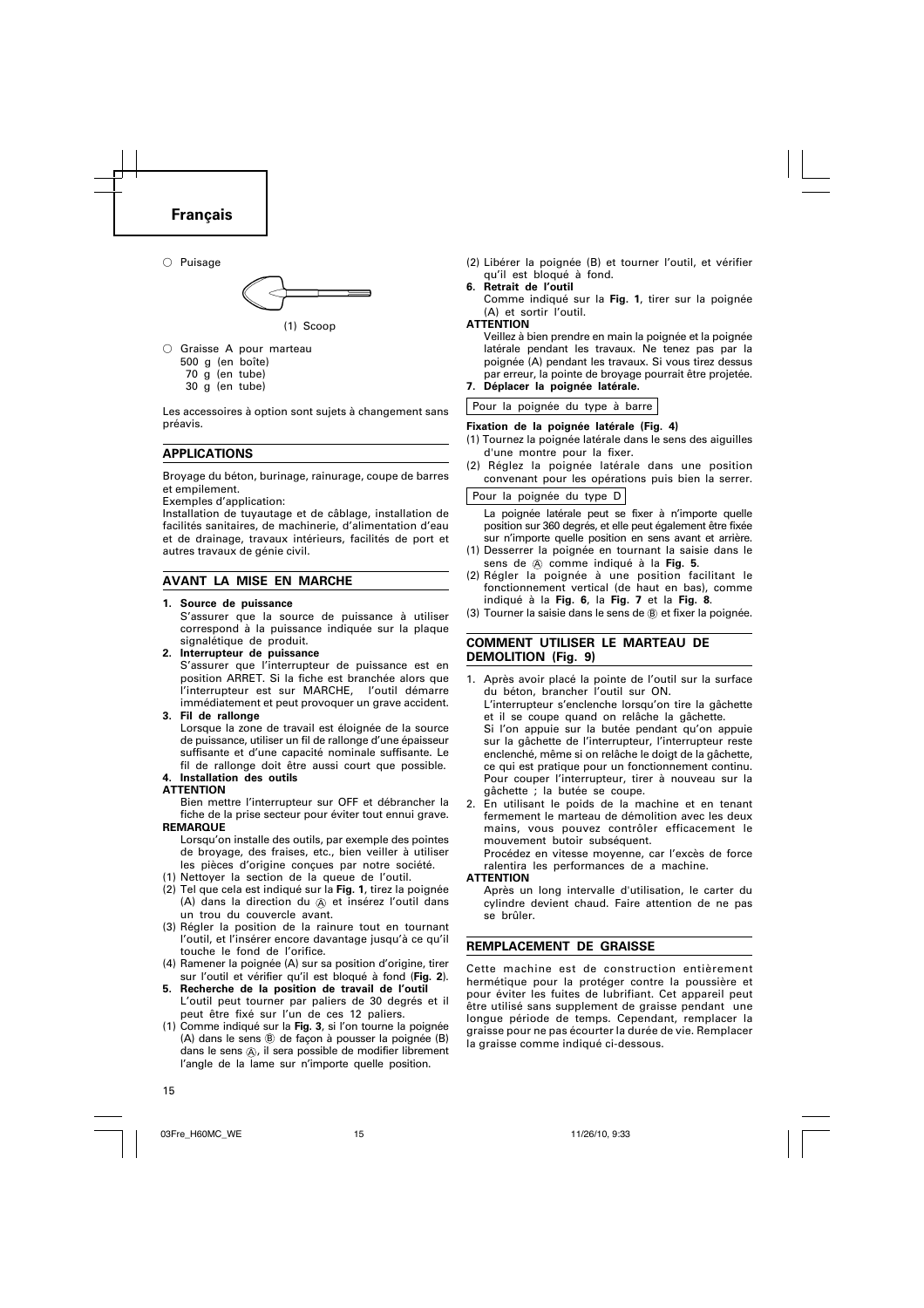#### **1. Période de remplacement**

Contrôler la quantité de graisse lors du remplacement de la brosse de carbone (Voir l'élément 4 de la section ENTRETIEN ET INSPECTION).

Se procurer la graisse chez l'Agence de Service Autorisée HiKOKI la plus proche.

Si vous devez changer la graisse vous-même, veuillez respecter les points suivants.

#### **2. Comment remplacer la graisse**

#### **ATTENTION**

Avant de remplacer la graisse, fermer l'interrupteur et débrancher l'outil de la prise de courant.

- (1) Enlever le couvercle de manivelle et essuyer la vieille graisse à l'intérieur. (**Fig. 10**)
- (2) Appliquer 76 g (la quantité standard pour recouvrir la tige de connexion) de graisse pour Marteau électrique HiKOKI A au carter.
- (3) Après avoir remplacé la graisse, installer fermement le carter. Prenez garde à ne pas endommager ou dévisser le joint d'huile.

### **REMARQUE**

La graisse pour Marteau électrique HiKOKI A est du type à viscosité faible; quand le tube est vide, adressez-vouz à votre Agent de Service Autorisé HiKOKI pour vous en procurer un nouveau.

#### **ENTRETIEN ET INSPECTION**

#### **ATTENTION**

Bien mettre l'interrupteur sur OFF et débrancher la fiche de la prise secteur pour éviter tout ennui grave.

**1. Inspection de l'outil**

Etant donné que l'utilisation d'un outil émoussé réduira le rendement et provoquera éventuellement un manuvais fonctionnement du moteur, aiguiser ouremplacer l'outil dès qu'une abrasion apparaît.

**2. Contrôle des vis de montage**

Vérifier régulièrement les vis de montage et s'assurer qu'elles sont correctement serrées. Resserrer immédiatement toute vis desserrée. Sinon, il y a danger sérieux.

#### **3. Entretien du moteur**

Le bobinage de l'ensemble moteur est le "coeur" même de l'outil électro-portatif. Veiller soigneusement à ce que ce bobinage ne soit pas endommagé et/ou mouillé par de l'huile ou de l'eau.

#### **4. Contrôle des balais en carbone (Fig. 11)**

Le moteur utilise des balais en carbone qui sont des pièces qui s'usent. Quand ils sont usés ou près de la "limite d'usure", il pourra en résulter un mauvais fonctionnement du moteur. Quand le moteur est équipé d'un balai en carbone à arrêt automatique, il s'arrêtera automatiquement. Remplacez alor les balais en carbone par des nouveaux et ayant les mêmes numéros que ceux montré sur la figure. En outre, toujours tenir les balais propres et veiller à ce qu'ils coulissent librement dans les supports.

#### **5. Remplacement d'un balai en carbone:** Desserrer la vis de fixation et enlever le couvercle arrière de balai. Enlever le chapeau de balai et le

balai de charbon. Après avoir remplacé le balai de charbon, ne pas manquer de serrer fermement le chapeau de balai et d'installer le couvercle arrière.

#### **6. Liste des pièces de rechange ATTENTION**

Les réparations, modifications et inspections des outils électriques HiKOKI doivent être confiées à un centre de service après-vente HiKOKI agréé.

Il sera utile de présenter cette liste de pièces au centre de service après-vente HiKOKI agréé lorsqu'on apporte un outil nécessitant des réparations ou tout autre entretien.

Lors de l'utilisation et de l'entretien d'un outil électrique, respecter les règlements et les normes de sécurité en vigueur dans le pays en question.

### **MODIFICATIONS**

Les outils électriques HiKOKI sont constamment améliorés et modifiés afin d'incorporer les tous derniers progrès technologiques.

En conséquence, il est possible que certaines pièces soient modifiées sans avis préalable.

#### **GARANTIE**

Nous garantissons que l'ensemble des Outils électriques HiKOKI sont conformes aux réglementations spécifiques statutaires/nationales. Cette garantie ne couvre pas les défauts ni les dommages inhérents à une mauvaise utilisation, une utilisation abusive ou l'usure et les dommages normaux. En cas de réclamation, veuillez envoyer l'Outil électrique, en l'état, accompagné du CERTIFICAT DE GARANTIE qui se trouve à la fin du Mode d'emploi, dans un service d'entretien autorisé.

#### **REMARQUE**

Par suite du programme permanent de recherche et de développement HiKOKI, ces spécifications peuvent faire l'objet de modifications sans avis préalable.

#### **Au sujet des vibrations**

Valeurs totales des vibration (somme vectorielle triaxiale) déterminée conformément à EN60745.

Ciselage: Valeur d'émission de vibration **ah**, **Cheq** = 20,0 m/s2 Incertitude  $K = 4.3$  m/s<sup>2</sup>

La valeur totale des vibrations a été mesurée par une méthode d'essai standard et peut être utilisée pour comparer un outil à un autre.

Elle peut également être utilisée pour une évaluation préliminaire du niveau d'exposition.

#### **AVERTISSEMENT**

- La valeur d'émission de vibration en fonctionnement de l'outil électrique peut être différente de la valeur totale déclarée, en fonction des utilisations de l'outil.
- Identification les mesures de protection de l'utilisateur fondées sur une estimation de l'exposition en conditions d'uitilisation (tenant compte de tous les aspects du cycle d'utilisation, tels que les moments où l'outil est mis hors tension ou lorsqu'il tourne à vide en plus des temps de déclenchements).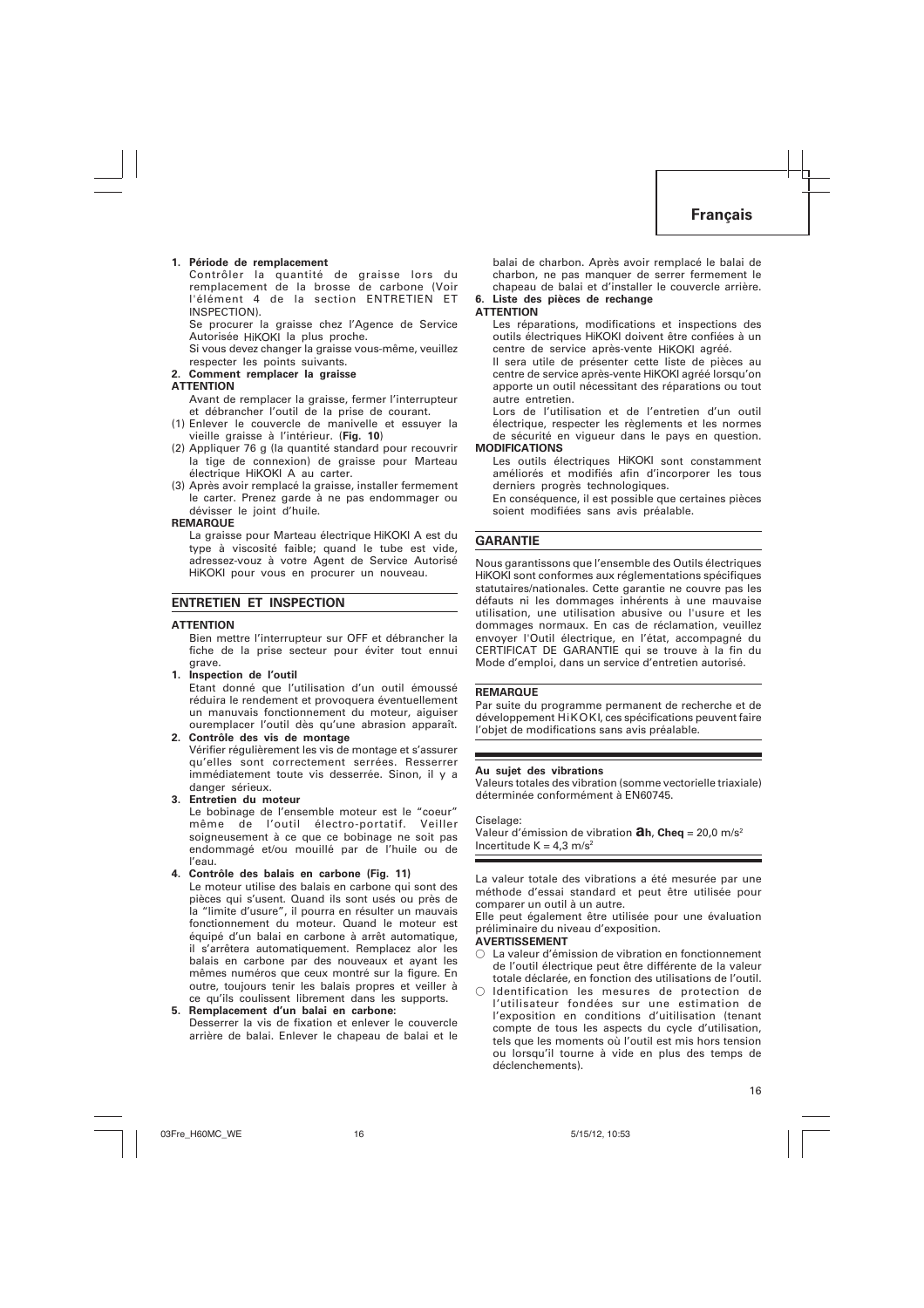#### **AVVERTIMENTI GENERALI DI SICUREZZA SUGLI UTENSILI ELETTRICI**

# **AVVERTENZA**

#### **Leggere tutti gli avvertimenti di sicurezza e tutte le istruzioni.**

La mancata osservanza degli avvertimenti e delle istruzioni potrebbe essere causa di scosse elettriche, incendi e/o gravi lesioni.

#### **Salvare tutti gli avvertimenti e le istruzioni per riferimenti futuri.**

Il termine "elettroutensili" riportato nelle avvertenze si riferisce agli elettroutensili azionati con alimentazione di rete (via cavi) o a batterie (senza cavi).

- **1) Sicurezza dell'area operativa**
	- **a) Mantenere l'area operativa pulita e ordinata.** Aree operative sporche o disordinate possono favorire gli infortuni.
	- **b) Non utilizzare gli elettroutensili in atmosfere esplosive, ad es. in presenza di liquidi , gas o polveri infiammabili.** Gli elettroutensili generano delle scintille che potrebbero accendere la polvere o i fumi.
	- **c) Tenere lontani bambini e astanti durante l'utilizzo degli elettroutensili.**

Qualsiasi distrazione può essere causa di perdita di controllo.

#### **2) Sicurezza elettrica**

**a) Le spine degli elettroutensili devono essere idonee alle prese disponibili.**

**Non modificare mai le prese.**

**Con gli elettroutensili a massa (messi a terra), non utilizzare alcun adattatore.**

L'utilizzo di spine intatte e corrispondenti alle prese disponibili ridurrà il rischio di scosse elettriche.

- **b) Evitare qualsiasi contatto con le superfici a massa o a terra, quali tubi, radiatori, fornelli e frigoriferi.** In caso di messa a terra o massa del corpo, sussiste un maggior rischio di scosse elettriche.
- **c) Non esporre gli elettroutensili alla pioggia o all'umidità.** La penetrazione di acqua negli elettroutensili aumenterà il rischio di scosse elettriche.
- **d) Non tirare il cavo. Non utilizzarlo per il trasporto, o per tirare o scollegare l'elettroutensile.**

**Tenere il cavo lontano da fonti di calore, oli, bordi appuntiti o parti in movimento.**

Cavi danneggiati o attorcigliati possono aumentare il rischio di scosse elettriche.

- **e) Durante l'uso degli elettroutensili all'esterno, utilizzare una prolunga idonea per usi esterni.** L'utilizzo di cavi per esterno riduce il rischio di scosse elettriche.
- **f) Se è impossibile evitare l'impiego di un utensile elettrico in un luogo umido, utilizzare l'alimentazione protetta da un dispositivo a corrente residua (RCD).** L'uso di un RCD riduce il rischio di scosse elettriche.
- **3) Sicurezza personale**
	- **a) Durante l'uso degli elettroutensili, state all'erta, verificate ciò che state eseguendo e adottate sempre il buon senso.**

**Non utilizzate gli elettroutensili qualora siate stanchi, sotto l'influenza di farmaci, alcol o cure mediche.**

Anche un attimo di disattenzione durante l'uso degli elettroutensili potrebbe essere causa di gravi lesioni personali.

**b) Indossate l'attrezzatura di protezione personale. Indossate sempre le protezioni oculari.** L'attrezzatura protettiva, quali maschera facciale,

calzature antiscivolo, caschi o protezioni oculari ridurrà il rischio di lesioni personali.

**c) Impedite le accensioni involontarie. Prima del collegamento a una sorgente di alimentazione e/o pacco batteria e prima di raccogliere o trasportare l'utensile, verificate che l'interruttore sia posizionato su OFF.**

Il trasporto degli elettroutensili tenendo le dita sull'interruttore o l'attivazione elettrica degli utensile che hanno l'interruttore su ON, implica il rischio di incidenti.

**d) Prima di attivare l'elettroutensile, rimuovete qualsiasi chiave di regolazione.**

Lasciando la chiave in un componente in rotazione dell'elettroutensile, sussiste il rischio di lesioni personali.

- **e) Mantenersi in equilibrio. Mantenersi sempre su due piedi, in equilibrio stabile.** Ciò consente di controllare al meglio l'elettroutensile in caso di situazioni impreviste.
- **f) Vestirsi in modo adeguato. Non indossare abiti larghi o gioielli. Tenere i capelli, gli abiti e i guanti lontano dalle parti in movimento.**

Abiti allentati, gioielli e capelli lunghi potrebbero impigliarsi nelle parti in movimento.

**g) In caso di dispositivi provvisti di collegamento ad apparecchiature di rimozione e raccolta polveri, verificare che queste siano collegate e utilizzate in modo adeguato.**

L'utilizzo della raccolta della polvere può ridurre i rischi connessi alle polveri.

#### **4) Utilizzo e manutenzione degli elettroutensili**

- **a) Non utilizzare elettroutensili non idonei. Utilizzare l'elettroutensile idoneo alla propria applicazione.** Utilizzando l'elettroutensile corretto, si garantirà un'esecuzione migliore e più sicura del lavoro, alla velocità di progetto.
- **b) Non utilizzare l'elettroutensile qualora non sia possibile accenderlo/spegnerlo tramite l'interruttore.**

É pericoloso utilizzare elettroutensili che non possano essere azionati dall'interruttore. Provvedere alla relativa riparazione.

**c) Prima di effettuare qualsiasi regolazione, sostituire gli accessori o depositare gli elettroutensili, scollegare la spina dalla presa elettrica e/o il pacco batteria dall'utensile elettrico.**

Queste misure di sicurezza preventive riducono il rischio di avvio involontario dell'elettroutensile.

**d) Depositare gli elettroutensili non utilizzati lontano dalla portata dei bambini ed evitare che persone non esperte di elettroutensili o non a conoscenza di quanto riportato sulle presenti istruzioni azionino l'elettroutensile.**

É pericoloso consentire che utenti non esperti utilizzino gli elettroutensili.

**e) Manutenzione degli elettroutensili. Verificare che non vi siano componenti in movimento disallineati o bloccati, componenti rotti o altre condizioni che potrebbero influenzare negativamente il funzionamento dell'elettroutensile.**

**In caso di guasti, provvedere alla riparazione dell'elettroutensile prima di riutilizzarlo.**

Molti incidenti sono causati da una scarsa manutenzione.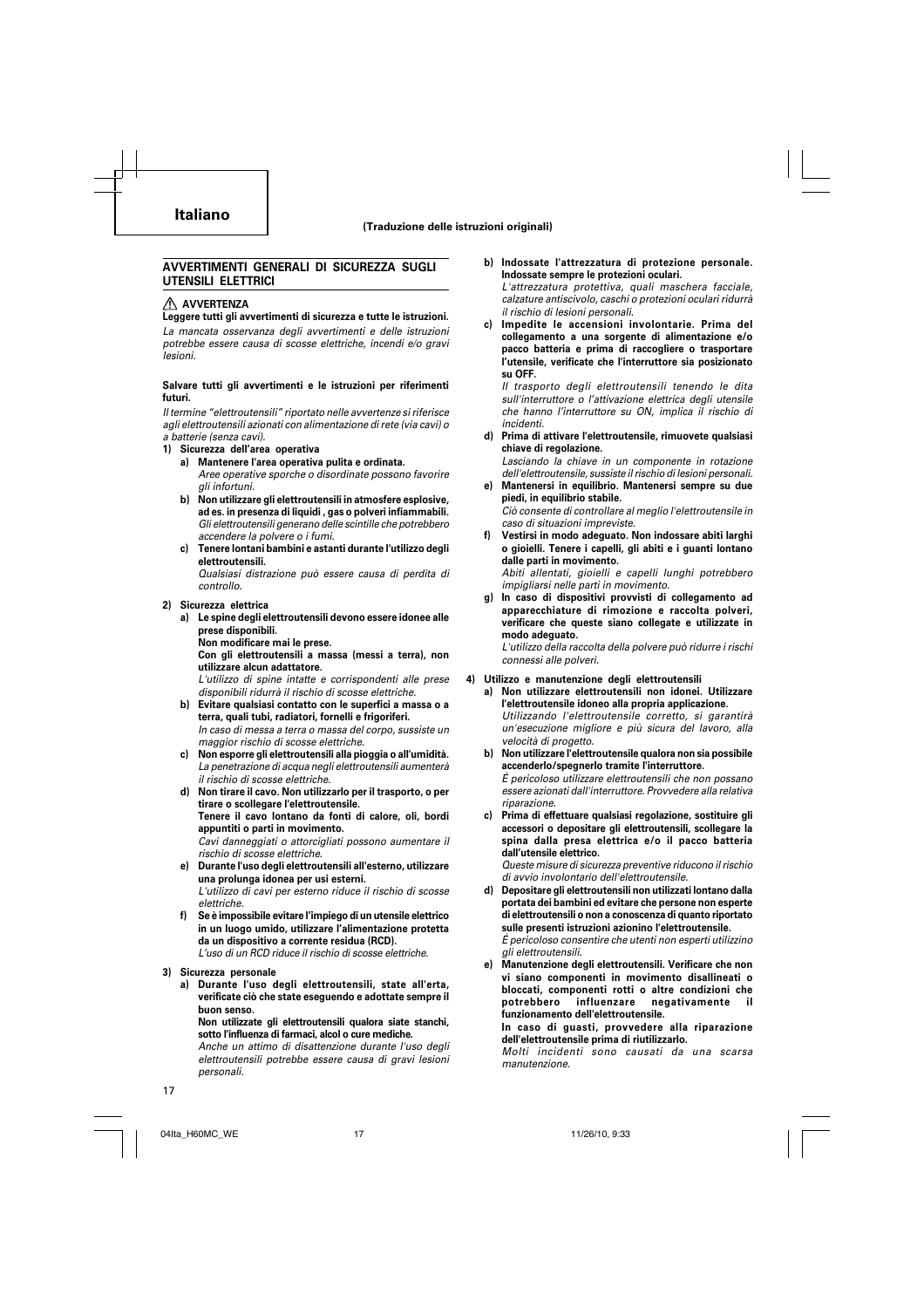- **f) Mantenere gli strumenti di taglio affilati e puliti.** Gli strumenti di taglio in condizioni di manutenzione adeguata, con bordi affilati, sono meno soggetti al bloccaggio e sono più facilmente controllabili.
- **g) Utilizzare l'elettroutensile, gli accessori, le barrette, ecc. in conformità a quanto riportato nelle presenti istruzioni, tenendo in debita considerazione le condizioni operative e il tipo di lavoro da eseguire.**

L'uso dell'utensile elettrico per operazioni diverse da quelle previste potrebbe causare una situazione pericolosa.

#### **5) Assistenza**

**a) Affidate le riparazioni dell'elettroutensile a persone qualificate che utilizzino solamente parti di ricambio identiche.**

Ciò garantirà il mantenimento della sicurezza dell'elettroutensile.

#### **PRECAUZIONI**

**Tenere lontano dalla portata di bambini e invalidi. Quando non utilizzati, gli strumenti dovranno essere deposti lontano dalla portata di bambini e invalidi.**

# **AVVERTIMENTI DI SICUREZZA SUL MARTELLO DEMOLITORE**

1. **Indossare protettori per le orecchie** L'esposizione al rumore può causare la perdita dell'udito.

- 2. **Utilizzare le leve ausiliarie se fornite con l'utensile.** La perdita di controllo può causare lesioni alla persona.
- 3. **Afferrare l'utensile dalle superfici isolate quando si eseguono operazioni in cui l'attrezzo di taglio potrebbe venire a contatto con fili elettrici nascosti o con il proprio cavo.** Il contatto dell'accessorio da taglio con un filo in tensione potrebbe mettere in tensione le parti metalliche esposte dell'utensile e dare una scossa elettrica all'operatore.
- 4. Subito dopo aver adoperato l'attrezzo o durante le operazioni non toccare mai la punta. Questa diviene molto calda durante il funzionamento e potrebbe causare ustioni.
- 5. Prima di iniziare a penetrare, frantumare o perforare um muro, pavimento o soffitto, accertarsi con sicurezza che oggetti come cavi e condotte non siano murati in essi.
- 6. Indossare una maschera nel caso si debba lavorare con il viso rivolto verso l'alto.
- 7. Posizionare correttamente il supporto della punta.
- 8. Prima di iniziare i lavori, controllare la tenuta delle viti.
- 9. Durante lavori svolti in posizioni elevate, fare attenzione a oggetti o persone sottostanti.
- 10. Indossare calzature protettive per proteggere i piedi.

### **CARATTERISTICHE**

| Voltaggio (per zona)*                    | (110V, 120V, 127V, 220V, 230V, 240V) |
|------------------------------------------|--------------------------------------|
| Potenza assorbita                        | 1250 W*                              |
| Frequenza d'impatto a pieno carico       | $1600$ min <sup>-1</sup>             |
| Peso (senza cavo e impugnatura laterale) | $10,2$ kg                            |

\*Accertatevi di aver controllato bene la piastrina perchè essa varia da zona a zona.

# **ACCESSORI STANDARD**

- (1) Scatola ........................................................................ 1
- (2) Punta gigante (gambo SDS max) .......................... 1
- (3) Impugnatura laterale Tipo I: impugnatura a barra ........ 1 Tipo II: impugnatura a D ............... 1
- 

È collegata un'impugnatura laterale tipo I o II. Gli accessori standard possono essere soggetti a cambiamento senza preavviso.

# **ACCESSORI FACOLTATIVI (venduti a parte)**

 $\bigcirc$  Frantumazione

- (1) Punta gigante Lunghezza totale: 280, 400 mm
- Taglio dell'asfalto



(1) Coltello

 $\bigcirc$  Sgrossatura



(1) Utensile per l'isolamento (2) Gambo

○ Battitura



(1) Pestello (2) Gambo

 $\bigcirc$  Scanalature a bordature



(1) Tagliolo a freddo Lunghezza totale: 280, 400 mm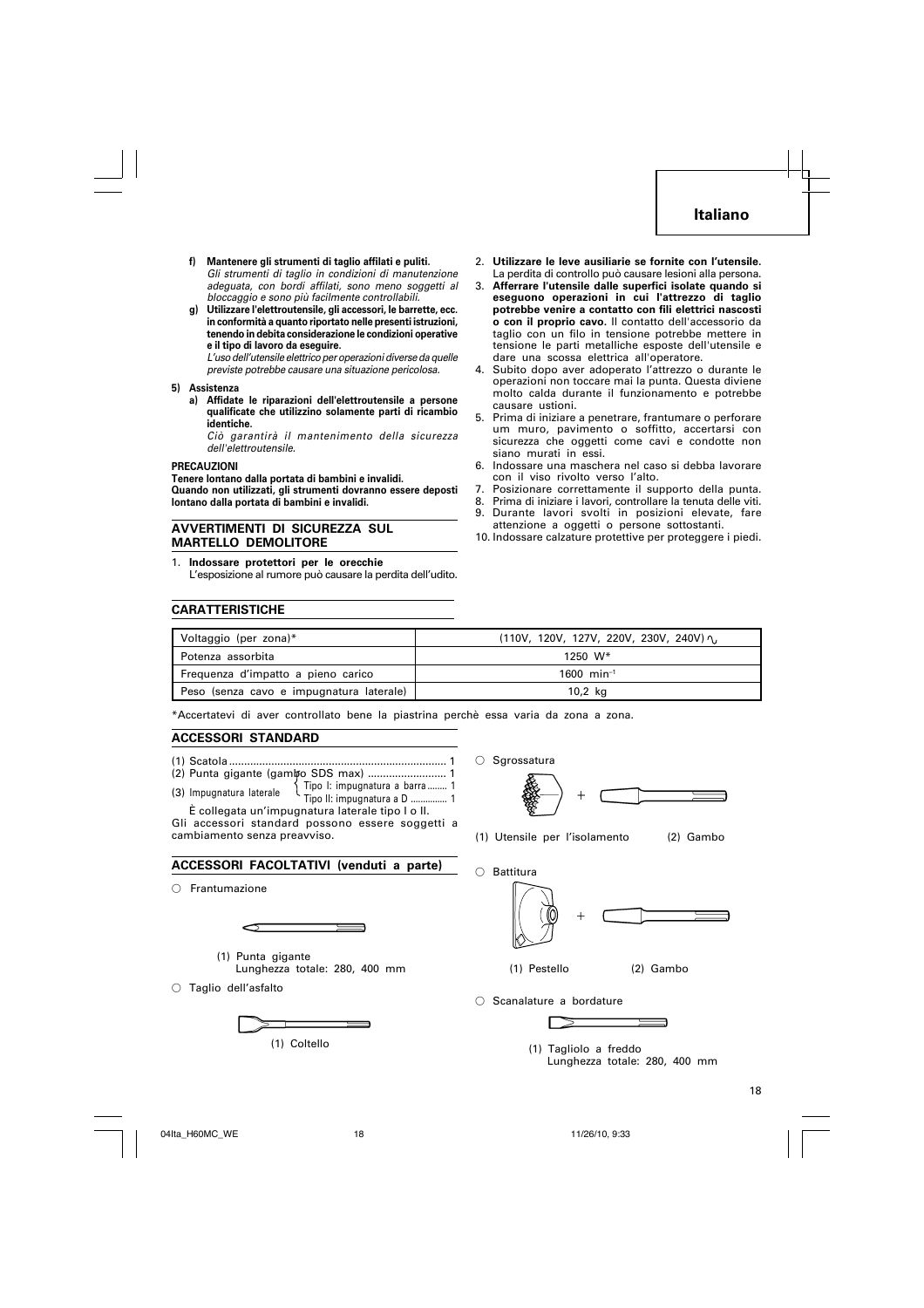# **Italiano**

Lavoro di palettaggio



(1) Paletta

 Grasso A per martello 500 g (in lattina) 70 g (nel tubo) 30 g (nel tubo)

Gli accessori disponibili a richiesta possono soggetti a essere cambiamento senza preavviso.

# **APPLICAZIONE**

Demolire e scheggiare calcestruzzo, scanalare, tagliare sbarre e conficcare pacchetti di ferro.

Esempi di Applicazioni:

Installazione di tubature e di equipaggiamento per impianti sanitari, di macchinari, lavori di scolo e fuoriuscita d'acqua, lavori per interni, impianti per porti e lavori di ingegneria civile.

# **PRIMA DELL'USO**

**1. Alimentazion**

Assicurarsi che la rete di alimentazione che si vuole usare sia compatibile con le caratteristiche relative all'alimentazione di corrente specificate nella piastrina dell'apparecchio.

**2. Interruttore di corrente**

Mettere l'interruttore in posizione SPENTO. Se la spina è infilata in una presa mentre l'interruttore è acceso, l'utensile elettrico si mette immediatamente in moto, facilitando il verificarsi di incidenti gravi.

**3. Prolunga del cavo**

Quando l'ambiente di lavoro è lontano da una presa di corrente, usare una prolunga del cavo di sufficiente spessore e di prestazione adeguata. La prolunga deve essere più corta possibile.

# **4. Installazione degli utensili**

# **CAUTELA**

Assicurarsi di spegnere e di scollegare la spina dalla presa di corrente per evitare seri problemi.

# **NOTA**

Quando si usano utensili come punte giganti, coltelli, ecc, assicurarsi di usare pezzi originali progettati dalla nostra azienda.

- (1) Pulire il gambo dell'utensile
- (2) Come mostrato in **Fig. 1**, tirare l'impugnatura (A) in direzione di A, e inserire l'utensile in un foro del tappo anteriore.
- (3) Regolare la posizione della scanalatura mentre si gira l'utensile e inserirlo inoltre fino a che batte sulla fine del foro.
- (4) Riportare l'impugnatura (A) alla sua posizione originale, tirare l'utensile e assicurarsi che sia completamente bloccato (**Fig. 2**).
- **5. Decisione della posizione di lavoro dell'utensile** L'utensile può essere girato ogni 30 gradi e può essere fissato in posizioni di 12 scatti.
- (1) Come mostrato nella **Fig. 3**, se l'impugnatura (A) è girata nella direzione di B in uno stato in cui l'impugnatura (B) è spinta nella direzione di  $\mathcal{A}$ , l'angolazione della lama può essere cambiata liberamente su qualsiasi posizione desiderata.
- (2) Rilasciare l'impugnatura (B) e girare l'utensile, assicurandosi che sia bloccato completamente.
- **6. Rimozione dell'utensile**

Come mostrato nella **Fig. 1**, tirare l'impugnatura (A) e tirare fuori l'utensile.

### **CAUTELA**

Assicurarsi di afferrare la leva e la leva laterale durante il lavoro. Non tenere l'impugnatura (A) durante il lavoro. Se la tirate per errore, la punta gigante potrebbe saltar fuori.

**7. Spostare l'impugnatura laterale**

Per impugnatura a barra

#### **Fissaggio dell'impugnatura laterale (Fig. 4)**

- (1) Ruotare l'impugnatura laterale in senso orario per fissarla.
- (2) Impostare l'impugnatura laterale in una posizione adatta all'operazione, quindi serrare in modo sicuro l'impugnatura laterale.

# Per impugnatura a D

L'impugnatura laterale può essere può essere fissata nella posizione che si desidera, a scelta su 360°, e sia rivolta in avanti che all'indietro.

- (1) Allentare l'impugnatura girando la presa in direzione  $A$ . come mostrato in Fig. 5.
- (2) Aggiustarla in una posizione tale che il funzionamento in verticale (su e giù) possa risultare più facile, con riferimento alle **Fig. 6**, **7** e **8**.
- (3) Girare la presa nella direzione ® e fissare l'impugnatura.

# **COME UTILIZZARE IL MARTELL DEMOLITORE (Fig. 9)**

1. Accendere dopo aver posizionato la punta dell'utensile su una superficie di cemento. L'interruttore può essere messo in posizione di attivazione tirando il grilletto di comando, e in

posizione di disattivazione rilasciandolo. Se si preme il fermo intanto che il grilletto di comando è tirato, anche se si stacca il dito dal grilletto di comando rimane in posizione di

attivazione - molto comodo in caso di lavorazione continua.

Per disattivare, tirare di nuovo il grilletto di comando e a questo punto il fermo viene disattivato.

2. Utilizzando il peso vuoto della macchina e tenendo saldamente il martello demolitore con ambo le mani, è possibile controllare efficacemente il successivo movimento di rinculo.

Procedere ad un passo di lavoro moderato, l'uso di una forza eccessiva diminuirà l'efficienza.

#### **CAUTELA**

Dopo un lungo tempo di impiego, la cassa del cilindro è molto calda. Fare dunque attenzione a non ustionarsi le mani.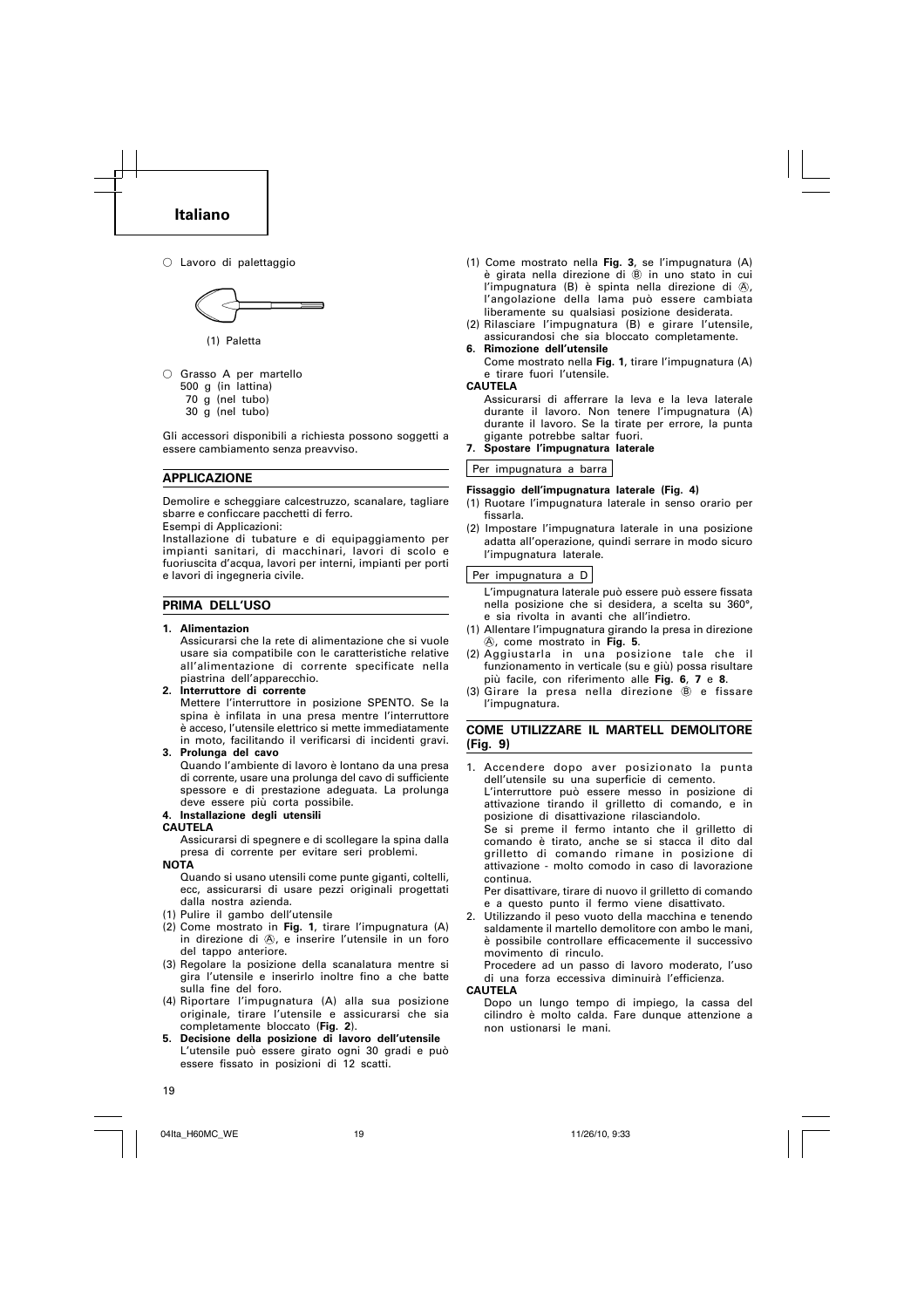# **SOSTITUZIONE DEL GRASSO**

Quest'apparecchio è stato costruito in modo da renderlo ermetico all'aria allo scopo di impedire l'entrata di polvere e la fuoriuscita di lubrificante. Questo apparecchio può essere usato senza sostituire il grasso per un lungo periodo di tempo. Tuttavia, effettuare la sostituzione del grasso per assicurare la durata di servizio. Sostituire il grasso come specificato di seguito.

**1. Periodo di sostituzione del grasso.**

Controllare il grasso quando si cambia la spazzola di carbone (Vedere la voce 4 nella sezione MANUTENZIONE E CONTROLLO).

L'operazione deve essere eseguita dal più vicino Agente di Servizio autorizzato HiKOKI.

In caso si debba sostituire il grasso personalmente, procedere secondo i seguenti punti.

# **2. Come sostituire il grasso**

#### **ATTENZIONE**

Prima della sostituzione spegnere l'interruttore e staccare la spina dalla presa di corrente.

- (1) Togliere il coperchio dell'incastellatura e strofinare per asportazione il grasso vecchio che si trova all'interno. (**Fig. 10**).
- (2) Inserire 76 g (la quantità normale necessaria per coprire la biella) di Grasso per Martelli Elettrici HiKOKI A nel carter.
- (3) A sostituzione del grasso avvenuta installare nuovamente l'alloggio dell'incastellatura. In questa circostanza, non danneggiare o perdere la guarnizione dell'olio.

#### **NOTA**

Il Grasso per Martelli Elettrici HiKOKI A è del tipo a bassa viscosità. Quando il grasso viene finito, acquistatene un altro da un Agente di Servizio Autorizzato HiKOKI.

# **MANUTENZIONE E CONTROLLO**

#### **ATTENZIONE**

Assicurarsi di spegnere e di scollegare la spina dalla presa di corrente per evitare seri problemi.

**1. Controllo della punta**

Poiché l'uso di punte logore diminuisce l'efficacia dell'apparecchio e può provocare eventuali cattivi funzionamenti del motore, affilare o sostituire la punta non appena si nota logoramento.

**2. Controllo delle viti di tenuta**

Controllare regolarmente tutte le viti di tenuta e assicurarsi che siano esclusivamente serrate. Nel caso che una di queste viti dovesse allentarsi riserrarla immediatamente. Se si non ottiene di farlo, si può causare un grave incidente.

#### **3. Manutenzione del motore**

L'avvolgimento del motore il vero e proprio "cuore" degli attezzi elettrici. Fare attenzione a non danneggiare l'avvolgimento e/o non bagnarlo con olio o acqua.

# **4. Controllo delle spazzole di carbone (Fig. 11)**

Il motore impiega spazzole di carbone, materiali soggeti a consumo. Quando una spazzola è cosumata o vicina al limite d'usara, il motore potrebbe subire dei danni. Usando spazzole di carbone con arresto automatico, il motore si ferma automaticamente quando queste sono consumate. In tal caso, bisogna sostituirle con delle nuove, dello stesso numero como indicato nella figura. Tenere, inoltre, sempre pulite le spazzole e fare in modo che questo scorrino liberamente all'interno del portaspazzole.

#### **5. Sostituzione di una spazzola di carbone:**

Allentare a vite di fermo e togliere il coperchio posteriore. Togliere la capsula della spazzola e le spazzole di carbone. Dopo la sostituzione di queste non dimenticare di serrare la capsula e di installare il copercio posteriore.

# **6. Lista dei pezzi di ricambio**

# **CAUTELA**

Riparazioni, modifiche e ispezioni di utensili elettrici HiKOKII devono essere eseguite da un centro assistenza autorizzato HiKOKI.

Questa lista dei pezzi torna utile se viene presentata con l'utensile al centro assistenza autorizzato HiKOKI quando si richiedono riparazioni o altri interventi di manutenzione.

Nell'uso e nella manutenzione degli utensili elettrici devono essere osservate le normative di sicurezza e i criteri prescritti in ciascun paese. male necessaria per<br>
martelli Elettrici quando si irchiedono riparazioni o altri interventi<br>
di manutenzione.<br>
di manutenzione.<br>
di manutenzione.<br>
Mell'uso e nella manutenzione degli utensili elettrici<br>
stellatura. In ques

#### **MODIFICHE**

Gli utensili elettrici HiKOKI vengono continuamente migliorati e modificati per includere le più recenti innovazioni tecnologiche.

Di conseguenza, alcuni pezzi possono essere modificati senza preavviso.

#### **GARANZIA**

Garantiamo gli Utensili Elettrici HiKOKI in conformità alle specifiche normative imposte dalla legge e dai paesi. Questa garanzia non copre difetti o danni dovuti a uso erroneo, abuso o normale usura. In caso di lamentele, si prega di inviare l'Utensile Elettrico, non smontato, insieme al CERTIFICATO DI GARANZIA che si trova al termine di queste Istruzioni per l'uso, ad un Centro di Assistenza Autorizzato HiKOKI.

#### **NOTA**

A causa del continuo programma di ricerca e sviluppo della HiKOKI, le caratteristiche riportate in questo foglio sono soggette a cambiamenti senza preventiva comunicazione.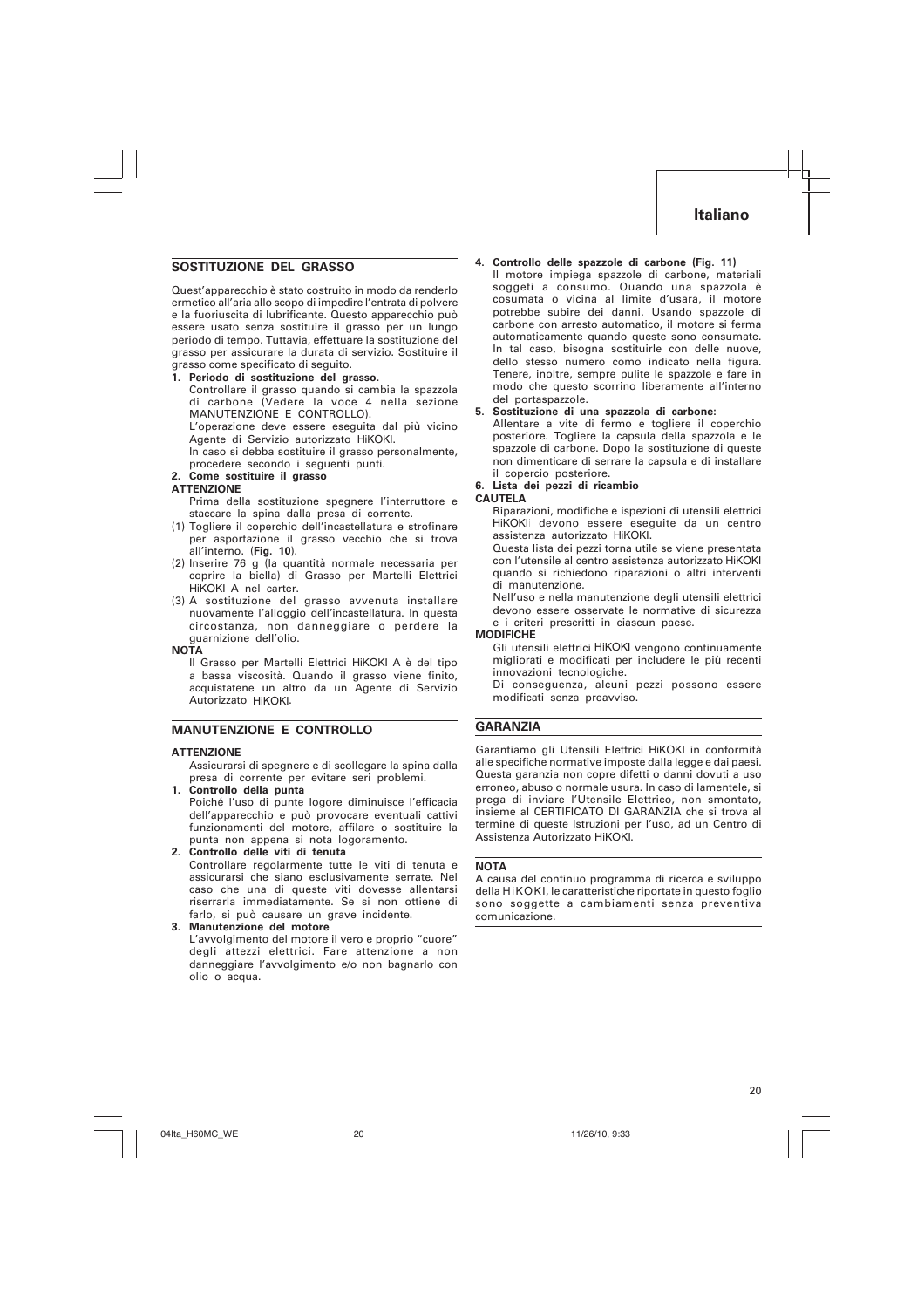#### **Informazioni riguardanti le vibrazioni**

Valori totali di vibrazione (somma vettori triass.) determinati secondo la norma EN60745.

Scalpellatura:

Valore di emissione vibrazioni **ah**, **Cheq** = 20,0 m/s2 Incertezza K =  $4.3 \text{ m/s}^2$ 

Il valore totale di emissione vibrazioni dichiarato è stato misurato in base al metodo di test standard e può essere utilizzato per confrontare un utensile con un altro.

Può essere inoltre utilizzato per la stima preliminare dell'esposizione.

# **AVVERTENZA**

- Il valore di emissione vibrazioni durante l'uso effettivo dell'utensile può essere diverso dal valore totale dichiarato in base alle modalità di utilizzo dell'utensile stesso.
- $\circ$  Identificare le misure di sicurezza per la protezione dell'operatore basate su stima dell'esposizione nelle effettive condizioni di utilizzo (prendendo in considerazione tutte le parti del ciclo di funzionamento come i tempi in cui l'utensile resta spento e quando funziona senza essere utilizzato in aggiunta al tempo di avvio).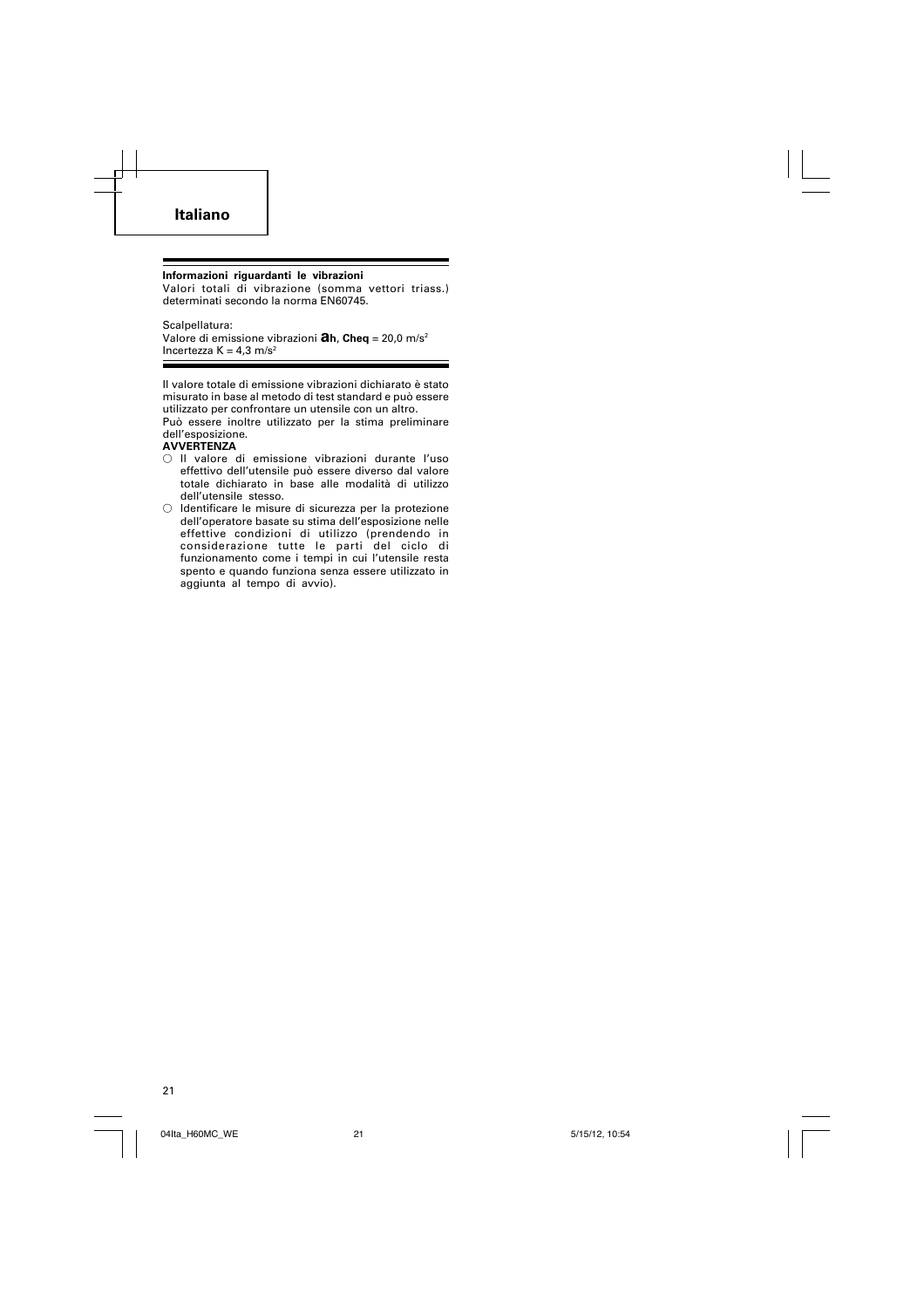# **ALGEMENE VEILIGHEIDSWAARSCHUWINGEN VOOR ELEKTRISCH GEREEDSCHAP**

# **WAARSCHUWING**

**Lees alle waarschuwingen en instructies aandachtig door.** Nalating om de waarschuwingen en instructies op te volgen kan in een elektrische schok, brand en/of ernstig letsel resulteren.

#### **Bewaar alle waarschuwingen en aanwijzingen voor eventuele naslag in de toekomst.**

De term "elektrisch gereedschap" heeft zowel betrekking op elektrisch gereedschap dat via de netvoeding van stroom wordt voorzien als gereedschap dat via een accu (snoerloos) van stroom wordt voorzien.

- **1) Veiligheid van de werkplek**
	- **a) Zorg voor een schone en goed verlichte werkplek.** Een rommelige of donkere werkplek verhoogt de kans op ongelukken.
	- **b) Gebruik het elektrisch gereedschap niet in een omgeving met ontplofbare vloeistoffen, gassen of stof.** Elektrisch gereedschap kan vonken afgeven. Deze vonkjes kunnen stofdeeltjes of gassen doen ontbranden.
	- **c) Houd kinderen en andere toeschouwers tijdens het gebruik van elektrische gereedschap uit de buurt.** Afleidingen kunnen gevaarlijk zijn.

#### **2) Elektrische veiligheid**

**a) De stekker op het elektrische gereedschap moet geschikt zijn voor aansluiting op de wandcontactdoos.**

**De stekker mag op geen enkele manier gemodificeerd worden. Gebruik geen verloopstekker met geaard elektrisch gereedschap.**

Deugdelijke stekkers en geschikte wandcontactdozen verminderen het risico op een elektrische schok.

- **b) Vermijd lichamelijk contact met geaarde oppervlakken zoals leidingen, radiatoren, fornuizen en koelkasten.** Wanneer uw lichaam in contact staat met geaarde oppervlakken loopt u een groter risico op een elektrische schok.
- **c) Stel het elektrisch gereedschap niet bloot aan regen of vochtige omstandigheden.**

Het risico op een elektrische schok wordt vergroot wanneer er water in het elektrisch gereedschap terechtkomt.

**d) Behandel het snoer voorzichtig. Draag het gereedschap nooit door dit bij het snoer vast te houden. Trek niet aan het snoer wanneer u de stekker uit het stopcontact wilt halen.**

**Houd het snoer uit de buurt van warmtebronnen, olie, scherpe randen of bewegende onderdelen.**

Een beschadigd of verward snoer verhoogt het risico op een elektrische schok.

- **e) Gebruik buitenshuis een verlengsnoer dat specifiek geschikt is voor het gebruik buiten.** Het gebruik van een snoer dat specifiek geschikt is voor gebruik buitenshuis vermindert het risico op een elektrische schok.
- **f) Als het elektrisch gereedschap in een vochtige omgeving gebruikt moet worden, dient een voeding met RCD (reststroom-apparaat) beveiliging te worden gebruikt.** Gebruik van een RCD vermindert de kans op een elektrische schok.
- **3) Persoonlijke veiligheid**
	- **a) Blijf waakzaam, let voortdurend op uw werk en gebruik uw gezond verstand wanneer u elektrisch gereedschap gebruikt.**

**Gebruik geen elektrisch gereedschap wanneer u moe bent of onder invloed van drugs, alcohol of medicijnen.**

Eén moment van onoplettendheid kan in ernstig lichamelijk letsel resulteren.

**b) Gebruik persoonlijke beschermingsmiddelen. Draag altijd oogbescherming.**

Beschermingsmiddelen zoals stofmaskers, niet-glijdende veiligheidsschoenen, een helm of oorbescherming vermindert het risico op lichamelijk letsel.

**c) Voorkom dat het gereedschap per ongeluk kan starten. Controleer of de schakelaar in de uit- stand staat voordat u de voeding en/of de accu aansluit, het gereedschap oppakt of gaat dragen.**

Zorg ervoor dat u tijdens het verplaatsen van het elektrisch gereedschap uw vingers uit de buurt van de schakelaar houdt en sluit de stroombron niet aan terwijl de schakelaar op aan staat om ongelukken te vermijden.

- **d) Verwijder sleutels en moersleutels uit het gereedschap voordat u het elektrisch gereedschap aanzet.** Een (moer-)sleutel die op een bewegend onderdeel van het elektrisch gereedschap bevestigd is kan in lichamelijk letsel resulteren.
- **e) Reik niet te ver. Zorg ervoor dat u te allen tijde stevig staat en uw evenwicht behoudt.** Op deze manier heeft u tijdens een onverwachte situatie meer controle over het elektrisch gereedschap.
- **f) Draag geen loszittende kleding of sieraden. Houd uw haar, kleding en handschoenen uit de buurt van bewegende onderdelen.**

Loszittende kleding, sieraden en lang haar kunnen in de bewegende onderdelen verstrikt raken.

**g) Indien het elektrisch gereedschap van een aansluiting voor stofafzuiging is voorzien dan dient u ervoor te zorgen dat de stofafzuiging aangesloten en op de juiste manier gebruikt wordt.**

Het gebruik van stofafzuiging vermindert eventuele stofgerelateerde risico's.

#### **4) Bediening en onderhoud van elektrisch gereedschap**

- **a) Het elektrisch gereedschap mag niet geforceerd worden. Gebruik het juiste gereedschap voor het karwei.** U kunt de klus beter en veiliger uitvoeren wanneer u het juiste elektrische gereedschap gebruikt.
- **b) Gebruik het elektrisch gereedschap niet als de schakelaar niet goed werkt.**

Elektrisch gereedschap dat niet via de schakelaar bediend kan worden is gevaarlijk en moet onmiddellijk gerepareerd worden.

**c) Haal de stekker uit het stopcontact voordat u de voeding en/of de accu van het elektrisch gereedschap losmaakt, afstellingen verricht, accessoires verwisselt of voordat u het elektrisch gereedschap opbergt.**

Dergelijke preventieve veiligheidsmaatregelen verminderen het risico dat het elektrisch gereedschap per ongeluk opstart.

- **d) Berg elektrisch gereedschap buiten het bereik van kinderen op en sta niet toe dat personen die niet bekend zijn met het juiste gebruik van het gereedschap of deze voorschriften dit elektrisch gereedschap gebruiken.** Eletrisch gereedschap is gevaarlijk in onbevoegde handen.
- **e) Het elektrisch gereedschap moet regelmatig onderhouden worden. Controleer het gereedschap op een foutieve uitlijning, vastgelopen of defecte bewegende onderdelen en andere problemen die van invloed zijn op de juiste werking van het gereedschap.**

**Indien het gereedschap defect of beschadigd is moet het gerepareerd worden voordat u het gereedschap opnieuw gebruikt.**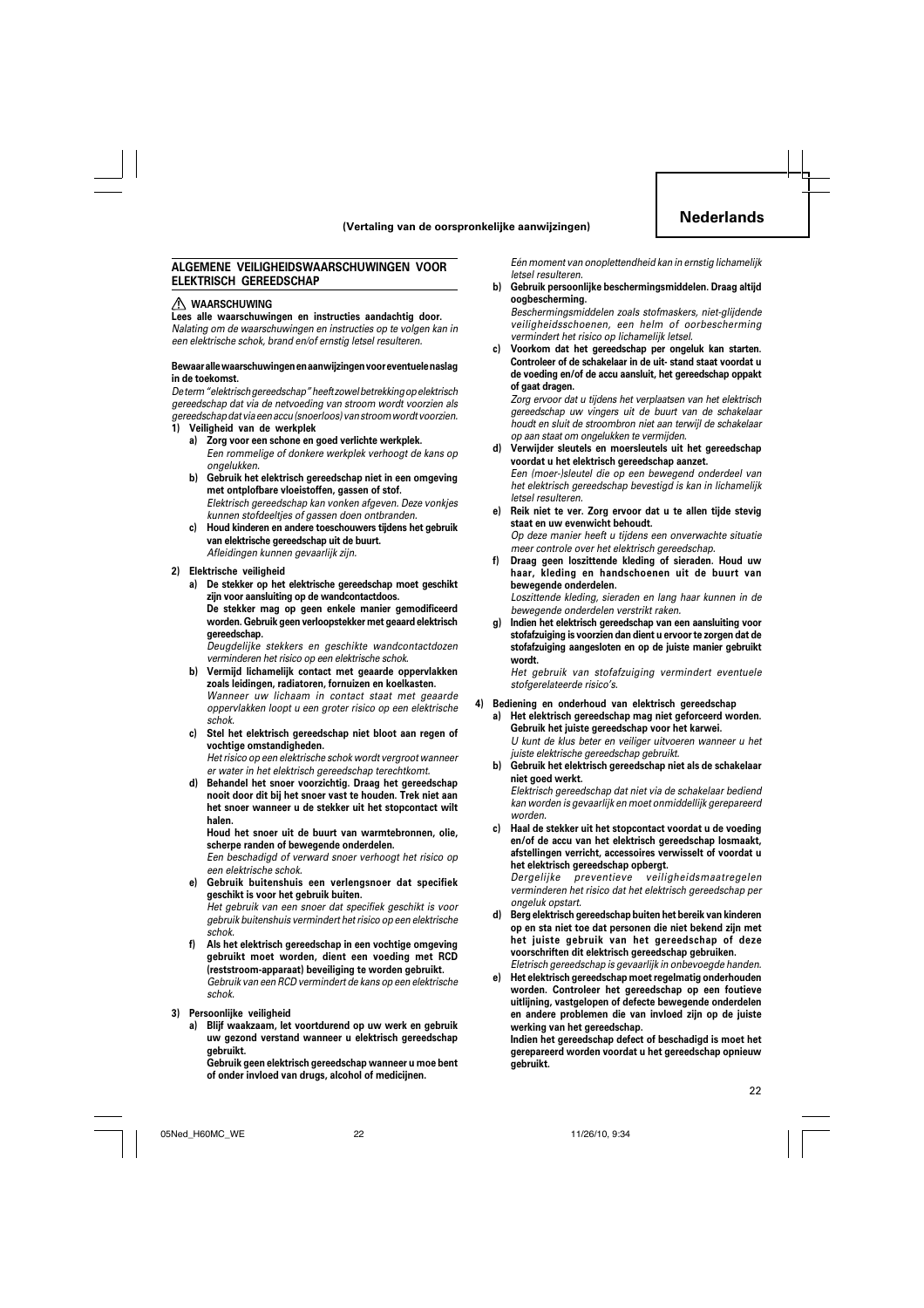# **Nederlands**

Slecht onderhouden elektrisch gereedschap is verantwoordelijk voor een groot aantal doe-het-zelf ongelukken.

- **f) Houd snijwerktuigen scherp en schoon.** Goed onderhouden snijwerktuigen met scherpe snijranden lopen minder snel vast en zijn gemakkelijker in het gebruik.
- **g) Elektrisch gereedschap, toebehoren, bits enz. moeten in overeenstemming met deze instructies worden gebruikt waarbij de werkomstandigheden en het werk in overweging moeten worden genomen.**

Gebruik van het elektrisch gereedschap voor andere doeleinden dan waarvoor het is bedoelt, kan resulteren in een gevaarlijke situatie.

- **5) Onderhoudsbeurt**
	- **a) Het gereedschap mag uitsluitend door bevoegd onderhoudspersoneel worden onderhouden die authentieke onderdelen gebruikt.**

Hierdoor kunt u erop aan dat de veiligheid van het elektrisch gereedschap behouden blijft.

#### **VOORZORGMAATREGELEN**

**Houd kinderen en kwetsbare personen op een afstand. Het gereedschap moet na gebruik buiten het bereik van kinderen en andere kwetsbare personen worden opgeborgen.**

# **VEILIGHEIDSWAARSCHUWING VOOR DE HAKHAMER**

1. **Draag oorbeschermers**

Blootstelling aan lawaai kan tot gehoorverlies leiden.

- 2. **Gebruik de extra handgre(e)p(en) die met het gereedschap zijn meegeleverd.** Verlies van controle over het gereedschap kan in lichamelijk letsel resulteren.
- 3. **Houd het gereedschap vast aan de geïsoleerde handgrepen tijdens het uitvoeren van een bewerking waarbij het snijtoebehoren in aanraking kan komen met verborgen bedrading of het eigen snoer.** Als het snijtoebehoren een onder stroom staande draad aanraakt, zorgt dit er voor dat niet-geïsoleerde delen van het gereedschap ook onder stroom komen, waardoor de gebruiker een elektrische schok kan krijgen.
- 4. Het booreinde gedurende of direct na het uitzetten NIET aanraken. Het booreinde wordt tijdens het boren uiterst heet, en zou ernstige brandwonden kunnen veroorzaken.
- 5. Voordat U in een muur. plafond of vloer iets uitbreekt, dient gekontroleerd te worden of er electrische kabels of leidingen onder liggen.
- 6. Zorg ervoor een masker te dragen als u uw hoofd opheft.
- 7. Installeer de boorhouder op de juiste wijze.
- 8. Controleer alvorens aan het werk te gaan of de
- schroeven allemaal goed vastgeschroefd zitten. 9. Wanneer u op een hoog gelegen plaats aan het werk bent, let dan op personen en voorwerpen die zich beneden bevinden.
- 10. Draag schoenen die uw voeten voldoende baschermen.

# **TECHNISCHE GEGEVENS**

| Voltage (verschillend van gebied tot gebied)* | (110V, 120V, 127V, 220V, 230V, 240V) |
|-----------------------------------------------|--------------------------------------|
| Input                                         | $1250 W*$                            |
| Aantal slagen belast                          | $1600$ min <sup>-1</sup>             |
| Gewicht (zonder snoer en zijgreep)            | $10,2$ kg                            |

\*Kontroleer het naamplaatje op het apparaat daar het apparaat afhankelijk van het gebied waar het verkocht wordt gewijzigd kan worden.

# **STANDAARD TOEBEHOREN**

- (1) Omhulsel .................................................................... 1
- (2) Puntboor (SDS max schacht) .................................. 1 (3) Zijgreep Type I: staaftype handgreep ................ 1
	- Type II: D-type handgreep ................... 1

Of de type I of de type II zijgreep is gemonteerd. De standaard toebehoren kunnen zonder aankondiging op ieder moment worden veranderd.

# **EXTRA TOEBEHOREN (los verkrijgbaar)**

○ Breken

(1) Puntboor Totale lengte: 280, 400 mm

 $\bigcap$  Asfaltsnijden





Aanstampen



(1) Heiblok (2) Schacht

O Oppervlakte bewerking

Groefsnijden en graven

(1) Borstelhulpstuk (2) Schacht



(1) Beitel totale lengte: 280, 400 mm

(1) Snijder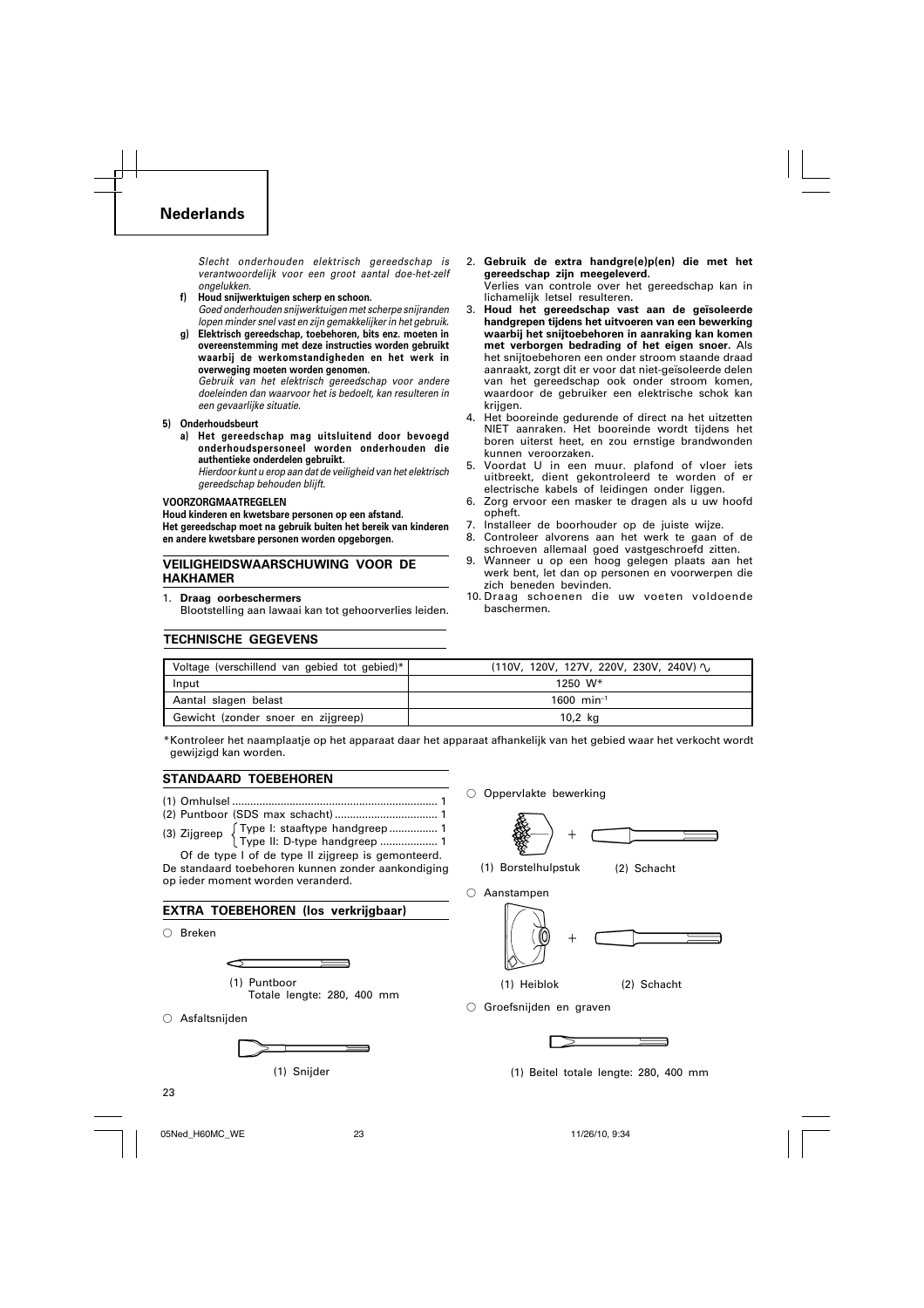$\bigcirc$  Schepwerk

$$
\bigcirc
$$

(1) Schep

○ Hammer Grease A

500 gr. (in een blik)

70 gr. (in een tube)

30 gr. (in een tube)

De extra toebehoren kunnen zonder aankondiging op ieder moment worden veranderd.

# **TOEPASSINGEN**

Breken van beton, afschilferen van beton, maken van groeven, pijpsnijden en heiwerkzaamheden.

Voorbeelden van toepassingen:

Het installeren van pijpen en bedrading van sanitaire faciliteiten, machine-installatie, watertoevoer en afvoerwerk, binnenwerk, havenfaciliteiten, en ander bouwkundig werk.

# **VOOR BEGIN VAN HET WERK**

#### **1. Netspanning**

Kontroleren of de netspanning overeenkomt met de opgave op het naamplaatje.

#### **2. Netschakelaar**

Kontroleren of de netschakelaar op "UIT" staat. Wanneer de stekker op het net aangesloten is, terwijl de schakelaar op "AAN" staat, begint het gereedschap onmiddellijk de draaien, hetwelk ernstig gevaar betekent.

#### **3. Verlengsnoer**

Wanneer het werkterrein niet in de buurt van een stopcontact ligt, dan moet men gebruik maken van een verlengsnoer, dat voldoende dwarsprofiel en voldoende nominaal vermogen heeft. Het verlengsnoer moet zo kort mogelijk gehouden worden.

#### **4. Plaatsen van hulpstukken VOORZICHTIG**

U moet de stroom uitschakelen (OFF) en de stekker uit het stopcontact halen om ernstige problemen te voorkomen.

#### **OPMERKING**

Gebruik voor het plaatsen van hulpstukken, zoals bijvoorbeeld snijders, puntboren of schroefbladen, uitsluitend de door de fabrikant gespecificeerde, originele onderdelen.

- (1) Reinig het asgedeelte van het gereedschap.
- (2) Beweeg greep  $(A)$  in de richting van  $(A)$  en steek het gereedschapshulpstuk in het gat van de voorkap, zie **Afb. 1**.
- (3) Stel de groefpositie in terwijl u het hulpstuk draait en druk verder in totdat het hulpstuk het uiteinde van het gat raakt.
- (4) Breng de greep (A) weer terug naar de oorspronkelijk stand, trek even aan het hulpstuk om te controleren dat het goed in het gereedschap is vergrendeld (**Afb. 2**).
- **5. Bepalen van de positie van het hulpstuk** Het hulpstuk kan naar beide kanten 30 graden worden verdraaid en op 12 posities worden vergrendeld.
- (1) De hoek van het mes kan in de gewenste stand worden gesteld wanneer zoals afgebeeld in **Afb. 3** de greep  $(A)$  in de richting van  $(B)$  wordt gedraaid met greep (B) in de richting van A geduwd.
- (2) Laat greep (B) los en draai het hulpstuk om te controleren of het goed in het gereedschap is vergrendeld.

#### **6. Verwijderen van het hulpstuk**

Zie **Afb. 1** en trek aan greep (A) en verwijder het hulpstuk uit het gereedschap.

#### **LET OP**

Zorg dat u tijdens gebruik altijd het hoofd- en zijhandvat vast heeft. Houdt het apparaat tijdens gebruik nooit bij greep (A) vast. Wanneer u dit toch doet kan de puntboor eruit vallen.

# **7. Verplaatsen van de zijhendel**

Voor staaftype handgreep

#### **De zijgreep vastzetten (afb. 4)**

- (1) Draai de zijgreep naar rechts om hem vast te zetten.
- (2) Plaats de zijgreep in een stand die geschikt is voor de handeling en zet hem daarna stevig vast.

#### Voor D-type handgreep

De zijhendel kan op een gewenste stand worden vergrendeld: 360 graden, en kan tevens in voor- en achterwaartse richting in een andere stand worden vergrendeld.

- (1) Los de hendel door de greep in de richting van  $\mathbb{A}$ te draaien zoals u in **Afb. 5** ziet.
- (2) Stel in een stand waarbij het uitvoeren van werkzaamheden in verticale richting (omhoog-enomlaag) eenvoudig is zoals u in **Afb. 6**, **Afb. 7** en **Afb. 8** ziet.
- (3) Verdraai de greep naar ® en bevestig de hendel.

# **GEBRUIK VAN DE HAKHAMER (Afb. 9)**

1. Schakel in nadat u de punt van het gereedschap op een betonnen oppervlak heeft geplaatst. De schakelaar kan naar ON worden gedrukt wanneer de trekker is aangetrokken en naar OFF wanneer de trekker is ontspannen.

Wanneer u op de vergrendeling drukt als de trekker voor de schakelaar is aangetrokken, zal de schakelaar op ON gedrukt blijven, ookal laat u de schakelaar los. Dit is handig voor het uitvoeren van doorlopende, langdurige werkzaamheden.

Trek weer aan de trekker om de schakelaar naar OFF te drukken. De vergrendeling wordt nu gestopt.

2. Door bij de bediening gebruik te maken van het eigen gewicht van het apparaat en het apparaat stevig met twee handen vast te houden, kunt u de vrijkomende terugslag goed onder controle houden. Werk op een gematigd tempo, het uitoefenen van te veel kracht kan ten koste gaan van de doelmatigheid.

#### **VOORZICHTIG**

Na langdurig gebruik wordt de behuizing van de cilinder heet. Wees daarom voorzichtig dat u uw handen niet brandt.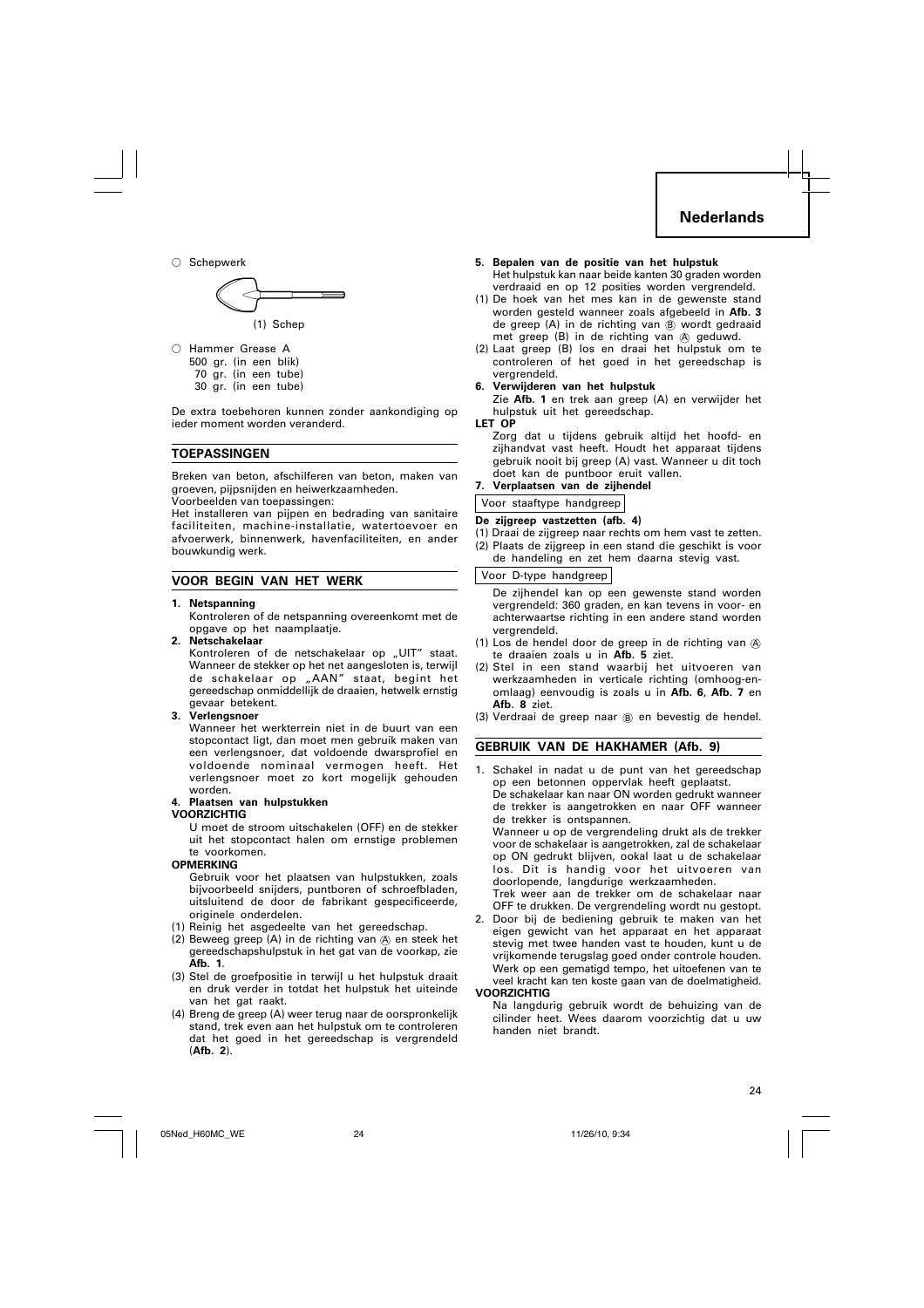# **VERVANGEN VAN DE OLIE**

De constructie van dit apparaat is luchtdicht, zodat olie niet kan uitlekken, en het apparaat beschermd is tegen stof. Dit apparaat kan voor een langere tijd zonder extra olie of smering worden gebruikt. Ververs echter de olie voor een langere levensduur van het apparaat. Vervang de olie zoals hieronder is beschreven.

#### **1. Periodieke vervanging van de olie**

U moet het vet bekijken wanneer u de koolborstel vervangt (Zie onderdeel 4 in het gedeelte ONDERHOUD EN INSPECTIE).

Vervangingsolie is verkrijgbaar bij de officiele HiKOKI Service Agent.

In het geval dat u de smeerolie zelf moet vervangen, gaat u als volgt te werk.

#### **2. Verwisselen van de olie**

#### **VOORZICHTIG**

Zet het apparaat uit, en verwijder de stekker uit het stopkontakt voordat met het vervangen van de olie begonnen wordt.

- (1) Verwijder de bedekking en veeg de aanwezige oude smeerolie weg (**Fig. 10**).
- (2) Voeg 76 gram (de standaardhoeveelheld voor bedekking van de verbindingsstang) HiKOKI Electric Hammer Grease A toe.
- (3) Herplaats de bedekking op de juiste manier nadat de olie vervangen is. Let op dat u het oliezegel niet beschadigd of verliest.

#### **OPMERKING**

De HiKOKI Electric Hammer Grease A is van het lage viscositeitstype. Wanneer de tube opgebruikt is, kan een nieuwe tube bij de HiKOKI Service Agent verkregen worden.

# **ONDERHOUD EN INSPECTIE**

#### **LET OP**

U moet de stroom uitschakelen (OFF) en de stekker uit het stopcontact halen om ernstige problemen te voorkomen.

#### **1. Inspectie van de boor**

Daar door een stompe boor het prestatievermogen vermindert, en de motor beschadigd kan worden, dient deze geslepen of vervangen te worden wanneer slijtage wordt vastgesteld.

#### **2. Inspectie van de bevestigingsschroef**

Alle bevestigingsschroeven worden regelmatig geinspecteerd en gekontroleerd of zij juist aangedraaid zijn. Wanneer één van de schroeven losraakt, dan moet deze onmiddellijk opnieuw aangedraaid worden. Gebeurt dat niet, dan kan dat tot aanzienlijke gevaren leiden.

### **3. Onderhoud van de motor**

De motorwikkeling is het "hart" van het electrische gereedschap. Er moet daarom bijzonder zorgvuldig op gelet worden, dat de wikkeling niet beschadigd en/of met olie of water bevochtigd wordt.

#### **4. Inspectie van de koolborstels (Afb. 11)**

Bij de motor zijn koolborstels gebruikt, die onderhevig zijn aan slijtage. De motor kan beschadigd worden wanneer de koolborstels versleten zijn. De motor stop automatisch wanneer deze voorzien is van autostop koolborstels. In dit geval dienen beide koolborstels vervangen te worden door nieuwe borstels van hetzelf de nummer, zoals de afbeelding laat zien. Bovendien moeten de koolborstels zich in de borstelhouders vrij kunnen bewegen.

#### **5. Het wisselen van de koolborstel:**

Draai de schroeven los en verwijder de eindbedekking.

Verwijder de borstelkap en de koolborstels. Zet de dop goed vast nadat nieuwe borstels zijn ingebracht, en herplaats de eindbedekking.

**6. Lijst vervangingsonderdelen**

#### **LET OP**

Reparatie, modificatie en inspectie van HiKOKI elektrisch gereedschap dient te worden uitgevoerd door een erkend HiKOKI Service-centrum.

Deze Onderdelenlijst komt van pas wanneer u deze samen met het gereedschap aanbiedt bij het erkende HiKOKI Service-centrum wanneer u om reparatie of ander onderhoud verzoekt.

Bij gebruik en onderhoud van elektrisch gereedschap dienen de in het land waar u zich bevindt geldende veiligheidsregelgeving en veiligheidsstandaarden stipt te worden opgevolgd. het apparaat uit, en verwijder de stekker uit het<br>
plentatie, modificatie en inspectie van HKOKI<br>
plennen wordt.<br>
somen wordt.<br>
plennen wordt.<br>
plennen wordt.<br>
expectie to door een erkend HKOKI Service-centrum.<br>
wijder de

# **MODIFICATIES**

HiKOKI elektrisch gereedschap wordt voortdurend verbeterd en gewijzigd teneinde gebruik te kunnen maken van de nieuwste technische ontwikkelingen. Daarom is mogelijk dat sommige onderdelen zonder voorafgaande kennisgeving gewijzigd worden. HiKOKI<br>
eindeelektrige einder de borstelkap en de koolborstels. Zet<br>
dop goed vast nadat nieuwe borstels zijn ingebraci<br>
en herplaats de eindbedekking.<br> **ET OP**<br>
uit het<br>
Reparatie, modificatie en inspectie van HiKO<br>
de ol

# **GARANTIE**

De garantie op het elektrisch gereedschap van HiKOKI is in overeenstemming met de wettelijke/landspecifieke richtlijnen. Deze garantie dekt geen defecten of schade als gevolg van foutief gebruik, misbruik of normale slijtage. In geval van klachten verzoeken wij u het<br>elektrisch gereedschap samen met het gereedschap samen met het GARANTIECERTIFICAAT dat u achterin deze handleiding aantreft naar een erkend servicecentrum van HiKOKI te sturen. Indien door de gebruiker de machine wordt gedemonteerd vervalt de aanspraak op garantie.

#### **OPMERKING**

Op grond van het voortdurende research-en ontwikkelingsprogramma van HiKOKI zijn veranderingen van de hierin genoemde technische opgaven voorbehouden.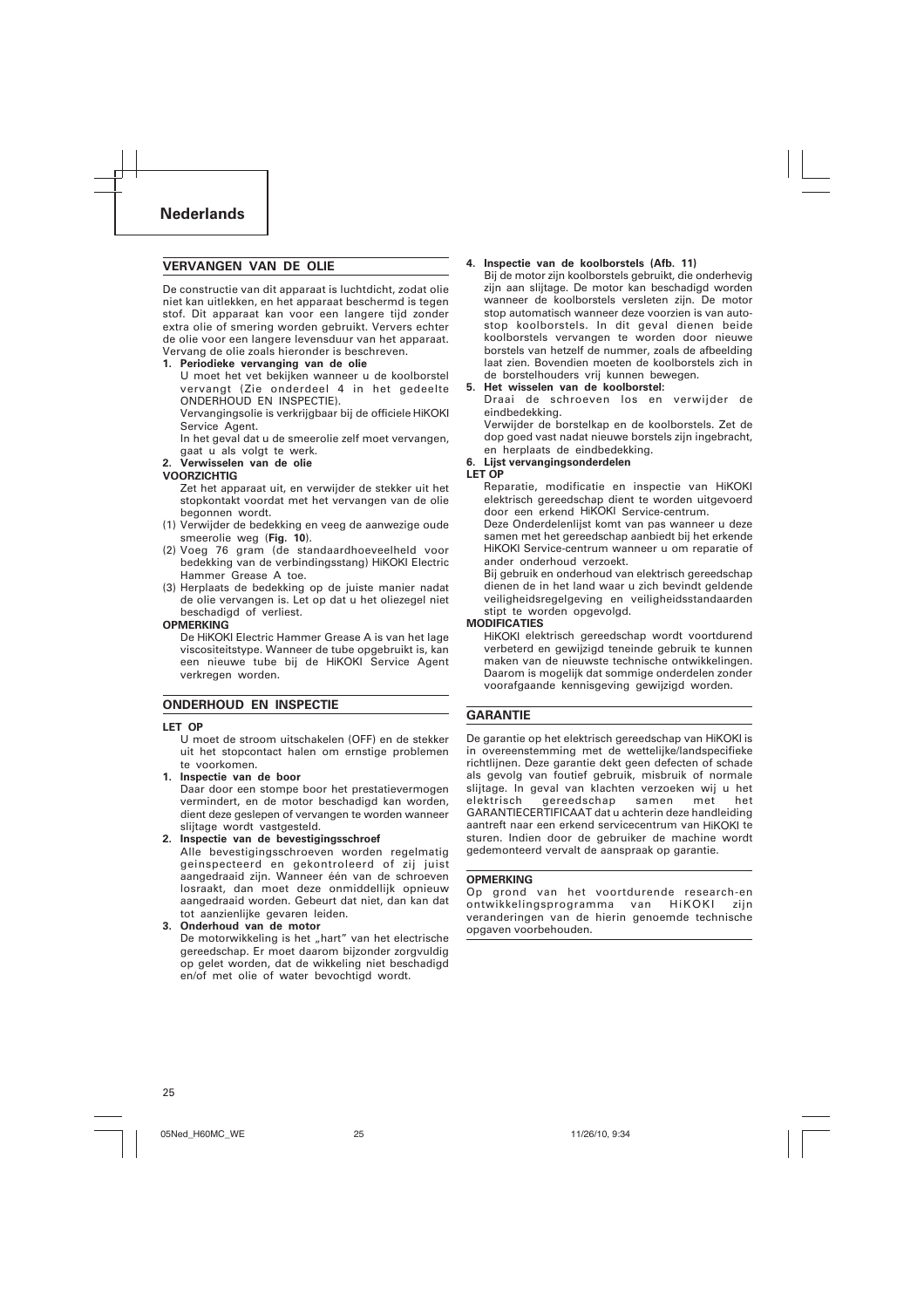# **Nederlands**

# **Informatie betreffende trillingen**

Totale trillingswaarden (triax vector som) bepaald overeenkomstig EN60745.

Beitelen:

Trillingsemissiewaarde **ah**, **Cheq** = 20,0 m/s2 Onzekerheid K =  $4.3 \text{ m/s}^2$ 

De totale bepaalde trillingswaarde is gemeten in overeenstemming met een standaardtestmethode en is bruikbaar om meerdere gereedschappen met elkaar te vergelijken.

U kunt dit ook als beoordeling vooraf aan de blootstelling gebruiken.

# **WAARSCHUWING**

- $\bigcirc$  De trillingsemissiewaarde tiidens het feitelijke gebruik van het elektrisch gereedschap kan afwijken van de opgegeven totale waarde afhankelijk van de manieren waarop het gereedschap wordt gebruikt.
- Neem kennis van de veiligheidsmaatregelen voor de bescherming van de gebruiker die gebaseerd zijn op een schatting van blootstelling onder feitelijke gebruiksomstandigheden (rekening houdend met alle onderdelen van de gebruikscyclus, zoals de tijd dat het gereedschap is uitgeschakeld en wanneer dit onbelast draait inclusief de triggertijd).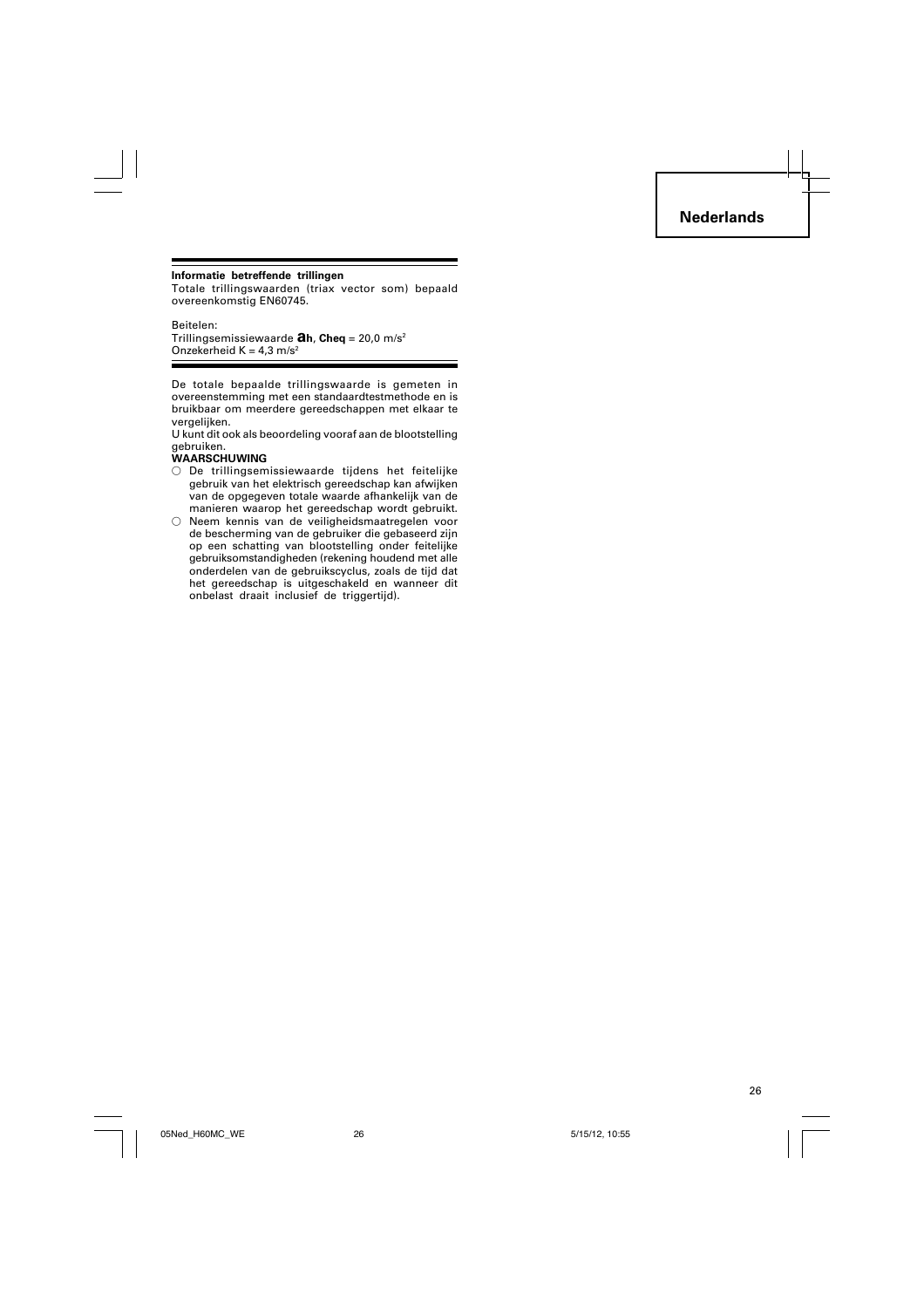### **ADVERTENCIAS DE SEGURIDAD GENERAL DE LA HERRAMIENTA ELÉCTRICA**

# **ADVERTENCIA**

**Lea todas las instrucciones y advertencias de seguridad.** Si no se siguen las advertencias e instrucciones, podría producirse una descarga eléctrica, un incendio y/o daños graves.

#### **Guarde todas las advertencias e instrucciones para futura referencia.**

El término "herramienta eléctrica" en las advertencias hace referencia a la herramienta eléctrica que funciona con la red de suministro (con cable) o a la herramienta eléctrica que funciona con pilas (sin cable).

- **1) Seguridad del área de trabajo**
	- **a) Mantenga la zona de trabajo limpia y bien iluminada.** Las zonas desordenadas u oscuras pueden provocar accidentes.
	- **b) No utilice las herramientas eléctricas en entornos explosivos como, por ejemplo, en presencia de líquidos inflamables, gases o polvo.**

Las herramientas eléctricas crean chispas que pueden inflamar el polvo o los humos.

**c) Mantenga a los niños y transeúntes alejados cuando utilice una herramienta eléctrica.**

Las distracciones pueden hacer que pierda el control.

#### **2) Seguridad eléctrica**

**a) Los enchufes de las herramientas eléctricas tienen que ser adecuados a la toma de corriente.**

**No modifique el enchufe.**

**No utilice enchufes adaptadores con herramientas eléctricas conectadas a tierra.**

Si no se modifican los enchufes y se utilizan tomas de corriente adecuadas se reducirá el riesgo de descarga eléctrica.

- **b) Evite el contacto corporal con superficies conectadas a tierra como tuberías, radiadores y frigoríficos.** Hay mayor riesgo de descarga eléctrica si su cuerpo está en contacto con el suelo.
- **c) No exponga las herramientas eléctricas a la lluvia o a la humedad.**

La entrada de agua en una herramienta eléctrica aumentará el riesgo de descarga eléctrica.

**d) No utilice el cable incorrectamente. No utilice el cable para transportar, tirar de la herramienta eléctrica o desenchufarla.**

**Mantenga el cable alejado del calor, del aceite, de bordes afilados o piezas móviles.**

Los cables dañados o enredados aumentan el riesgo de descarga eléctrica.

**e) Cuando utilice una herramienta eléctrica al aire libre, utilice un cable prolongador adecuado para utilizarse al aire libre.**

La utilización de un cable adecuado para usarse al aire libre reduce el riesgo de descarga eléctrica.

**f) Si no se puede evitar el uso de una herramienta eléctrica en un lugar húmedo, utilice un suministro protegido mediante un dispositivo de corriente residual (RCD).** El uso de un RCD reduce el riesgo de descarga eléctrica.

#### **3) Seguridad personal**

**a) Esté atento, preste atención a lo que hace y utilice el sentido común cuando utilice una herramienta eléctrica. No utilice una herramienta eléctrica cuando esté cansado o esté bajo la influencia de drogas, alcohol o medicación.**

La distracción momentánea cuando utiliza herramientas eléctricas puede dar lugar a importantes daños personales.

**b) Utilice un equipo de protección. Utilice siempre una protección ocular.**

El equipo de protección como máscara para el polvo, zapatos de seguridad antideslizantes, casco o protección para oídos utilizado para condiciones adecuadas reducirá los daños personales.

**c) Evite un inicio involuntario. Asegúrese de que el interruptor está en "off" antes de conectar la herramienta a una fuente de alimentación y/o batería, cogerla o transportarla.**

El transporte de herramientas eléctricas con el dedo en el interruptor o el encendido de herramientas eléctricas con el interruptor encendido puede provocar accidentes.

**d) Retire las llaves de ajuste antes de encender la herramienta eléctrica.**

Si se deja una llave en una pieza giratoria de la herramienta eléctrica podrían producirse daños personales.

**e) No se extralimite. Mantenga un equilibrio adecuado en todo momento.**

Esto permite un mayor control de la herramienta eléctrica en situaciones inesperadas.

**f) Vístase adecuadamente. No lleve prendas sueltas o joyas. Mantenga el pelo, la ropa y los guantes alejados de las piezas móviles.**

La ropa suelta, las joyas y el pelo largo pueden pillarse en las piezas móviles.

**g) Si se proporcionan dispositivos para la conexión de extracción de polvo e instalaciones de recogida, asegúrese de que están conectados y se utilizan adecuadamente.**

La utilización de un sistema de recogida de polvo puede reducir los riesgos relacionados con el polvo.

- **4) Utilización y mantenimiento de las herramientas eléctricas a) No fuerce la herramienta eléctrica. Utilice la herramienta eléctrica correcta para su aplicación.** La herramienta eléctrica correcta trabajará mejor y de forma más segura si se utiliza a la velocidad para la que fue diseñada.
	- **b) No utilice la herramienta eléctrica si el interruptor no la enciende y apaga.**

Las herramientas eléctricas que no pueden controlarse con el interruptor son peligrosas y deben repararse.

**c) Desconecte el enchufe de la fuente eléctrica y/o la batería de la herramienta eléctrica antes de hacer ajustes, cambiar accesorios o almacenar herramientas eléctricas.**

Estas medidas de seguridad preventivas reducen el riesgo de que la herramienta eléctrica se ponga en marcha accidentalmente.

- **d) Guarde las herramientas eléctricas que no se utilicen para que no las cojan los niños y no permita que utilicen las herramientas eléctricas personas no familiarizadas con las mismas o con estas instrucciones.** Las herramientas eléctricas son peligrosas si son utilizadas por usuarios sin formación.
- **e) Mantenimiento de las herramientas eléctricas. Compruebe si las piezas móviles están mal alineadas o unidas, si hay alguna pieza rota u otra condición que pudiera afectar al funcionamiento de las herramientas eléctricas.**

**Si la herramienta eléctrica está dañada, llévela a reparar antes de utilizarla.**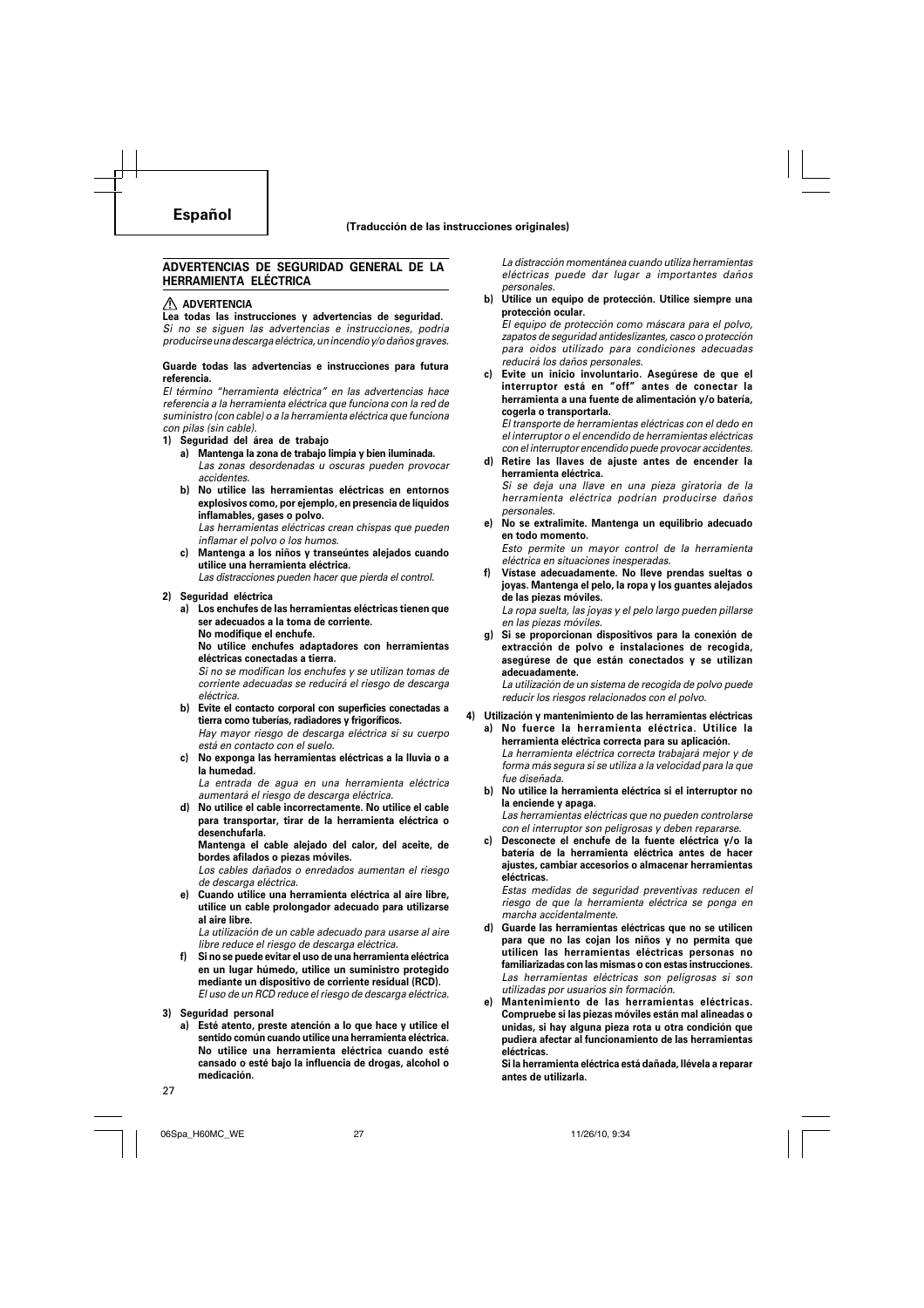Se producen muchos accidentes por no realizar un mantenimiento correcto de las herramientas eléctricas.

- **f) Mantenga las herramientas de corte afiladas y limpias.** Las herramientas de corte correctamente mantenidas con los bordes de corte afilados son más fáciles de controlar.
- **g) Utilice la herramienta eléctrica, los accesorios y las brocas de la herramienta, etc. de acuerdo con estas instrucciones, teniendo en cuenta las condiciones laborales y el trabajo que se va a realizar.**

La utilización de la herramienta eléctrica para operaciones diferentes a aquellas pretendidas podría dar lugar a una situación peligrosa.

#### **5) Revisión**

**a) Lleve su herramienta a que la revise un experto cualificado que utilice sólo piezas de repuesto idénticas.** Esto garantizará el mantenimiento de la seguridad de la herramienta eléctrica.

### **PRECAUCIÓN**

**Mantenga a los niños y a las personas enfermas alejadas. Cuando no se utilicen, las herramientas deben almacenarse fuera del alcance de los niños y de las personas enfermas.**

# **ADVERTENCIA DE SEGURIDAD AL UTILIZAR EL MARTILLO DEMOLEDOR**

- 1. **Utilice protectores de oídos**
- La exposición al ruido puede causar daños auditivos. 2. **Utilice los mangos auxiliares en el caso de que se**

**proporcionen con la herramienta.** La pérdida de control puede causar daños personales.

- 3. **Sostenga la herramienta eléctrica por las superficies de agarre aisladas cuando realice una operación en la que el accesorio de corte pueda entrar en contacto con el cableado oculto o con su propio cable.** Si el accesorio de corte entra en contacto con un cable con corriente, las partes metálicas expuestas de la herramienta eléctrica pueden transmitir esa corriente y producir una descarga eléctrica al operador.
- 4. No tocar la broca durante ni inmediatamente después de trabajar, puesto que se pone ardiente y puede causar quemaduras serias.
- 5. Antes de empezar a romper, picar o perforar en una pared, suelo o techo, comprobar cuidadosamente que no hayan objetos empotrados, tales como cables o conductos eléctricos.
- 6. Cuando tenga que mirar hacia arriba, póngase una máscara.
- 7. Coloque correctamente el portabroca.
- 8. Al comenzar el trabajo, compruebe si los tornillos están correctamente cerrados.
- 9. Cuando tenga que trabajar en un lugar elevado tenga cuidado que no hayan personas debajo.
- 10. Utilice botas de seguridad para proteger sus pies.

# **ESPECIFICACIONES**

| Voltage (por áreas)*               | (110V, 120V, 127V, 220V, 230V, 240V) |
|------------------------------------|--------------------------------------|
| Entrada                            | 1250 W*                              |
| Impacto a carga plena              | $1600$ min <sup>-1</sup>             |
| Peso (sin cable, ni mango lateral) | $10,2$ kg                            |

\*Verificar indefectiblemente los datos de la placa de características de la máquina, pués varian de acuerdo al país de destino.

### **ACCESORIOS NORMALES**

(1) Caja ........................................................................... 1 (2) Punta (Espiga SDS max) ......................................... 1

(3) Mango Lateral  $\overline{I}$ ipo I: mango tipo barra ..........

Tipo II: mango tipo D ................. 1

Tanto en el tipo I como en el tipo II, se adjunto el mango lateral.

Los accessorios normales están sujetos a cambio sin previo aviso.

# **ACCESORIOS OPCIONALES (De venta por separado)**

 $O$  Para romper



(1) Punta Largo total: 280, 400 mm Cortadora de asfalto



(1) Cargadora

O Desbastadora de superficies



(1) Desbastadora (2) Barrena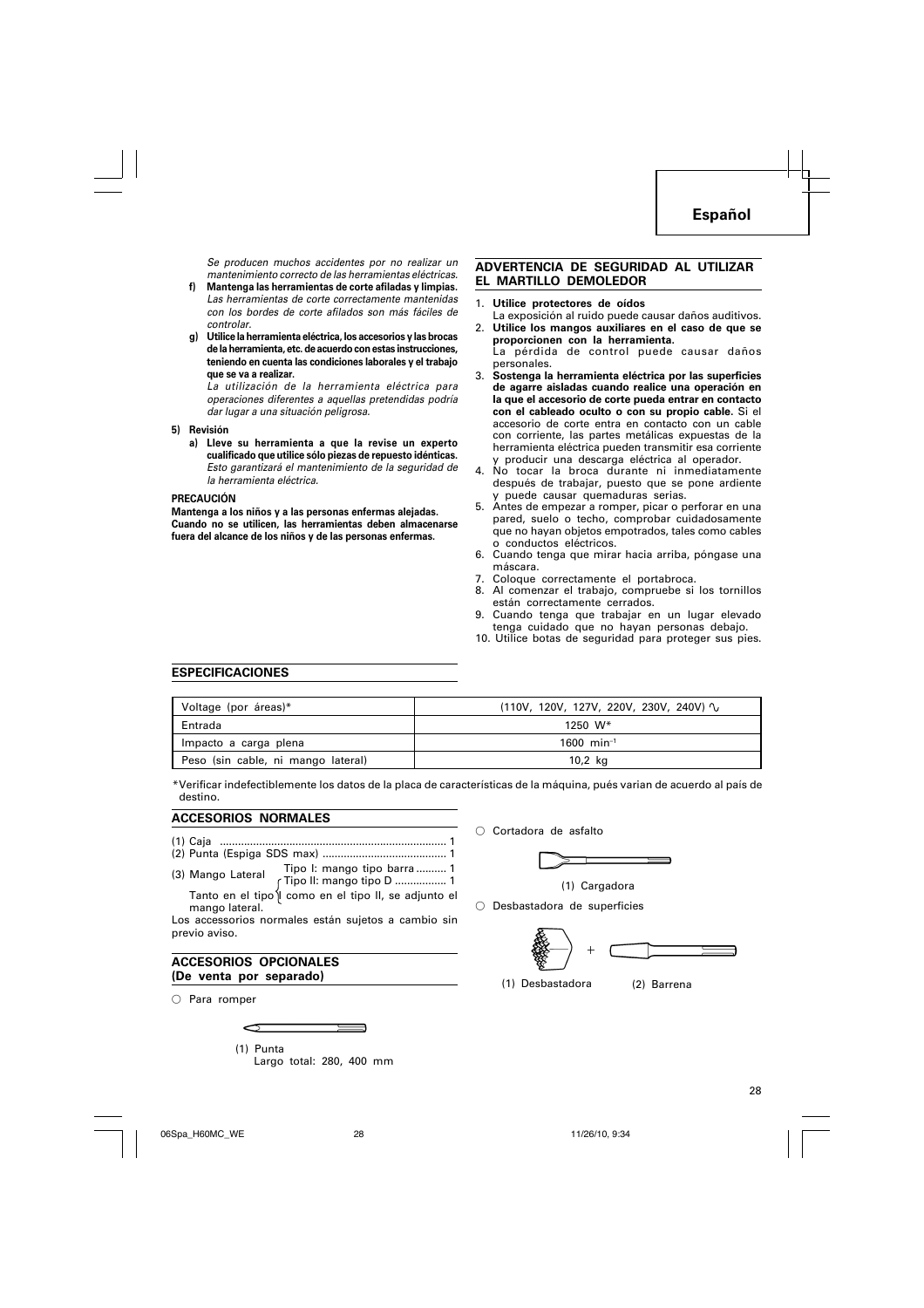$\bigcirc$  Apisonamiento



(1) Pisón (2) Barrena

Excavar, ranurado y rebordes



- (1) Cortafrio Largo total: 280, 400 mm
- O Trabajos con cuchara



(1) Cuchara

- Grasa A para martillo
	- 500 g (en una lata)
	- 70 g (en un tubo)
	- 30 g (en un tobo)

Los accesorios facultativos están sujetos a cambio sin previo aviso.

# **APLICACIONES**

Demolición de cemento, descascarillado de cemento, muescas, corte de barra y realización de pilas. Ejemplo de aplicación:

Instalación de tuberia y artículos sanitarios, instalación de maquinaria, trabajos de suministro de agua y drenaje, trabajos en interiores, instalaciones portuarias y demás trabajos propios de ingenieria civil.

# **ANTES DE LA PUESTA EN MARCHA**

# **1. Alimentación**

Asegurarse de que la alimentación de red que ha de ser utilizada responda a las exigencias de corriente especificadas en la placa de características del producto.

**2. Conmutador de alimentación**

Asegurarse de que el conmutador de alimentación esté en la posición OFF (desconectado). Si la clavija está conectada en la caja del enchufe mientras el conmutador de alimentación esté en posición ON (conectado) las herramientas eléctricas empezarán a trabajar inmediatamente, provocando un serio accidente.

# **3. Cable de prolongación**

Cuando está alejada el área de trabajo de la red de alimentación, usar un cable de prolongación de un grosor y potencia normal suficiente. El cable de prolongación debe ser mantenido lo más corto posible.

#### **4. Instalación de herramientas PRECAUCIÓN**

Asegúrese de desconectar la alimentación y de desenchufar la clavija del tomacorriente.

#### **NOTA**

Cuando instale herramientas tales como puntas cargadoras, etc., cerciórese de utilizar piezas genuinas diseñadas por nuestra compañía.

- (1) Limpie la parte del vátago de la herramienta.
- (2) Tal y como se muestra en la **Fig. 1**, tire de la empuñadura (A) en dirección de @ e introduzca la herramienta en el orificio de la tapa delantera.
- (3) Ajuste la posición de la ranura girando la herramienta, y después inserte más hasta que ésta toque el extremo del orificio.
- (4) Devuelva la empuñadura (A) a su posición original, tire de la herramienta para asegurarse de que haya quedado completamente bloqueada (**Fig. 2**).
- **5. Decisión de la posición de trabajo de la herramienta** La herramienta podrá girarse en pasos de 30 grados y podrá fijarse en posiciones de 12 pasos.
- (1) Como se muestra en la **Fig. 3**, si se gira la empuñadura (A) en la dirección ® con la empuñadura (B) empujada en la dirección (A), el ángulo de la cuchilla podrá cambiarse libremente a cualquier posición deseada.
- (2) Suelte la empuñadura (B), gire la herramienta, y cerciórese de que haya quedado completamente bloqueada.

# **6. Extracción de la herramienta**

Como se muestra en la **Fig. 1**, tire de la empuñadura (A), y después extraiga la herramienta.

### **PRECAUCIÓN**

Asegúrese de agarrar el asidero y el asidero lateral durante el trabajo No realice la sujeción por la empuñadura (A) durante el trabajo. Si tira de ella por error, la barreta de punta podría saltar.

# **7. Mueva el asa lateral.**

Para mango tipo barra

#### **Fijación del manillar lateral (Fig. 4)**

- (1) Gire el mango lateral hacia la derecha para afianzar la unión.
- (2) Coloque el mango lateral en una posición adecuada para el funcionamiento y, a continuación, apriete de forma segura el mango lateral.

# Para mango tipo D

El asa lateral podrá fijarse en la posición deseada, 360 grados, y también podrá fijarse en cualquier posición en sentido hacia adelante y hacia atrás.

- (1) Afloje el asa girando la empuñadura en el sentido de A , como se muestra en la **Fig. 5**.
- (2) Ajústela en una posición que facilite la operación vertical (hacia arriba y hacia abajo), como se muestra en la **Fig. 6**, la **Fig. 7**, y la **Fig. 8**.
- (3) Gire la empuñadura en el sentido de B para fijar el asa.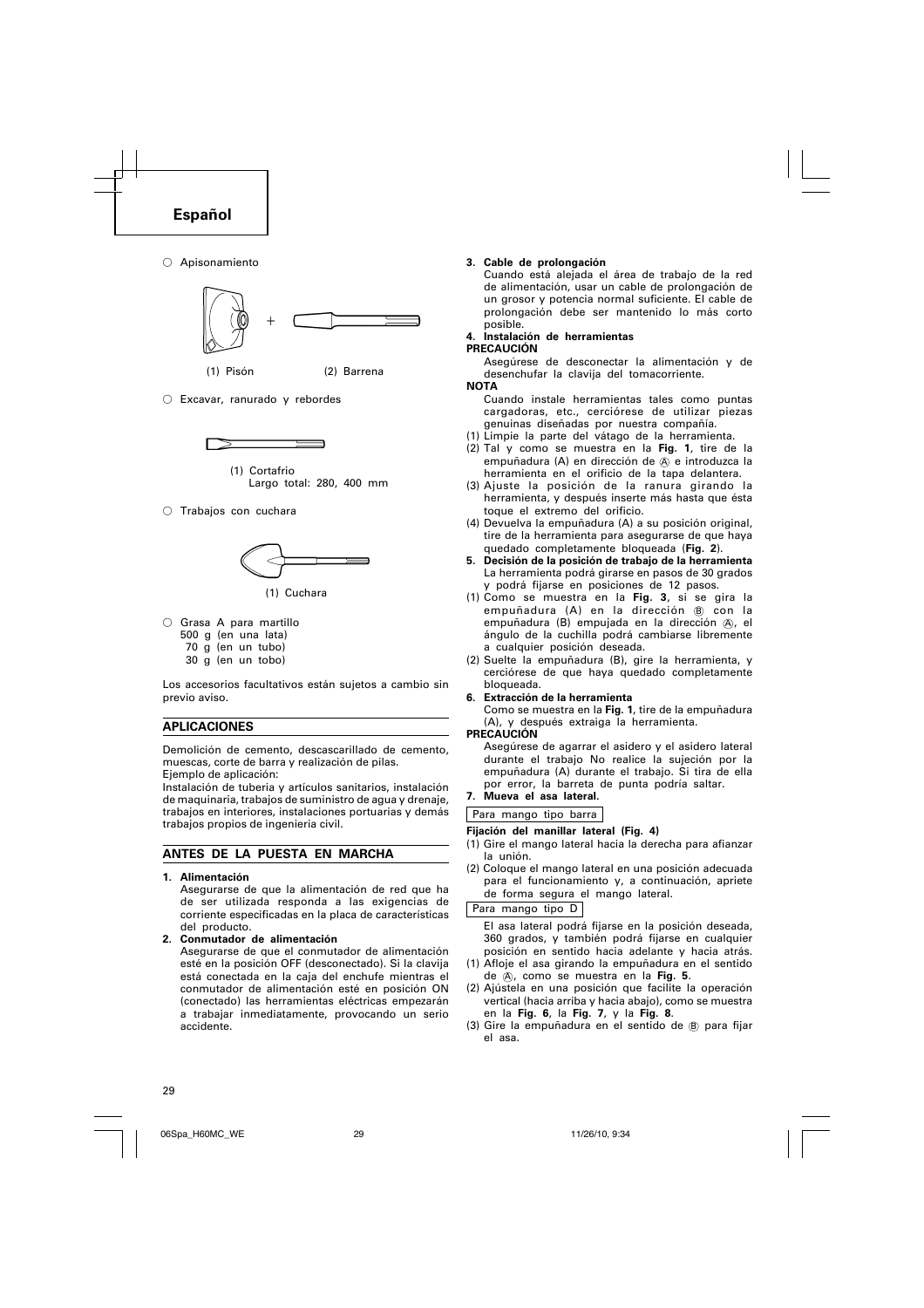# **CÓMO UTILIZAR EL MARTILLO DEMOLEDOR (Fig. 9)**

1. Luego de colocar la punta de la herramienta en una superficie de hormigón, disponer el interruptor en ON.

El interruptor podrá ponerse en ON si aprieta el disparador, y en OFF cuando lo suelte.

Si presiona el retén con el disparador apretado, el interruptor permanecerá en ON – lo cual resultará muy útil para la operación continua.

Para poner el interruptor en OFF, vuelva a apretar el disparador, y el retén se desactivará.

2. Utilizando el peso vacío de la máquina y sujetando firmemente el martillo demoledor con ambas manos se puede controlar el movimiento de retroceso posterior.

Realice el trabajo a una velocidad moderada, ya que la utilización de demasiada fuerza afectará a la eficacia. **PRECAUCIÓN**

Después de un tiempo de uso prolongado, la caja del cilindro podría estar caliente. Por lo tanto, tenga cuidado de no quemarse las manos.

# **CAMBIO DE GRASA**

Esta máquina es de construcción completamente cerrada, para evitar que entre el polvo y que hayan fugas de lubricante. Esta unidad podrá utilizarse sin grasa suplemantaria durante mucho tiempo. Sin embargo, reemplace la grasa para mantener la duración de servicio. Cuando se requiere cambiar la grasa, proceder como sigue.

#### **1. Periodo de cambio de grasa**

Usted deberá inspeccionar la grasa cuando cambie las escobillas (Consulte el ítem 4 de la sección MANTENIMIENTO E INSPECCIÓN).

Consultar para ello al Agente de Servicio HiKOKI autorizado.

En caso de tener que cambiar la grasa por sí mismo, hágalo de acuerdo con los puntos siguientes.

# **2. Cambio de grasa**

#### **PRECAUCION**

Antes de cambiar la grasa, desconectar el aparato y desenchufarlo del tomacorriente.

- (1) Quitar la cubierta del motor y limpiar la grase vieja interna. (**Fig. 10**)
- (2) Aplicar 76 g (la cantidad estándar para cubrir la biela) de grasa para Martillo Eléctrico HiKOKI de tipo A en el cárter.

(3) Luego de cambiar la grasa, instalar el cárter firmemente. No dañe o pierda el sello del aceite.

#### **NOTA**

La grasa A del Martillo Eléctrico HiKOKI es del tipo de baja densidad. Cuando se acabe la grasa adquirir más a un Agente se Servicio HiKOKI autorizado.

# **MANTENIMIENTO E INSPECCIÓN**

#### **PRECAUCION**

Asegúrese de desconectar la alimentación y de desenchufar la clavija del tomacorriente.

**1. Inspección d la herramienta**

Ya que la utilización de una herramienta de corte embotada disminuirá la eficiencia de trabajo y podría causar desperfectos en el motor, afilar o cambiar las herramientas de corte tan pronto como se note abrasión en éstas.

#### **2. Inspeccionar los tornillos de montaje**

Regularmente inspeccionar todos los tornillos de montaje y asegurarse de que estén apretados firmemente. Si cualquier tornillo estuviera suelto, volver a apretarlo inmediatamente. El no hacer esto provocaría un riesgo serio.

#### **3. Mantenimiento de motor**

La unidad de bobinado del motor es el verdadero "corazón" de las herramientas eléctricas. Prestar el mayor cuidado y asegurarse de que el bobinado no se dañe y/o se humedezca con aceite o agua.

**4. Inspeccionar los carbones de contacto (Fig. 11)** El motor emplea escobillas de carbón que son partes consumibles. Cuando se gastan o están cerca del "limite de desgaste" pueden causar problemas al motor. Al equiparse la escobilla de carbón de parada automática, el motor se detendrá automáticamente en ese momento hay que proceder a cambiar ambas escobillas de carbón por la nuevas, que tienen los mismos números de escobillas de carbón como se muestra en la figura. Además siempre hay hay que mantener las escobillas de carbón limpias y asegurarse de que se muevan libremente en sus porta-escobillas.

#### **5. Reemplazar el carbón de contacto**

Quitar la cubierta de trasera y luego aflojar el tornillo de fijactón

Aflojando la tapa de escobilla, pueden quitarse las excobillas de carbón.

Al colocar las escobillas, apretar firmemente la tapa de escobillas y recolocar la cubierta de trasera.

# **6. Lista de repuestos**

#### **PRECAUCIÓN**

La reparación, modificación e inspección de las herramientas eléctricas HiKOKI deben ser realizadas por un Centro de Servicio Autorizado de HiKOKI. Esta lista de repuestos será de utilidad si es presentada junto con la herramienta al Centro de HiKOKI de Servicio Autorizado de HiKOKI, para solicitar la reparación o cualquier otro tipo de mantenimiento. En el manejo y el mantenimiento de las herramientas eléctricas, se deberán observar las normas y reglamentos vigentes en cada país.

#### **MODIFICACIONES**

HiKOKI Power Tools introduce constantemente mejoras y modificaciones para incorporar los últimos avances tecnológicos.

Por consiguiente, algunas partes pueden ser modificadas sin previo aviso.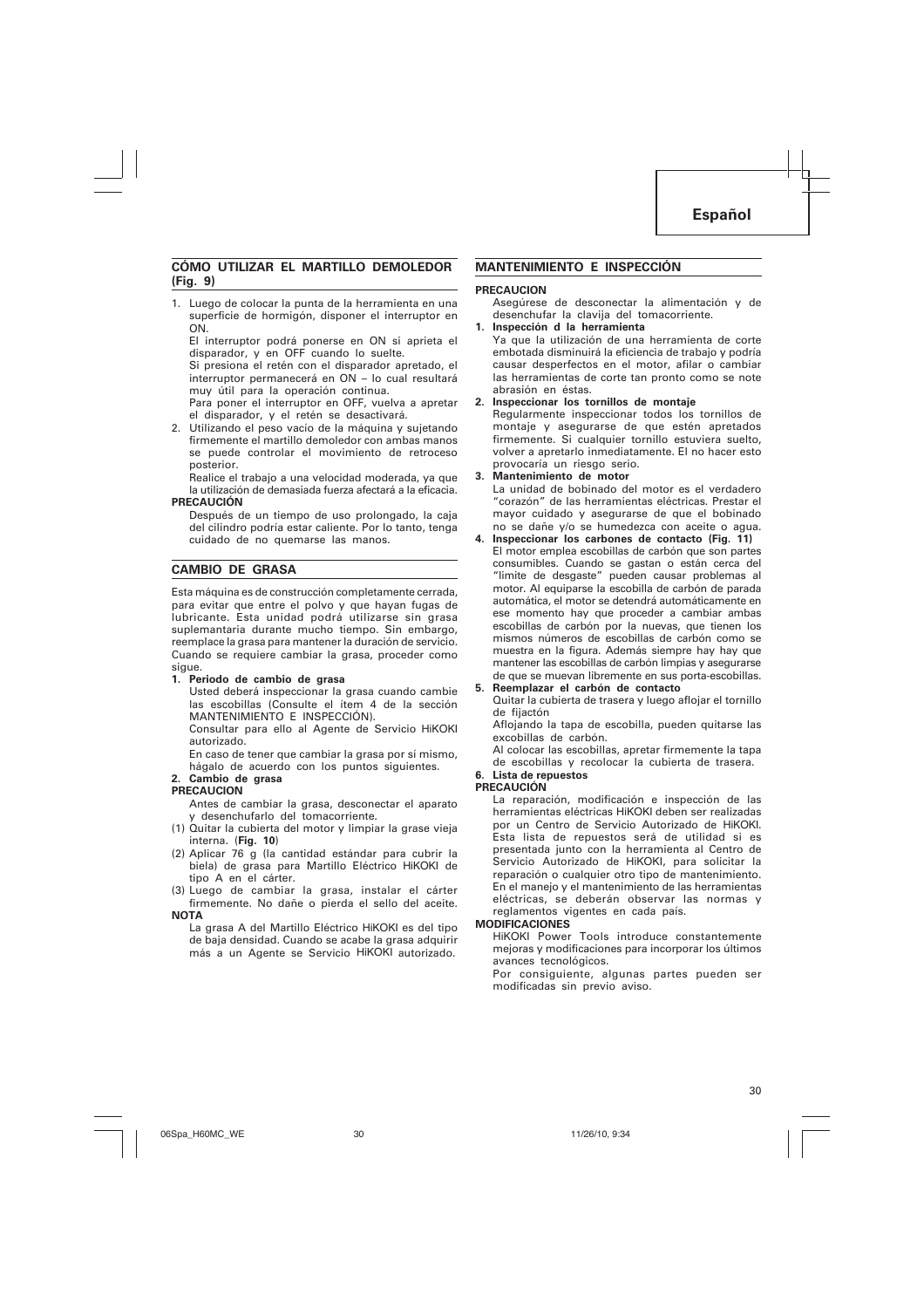# **GARANTÍA**

Las herramientas motorizadas de HiKOKI incluye una garantía conforme al reglamento específico legal/ nacional. Esta garantía no cubre los defectos o daños debidos al uso incorrecto, el abuso o el desgaste normal. En caso de reclamación, envíe la herramienta motorizada, sin desmontar y con el CERTIFICADO DE GARANTÍA que aparece al final de estas instrucciones de uso, al Centro de Servicio Autorizado de HiKOKI.

# **NOTA**

Debido al programa continuo de investigación y desarollo de HiKOKI estas especificaciones están sujetas a cambio sin preaviso.

#### **Información sobre la vibración**

Valores totales de la vibración (suma de vectores triax.) determinados de acuerdo con EN60745.

Cincelado:

Valor de emisión de la vibración **ah**, **Cheq** = 20,0 m/s2 Incertidumbre  $K = 4.3$  m/s<sup>2</sup>

El valor total de vibración declarado ha sido medido de acuerdo con un método de prueba estándar y permite comparar unas herramientas con otras.

También resulta útil para llevar a cabo evaluaciones preliminares de exposición.

# **ADVERTENCIA**

- La emisión de vibración durante la utilización de la herramienta eléctrica puede ser diferente del valor total declarado dependiendo de las formas de utilización de la herramienta.
- $\bigcirc$  Identifique las medidas seguras para proteger al operario basadas en una estimación de exposición en las condiciones reales de uso (teniendo en cuenta todas las partes del ciclo de funcionamiento como tiempos cuando la herramienta está apagada y cuando funciona lentamente además del tiempo de activación).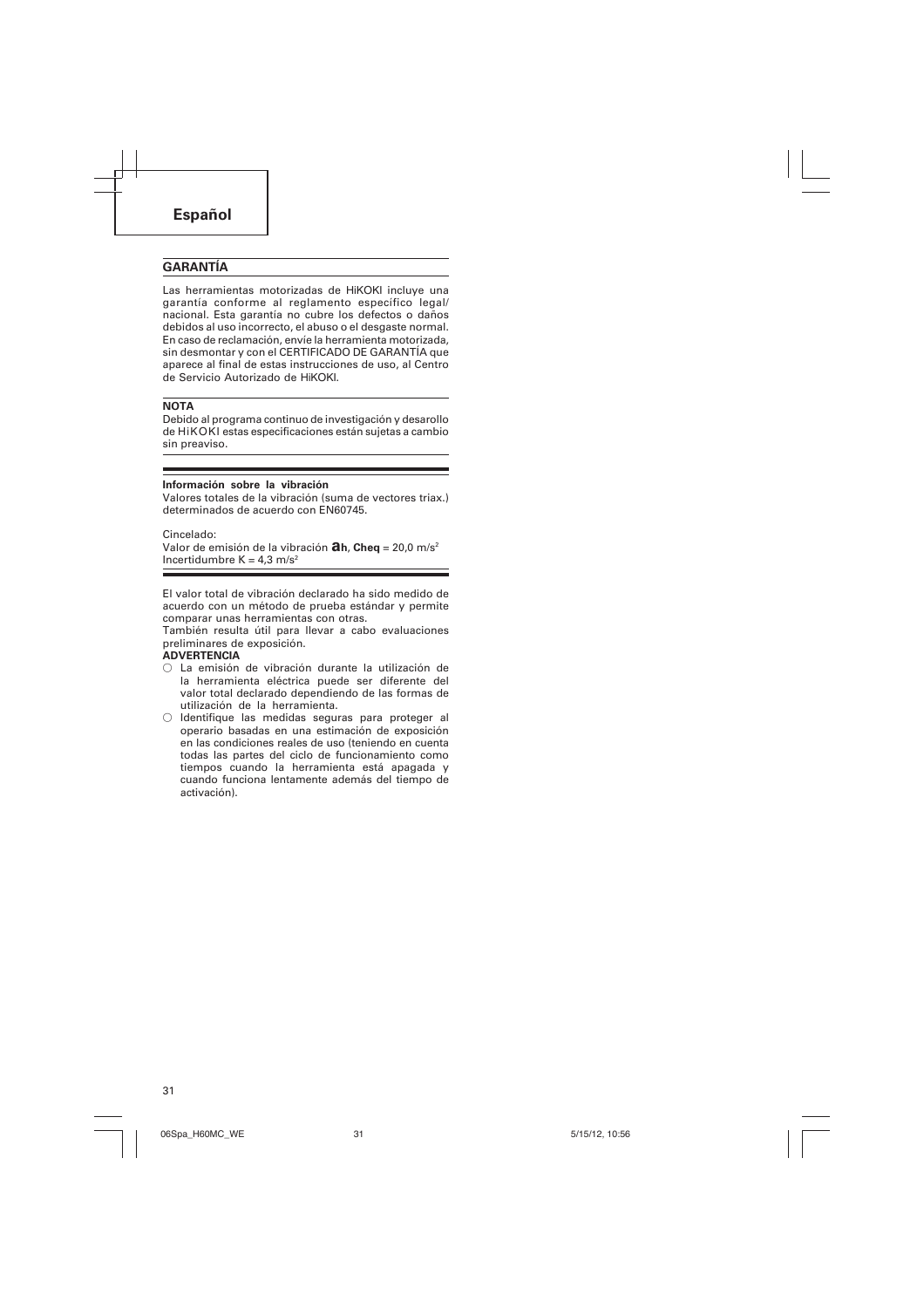# **AVISOS GERAIS DE SEGURANÇA PARA A FERRAMENTA ELÉCTRICA**

#### A AVISO

**Leia todas as instruções e avisos de segurança.** Se não seguir todas as instruções e os avisos, pode provocar um choque eléctrico, incêndio e/ou ferimentos graves.

#### **Guarde todos os avisos e instruções para referência futura.**

O termo "ferramenta eléctrica" em todos os avisos refere-se à sua ferramenta ligada à corrente (com fios) ou à ferramenta eléctrica a baterias (sem fios).

- **1) Segurança da área de trabalho**
	- **a) Mantenha a área de trabalho limpa e bem iluminada.** As áreas escuras ou cheias de material são propícias aos acidentes.
	- **b) Não trabalhe com ferramentas eléctricas em ambientes explosivos, tais como na presença de líquidos inflamáveis, gases ou pó.** As ferramentas eléctricas criam faíscas que podem inflamar o pó dos fumos.
	- **c) Mantenha as crianças e outras pessoas afastadas quando trabalhar com uma ferramenta eléctrica.** As distracções podem fazer com que perca controlo.

#### **2) Segurança eléctrica**

**a) As fichas da ferramenta eléctrica devem corresponder às tomadas.**

**Nunca modifique a ficha. Não utilize fichas adaptadoras com ferramentas eléctricas ligadas à terra.**

As fichas não modificadas e tomadas correspondentes reduzirão o risco de choques eléctricos.

**b) Evite contacto corporal com superfícies ligadas à terra, tais como tubos, radiadores, máquinas e frigoríficos.**

Existe um risco acrescido de choque eléctrico se o seu corpo estiver ligado à terra.

**c) Não exponha ferramentas eléctricas à chuva ou condições de humidade.**

A entrada de água numa ferramenta eléctrica aumentará o risco de choques eléctricos.

- **d) Não abuse do fio. Nunca utilize o fio para transportar, puxar ou desligar a ferramenta eléctrica. Mantenha o fio afastado do calor, óleo, margens afiadas ou peças em movimento.** Os fios danificados ou entrelaçados podem aumentar o risco de choques eléctricos. **e) Quando trabalhar com uma ferramenta eléctrica no**
- **exterior, utilize uma extensão adequada para utilização exterior.**

A utilização de um fio adequado para utilização no exterior reduz o risco de choques eléctricos.

**f) Se não for possível evitar a utilização de uma máquina eléctrica num local húmido, utilize uma fonte de alimentação protegida por um dispositivo de corrente residual (RCD).**

A utilização de um RCD reduz o risco de choque eléctrico.

- **3) Segurança pessoal**
	- **a) Mantenha-se alerta, esteja atento ao que está a fazer e utilize senso comum quando trabalhar com uma ferramenta eléctrica.**

**Não utilize uma ferramenta eléctrica quando estiver cansado ou sob a influência de drogas, álcool ou medicamentos.**

Um momento de desatenção enquanto trabalha com ferramentas eléctricas pode resultar em ferimentos pessoais graves.

**b) Utilize equipamento de protecção pessoal. Utilize sempre protecção para os olhos.**

O equipamento de protecção, tal como uma máscara de pó, sapatos de segurança anti-derrapantes, chapéu rígido ou protecção auricular utilizados para condições adequadas reduzirá os ferimentos pessoais.

**c) Evite ligar por acidente. Certifique-se de que o interruptor está na posição de desligado antes de ligar a fonte de alimentação e/ou bateria, levantar ou transportar a ferramenta.**

Transportar ferramentas eléctricas com o dedo no interruptor ou activar ferramentas que estão com o

- interruptor ligado é propício a acidentes. **d) Remova qualquer chave de parafusos ou chaveinglesa de regulação antes de ligar a ferramenta.** Uma chave-inglesa ou de parafusos ligada à parte rotativa da ferramenta pode provocar ferimentos pessoais.
- **e) Não se estique. Mantenha sempre o controlo e equilíbrio adequados.** Isto permite obter um melhor controlo da ferramenta em situações inesperadas.
- **f) Use vestuário adequado. Não use roupas largas ou jóias. Mantenha o cabelo, roupas e luvas afastados das peças móveis.**

As roupas largas, jóias ou cabelo comprido podem ser apanhados em peças móveis.

**g) Se forem fornecidos dispositivos para a ligação de extractores de pó e dispositivos de recolha, certifique-se de que estes estão ligados e são utilizados adequadamente.**

A utilização de uma recolha de pó pode reduzir os perigos relacionados com o pó.

#### **4) Utilização da ferramenta e manutenção**

**a) Não force a ferramenta eléctrica. Utilize a ferramenta correcta para a sua aplicação.**

A ferramenta correcta fará o trabalho melhor e com mais segurança à velocidade para a qual foi concebida.

**b) Não utilize a ferramenta eléctrica se o interruptor não a ligar ou desligar.** Qualquer ferramenta que não possa ser controlada

com o interruptor é perigosa e deve ser reparada.

**c) Desligue a ficha da rede antes e/ou a bateria da ferramenta eléctrica antes de efectuar quaisquer regulações, mudar os acessórios ou guardar ferramentas eléctricas.**

Tais medidas de segurança de prevenção reduzem o risco de ligar a ferramenta eléctrica acidentalmente.

**d) Guarde as ferramentas eléctricas fora do alcance de crianças e não permita que pessoas não habituadas à ferramenta eléctrica ou estas instruções trabalhem com a ferramenta.**

As ferramentas eléctricas são perigosas nas mãos de utilizadores inexperientes.

**e) Efectue a manutenção de ferramentas eléctricas. Verifique a existência de desalinhamentos ou dobragens das peças móveis, quebras de peças e quaisquer outras condições que possam afectar o funcionamento das ferramentas eléctricas.**

**Se danificada, mande reparar a ferramenta antes de utilizar.**

Muitos acidentes são causados por ferramentas com má manutenção.

**f) Mantenha as ferramentas de corte afiadas e limpas.** As ferramentas de corte com uma manutenção adequada e extremidades afiadas são menos propensas a dobrar e mais fáceis de controlar.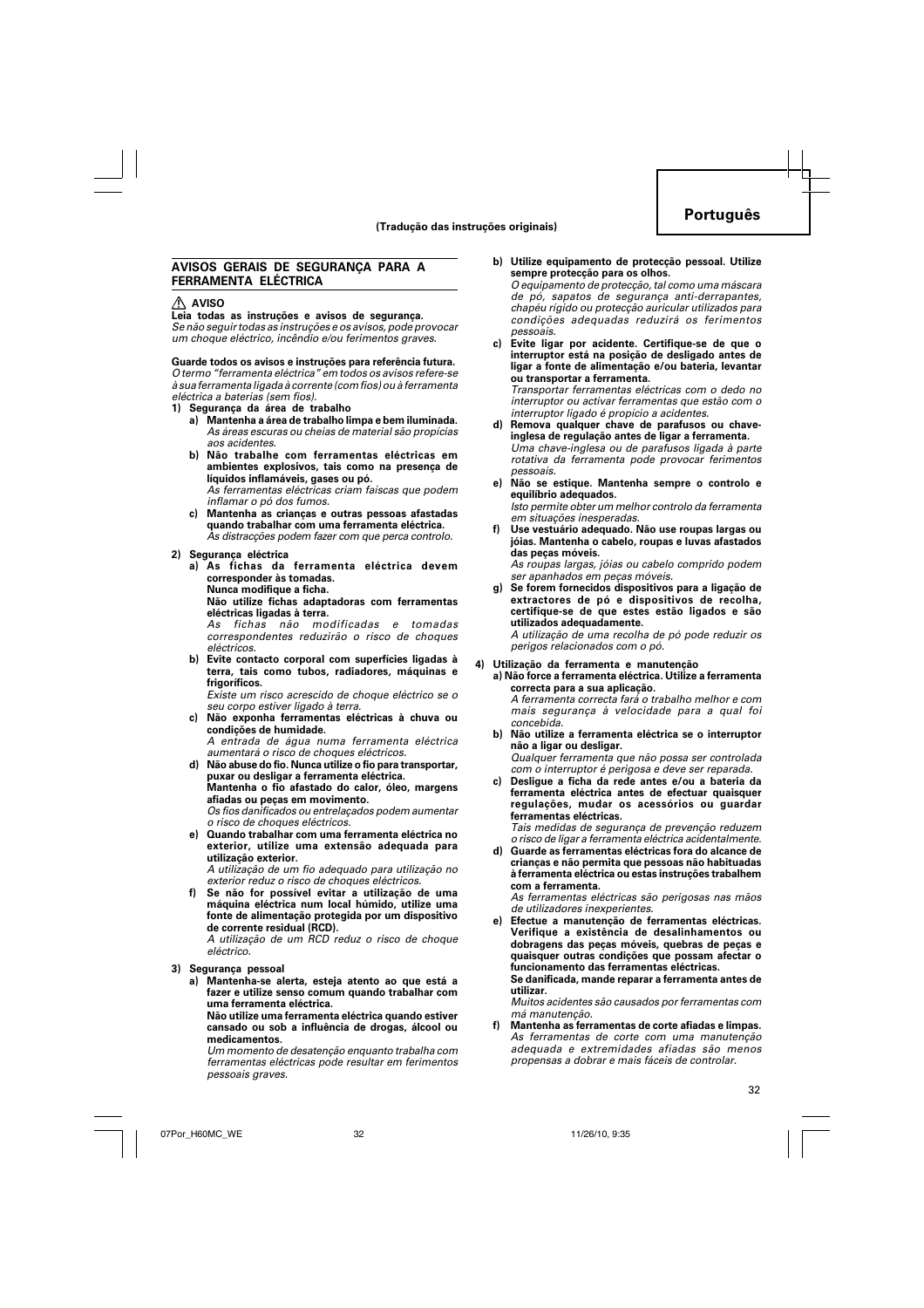**g) Utilize a ferramenta eléctrica, acessórios e pontas de ferramentas, etc., de acordo com estas instruções, tomando em consideração as condições de trabalho e o trabalho a ser efectuado.**

A utilização de uma ferramenta eléctrica para operações diferentes das concebidas pode resultar num mau funcionamento.

- **5) Manutenção**
	- **a) Faça a manutenção da sua ferramenta eléctrica por um pessoal de reparação qualificado e utilize apenas peças de substituição idênticas.**

Isto garantirá que a segurança da ferramenta eléctrica é mantida.

# **AVISO**

**Mantenha afastadas das crianças e pessoas doentes. Quando não estiverem a ser utilizadas, as ferramentas devem ser guardadas fora do alcance de crianças e pessoas doentes.**

# **AVISO DE SEGURANÇA PARA O MARTELO**

1. **Use protectores auditivos**

A exposição ao ruído pode provocar a perda de audição

- 2. **Utilize a(s) empunhadeira(s) auxiliare(s) caso seja(m) fornecida(s) com a ferramenta.** A perda de controlo pode provocar lesões.
- 3. **Segure na ferramenta pelas superfícies isoladas, quando efectuar uma operação em que o acessório de corte possa entrar em contacto com cabos ocultos ou com o próprio cabo de alimentação.** O contacto do acessório de corte com um cabo com corrente poderá electrificar as partes metálicas da ferramenta podendo electrocutar o utilizador.
- 4. Não toque o palhetão durante ou imediatamente depois da operação. O palhetão fica muito quente durante a operação e pode causar graves queimaduras.
- 5. Antes de começar a quebrar, cortar ou furar paredes, chão ou teto, verifique minuciosamente se não existem cabos elétricos ou condutos embutidos nesses locais.
- 6. Use máscara quando virar a cabeça para cima.
- 7. Ajuste corretamente o suporte da chave.
- 8. Ao iniciar o trabalho, verifique o aperto do parafuso.
- 9. Ao trabalhar num local alto, preste atenção nas pessoas e nos artigos que estão embaixo de você.
- 10. Use sapatos resistentes para proteger seus pés.

# **ESPECIFICAÇÕES**

| Voltagem (por áreas)*               | (110V, 120V, 127V, 220V, 230V, 240V) 0, |
|-------------------------------------|-----------------------------------------|
| Potência de entrada                 | 1250 W*                                 |
| Taxa de impacto a plena potência    | $1600$ min <sup>-1</sup>                |
| Peso (sem fio, empunhadura lateral) | $10,2$ kg                               |

\*Não deixe de verificar a voltagem na placa identificadora constante do produto, pois ela está sujeita a mudanças conforme a área.

# **ACESSÓRIOS-PADRÃO**

- (1) Estojo .......................................................................... 1 (2) Ponta macho (haste SDS-max) ............................. 1
- 

(3) Empunhadura lateral Tipo I: lateral tipo barra .......... <sup>1</sup> Tipo II: lateral tipo D ................. 1 Está instalado o empunhadura lateral de tipo I ou tipo II. Os acessórios-padrão estão sujeitos a mudanças sem aviso prévio.

# **ACESSÓRIOS OPCIONAIS (vendidos separadamente)**

O Demolição



Comprimento total: 280, 400 mm

Corte de asfalto



(1) Fresa

Desbaste de superfície



- (1) Ferramenta de embuchamento (2) Haste
- $\bigcirc$  Embuchar



(1) Soquete (2) Haste

○ Escavar e fresar sulcos



(1) Talhadeira Comprimento total: 280, 400 mm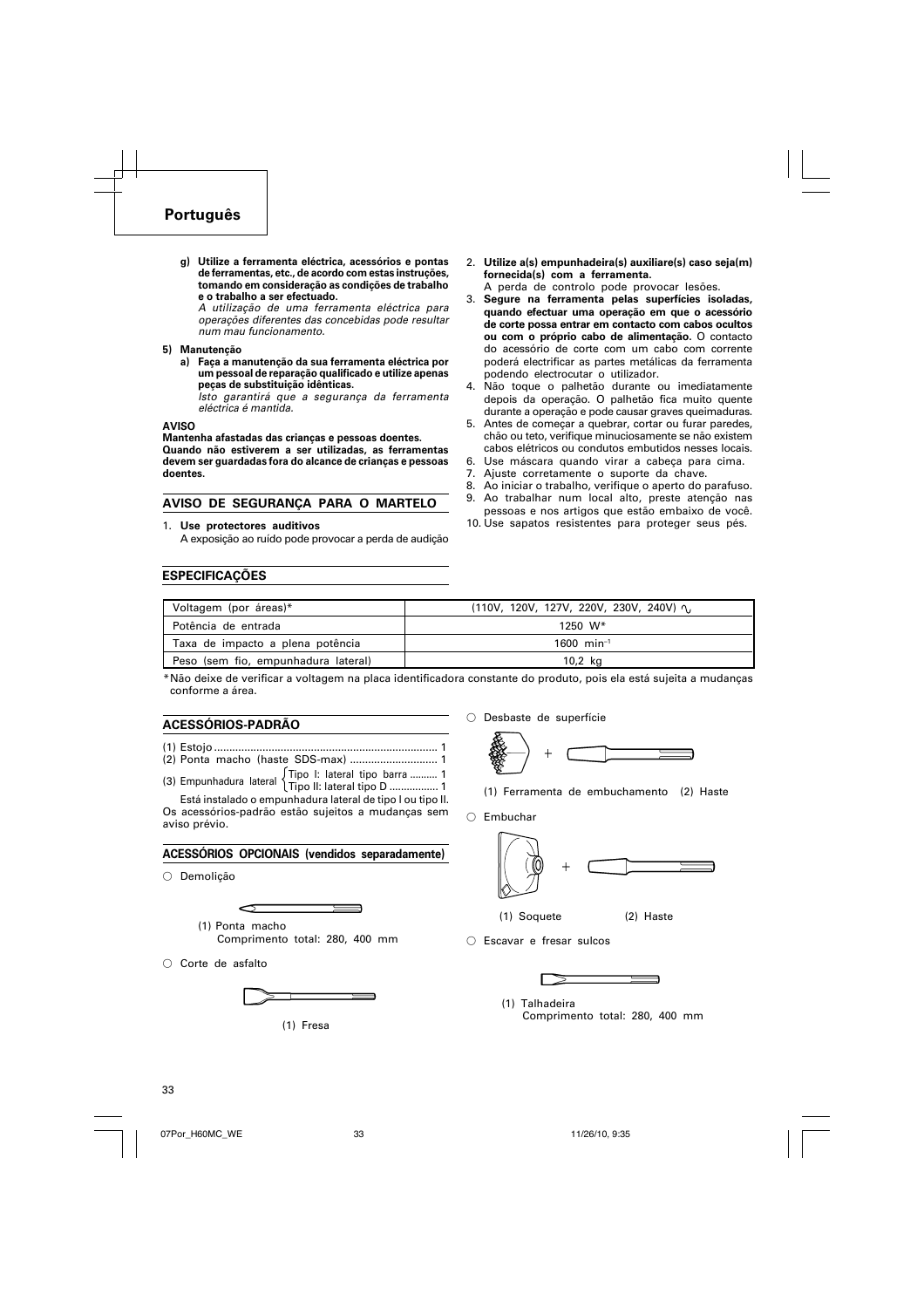Trabalho de escavação



Lubrificante A de martelo

500 g (em lata)

70 g (em tubo)

30 g (em tubo)

Os acessórios opcionais estão sujeitos a mudanças sem aviso prévio.

# **APLICAÇÕES**

Partir cimento, partir cimento, fazer ranhuras, cortar barras e aparafusar grupos.

Exemplos de aplicação:

Instalação de encanamentos e fiação, instalações sanitárias, instalação de maquinaria, obras de abastecimento e escoamento de água, instalações portuárias e outras obras de engenharia civil.

# **ANTES DA OPERAÇÃO**

**1. Fonte de energia**

Certifique-se de que a fonte de energia a ser utilizada está conforme às exigências especificadas na placa identificadora do produto.

**2. Interruptor**

Certifique-se de que o interruptor está na posição desligada. Se o plugue estiver conectado a um receptáculo quando o interruptor estiver ligado, a ferramenta elétrica vai começar a operar imediatamente, podendo provocar um grave acidente.

#### **3. Cabo de extensão**

Quando o local de trabalho não possuir uma fonte de energia, utilize um cabo de extensão de espessura e de potência nominal suficientes. A extensão deve ser mantida tão curta quanto possível.

# **4. Instalação de ferramentas**

#### **CUIDADO**

Para evitar problemas graves, certifique-se de desligar a ferramenta e desconectar o plugue da tomada.

# **NOTA**

Ao usar ferramentas como chaves de ponta macho, fresas, etc., certifique-se de usar peças genuínas indicadas por nossa empresa.

- (1) Limpe a parte da haste da ferramenta.
- (2) Tal como indicado na **Fig. 1**, puxe o cabo (A) na direcção de A e insira a ferramenta no orifício da tampa dianteira.
- (3) Ajuste a posição do sulco ao mesmo tempo em que gira a ferramenta, inserindo-a depois até que ela chegue ao final do orifício.
- (4) Retorne o cabo (A) à sua posição original, puxe a ferramenta e certifique-se de que está completamente travada (**Fig. 2**).
- **5. Para decidir a posição de trabalho da ferramenta** A ferramenta pode ser girada à cada 30 graus e pode ser fixada na posição de 12 passos.
- (1) Se o cabo (A) estiver voltado na direção de  $(B)$ , de maneira que o cabo (B) seja empurrado na direção de A , como mostra a **Fig. 3**, o ângulo da lâmina pode ser modificado livremente para qualquer posição desejada.
- (2) Solte o cabo (B) e gire a ferramenta, certificandose de que ele está completamente travado.

**6. Retirada da ferramenta**

Como mostra a **Fig. 1**, puxe o cabo (A) e tire para fora a ferramenta.

#### **CUIDADO**

Agarre o cabo e a pega lateral durante o trabalho. Não segure no cabo (A) durante o trabalho. Se o puxar por engano, a ponta poderia saltar.

**7. Movimento da empunhadura lateral**

Para lateral tipo barra

#### **Fixar o empunhadura lateral (Fig. 4)**

- (1) Rode o empunhadura lateral no sentido horário para o fixar.
- (2) Coloque o empunhadura lateral numa posição adequada para a utilização e depois aperte-o firmemente.

Para lateral tipo D

A empunhadura lateral pode ser fixada em qualquer posição desejada: nos 360 graus, e pode também ser fixada na direção para trás e para frente.

- (1) Afrouxe a empunhadura girando o cabo na direção de  $\textcircled{A}$ , como mostra a Fig. 5.
- (2) Ajuste-o na posição para operação vertical (para cima e para baixo) poder ser facilitada, como mostra as **Figs. 6**, **7** e **8**.
- (3) Gire o cabo na direção de  $\circledB$  e prenda a empunhadura.

# **COMO UTILIZAR O MARTELO (Fig. 9)**

1. Depois de colocar a ponta da feramenta no orifício da base, ligue-a. Pode-se ligar o interruptor apertando o gatilho e desligá-lo, soltando-o. Se a tampa for pressionada enquanto o gatilho do

interruptor estiver sendo apertado, mesmo se você tirar o dedo do gatilho, o interruptor continuará ligado, o que é conveniente para uma operação contínua. Para desligar o interruptor, aperte o gatilho novamente e então a tampa vai sair do lugar.

2. Ao utilizar o peso vazio da máquina e agarrando firmemente no martelo com ambas as mãos, é possível controlar o movimento de recuo.

Continue a um ritmo de trabalho moderado, a utilização de força excessiva afectará a eficiência.

#### **CUIDADO**

Após um um longo tempo de uso, a caixa do cilindro se aquece. Cuidado, pois, para não queimar suas mãos.

### **TROCA DA LUBRIFICANTE**

Esta máquina é hermeticamente fechada para protegê-la contra poeira e para evitar vazamento de lubrificante. Esta máquina pode ser usada sem precisar de suplemento de lubrificante por um longo período de tempo. No entanto, troque o lubrificante para manter sua vida útil. Para trocar o lubrificante, proceda da forma abaixo descrita.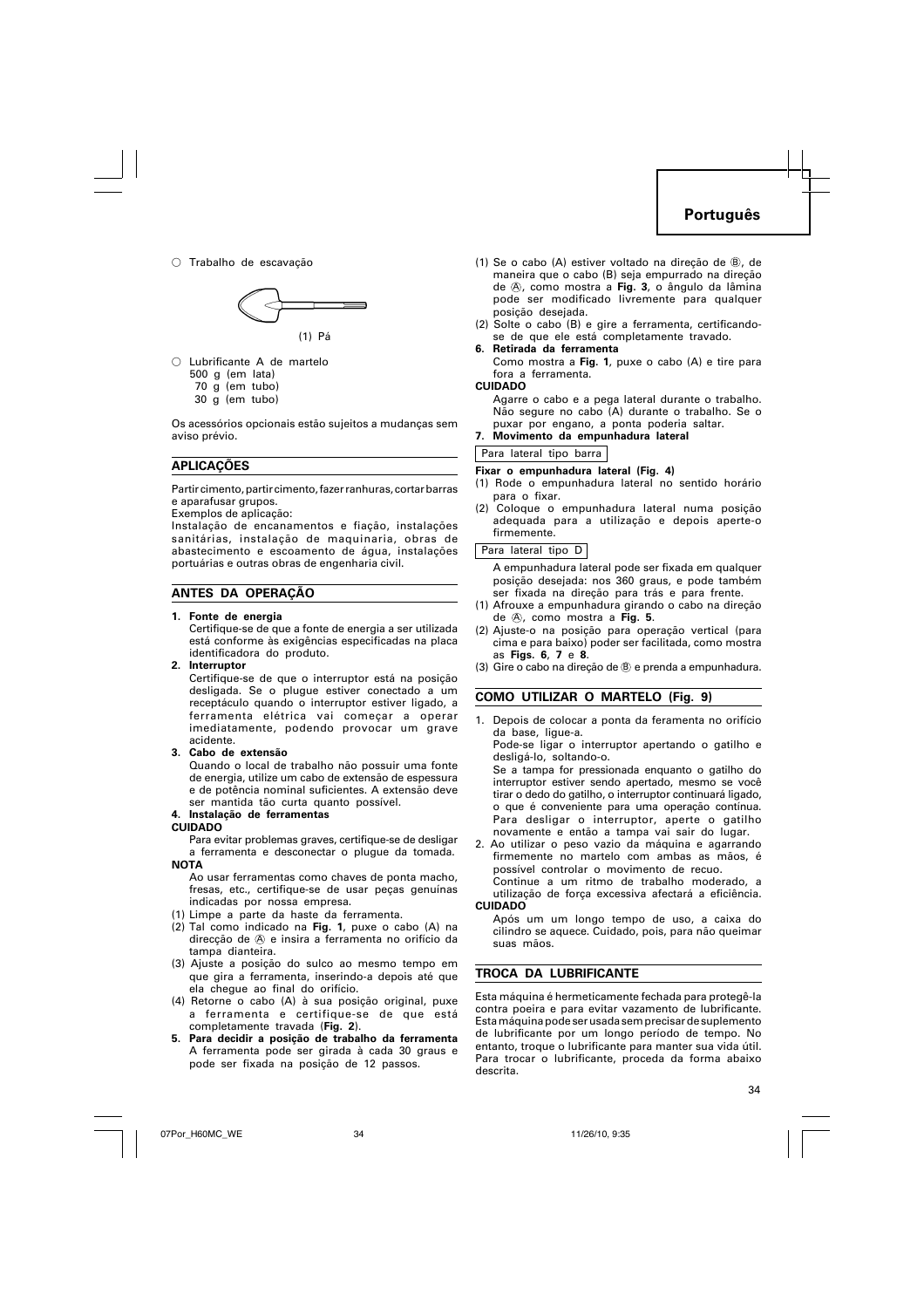# **Português**

#### **1. Época para a troca de lubrificante**

Ao substituir a escova de carvão, deve-se observar o lubrificante (Veja item 4 na seção MANUTENÇÃO E INSPEÇÃO).

Pergunte sobre a troca de lubrificante na Oficina Autorizada HiKOKI mais próxima.

Caso você necessite trocar o lubrificante por si mesmo, siga os passos abaixo mencionados.

### **2. Como trocar o lubrificante**

#### **ATENÇÃO**

Antes de trocar o lubrificante, desligue o motor e retire o plugue da tomada.

- (1) Retire a proteção da manivela e limpe todo o velho lubrificante que está dentro. (**Fig. 10**)
- (2) Coloque 76 g (o volume padrão para cobrir a vareta de conexão) do Lubrificante A de Martelo Elétrico da HiKOKI na caixa da manivela.
- (3) Depois de trocar o lubrificante, instale a proteção da manivela. Nesta altura, não danifique ou desaperte a vedação de lubrificante.

#### **NOTA**

Lubrificante A de Martelo Elétrico da HiKOKI é do tipo de baixa viscosidade. Quando o lubrificante tiver sido consumido, adquira mais numa Oficina Autorizada da HiKOKI.

# **MANUTENÇÃO E INSPEÇÃO**

#### **ATENÇÃO**

Para evitar problemas graves, certifique-se de desligar a ferramenta e desconectar o plugue da tomada.

**1. Inspeção da ferramenta**

Como a utilização de uma ferramenta sem fio diminui sua eficácia e pode provocar mau funcionamento do motor, afie ou substitua-a tão logo note seu desgaste.

#### **2. Inspeção dos parafusos de montagem**

Inspecione regularmente todos os parafusos de montagem e se certifique de que estão corretamente apertados. Se algum deles estiver frouxo, reaperteo imediatamente. Caso isso não seja feito, pode resultar em perigo grave.

#### **3. Manutenção do motor**

A unidade de enrolamento do motor é o verdadeiro "coração" da ferramenta elétrica. Cuide bem para assegurar que o enrolamento não se danifique e/ ou se molhe com óleo ou água.

#### **4. Inspeção das escovas de carvão (Fig. 11)**

O motor emprega escovas de carvão que são peças de consumo. Quando elas estiverem gastas ou quase chegando ao "limite de uso", podem causar problemas no motor. Quando o motor estiver equipado com uma escova de carvão de parada automática, ele pára automaticamente.

Nesse momento, troque ambas as escovas de carvão por novas que possuam o mesmo número mostrado na ilustração. Além disso, mantenha sempre limpas as escovas de carvão e certifique-se de que elas deslizam livremente nos suportes de escova.

### **5. Troca das escovas de carvão:**

Desaperte o parafuso de ajuste e retire a proteção do cabo. Retire os protetores da escova e as escovas de carvão. Depois de trocar as escovas de carvão, não esqueça de apertar bem os protetores da escova e instalar a proteção do cabo.

# **6. Lista de peças para conserto**

### **CUIDADO**

Consertos, modificações e inspeção de Ferramentas Elétricas da HiKOKI devem ser realizados por uma Oficina Autorizada da HiKOKI.

Esta lista de peças pode ser útil se apresentada com a ferramenta na Oficina Autorizada da HiKOKI ao solicitar conserto ou manutenção.

Na operação e na manutenção das ferramentas elétricas, devem-se observar as normas de segurança e os padrões prescritos por cada país.

# **MODIFICAÇÃO**

As Ferramentas Elétricas da HiKOKI estão sempre sendo aperfeiçoadas e modificadas para incorporar os mais recentes avanços tecnológicos.

Dessa forma, algumas pecas podem mudar sem aviso prévio.

# **GARANTIA**

Garantimos que a HiKOKI Power Tools obedece às respectivas normas específicas estatutárias/de país. Esta garantia não cobre avarias ou danos derivados de má utilização, abuso ou desgaste normal. Em caso de queixa, envie a Ferramenta, não desmontada, juntamente com o CERTIFICADO DE GARANTIA que se encontra no fundo destas instruções de utilização, para um Centro de Serviço Autorizado HiKOKI.

### **NOTA**

Devido ao contínuo programa de pesquisa e desenvolvimento da HiKOKI, as especificações aqui contidas estão sujeitas a mudanças sem aviso prévio.

#### **Informação a respeito de vibração**

Os valores totais da vibração (soma do vector triax) são determinados de acordo com a norma EN60745.

#### Burilagem:

Valor de emissão de vibrações **ah**, **Cheq** = 20,0 m/s2 Incerteza  $K = 4.3$  m/s<sup>2</sup>

O valor total de vibração declarado foi medido de acordo com um método de teste padrão e pode ser utilizado para comparar ferramentas.

Pode também ser utilizado numa avaliação preliminar de exposição.

#### **AVISO**

- O valor de emissão de vibrações durante a utilização da ferramenta eléctrica pode ser diferente do valor total declarado, consoante as formas de utilização da ferramenta.
- $\circlearrowright$  Identificar as medidas de segurança para proteger o operador, que são baseadas numa estimativa de exposição nas actuais condições de utilização (tendo em conta todas as partes do ciclo de funcionamento, tais como os tempos em que a ferramenta é desligada e quando está a funcionar ao ralenti, além do tempo de accionamento do gatilho).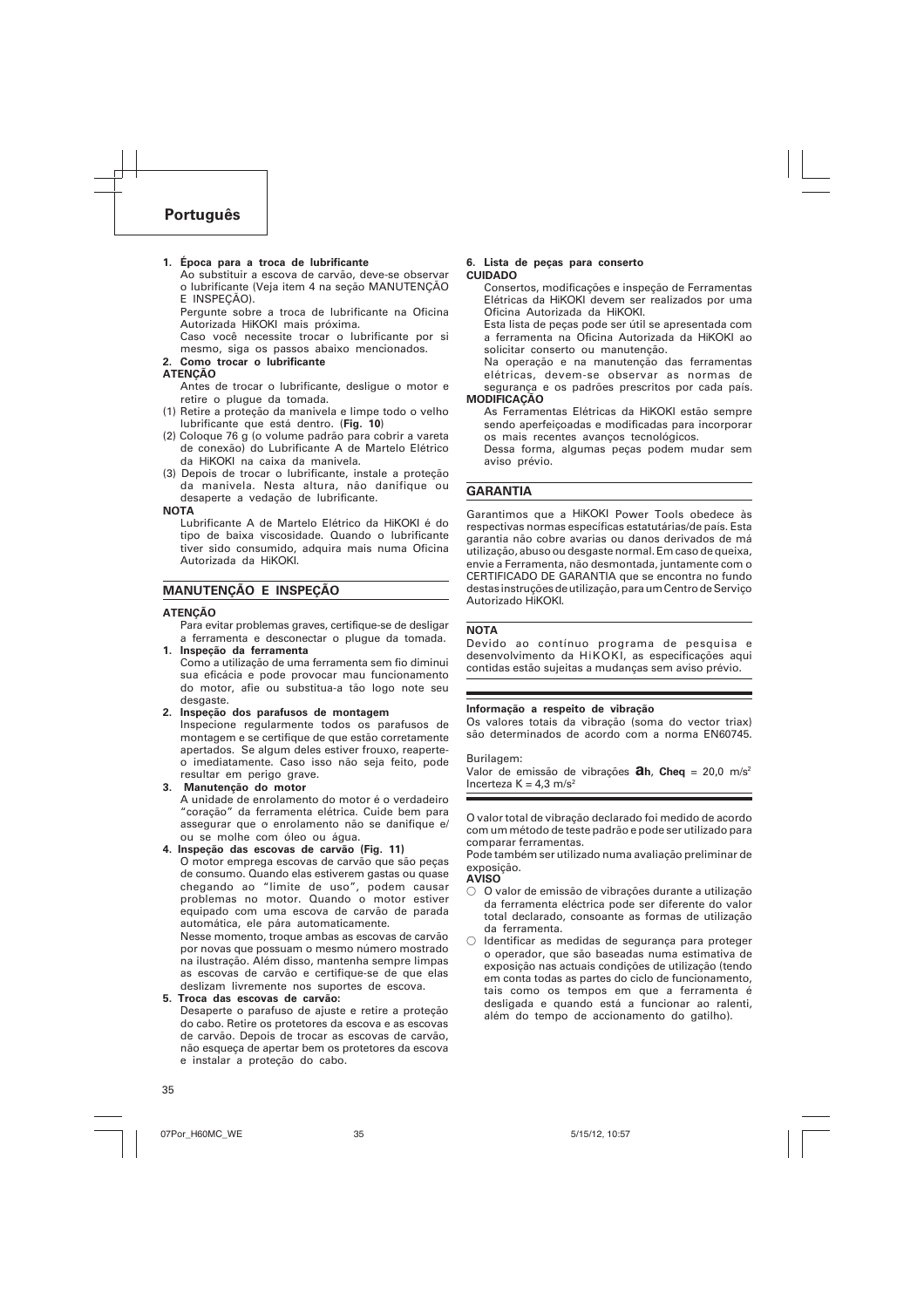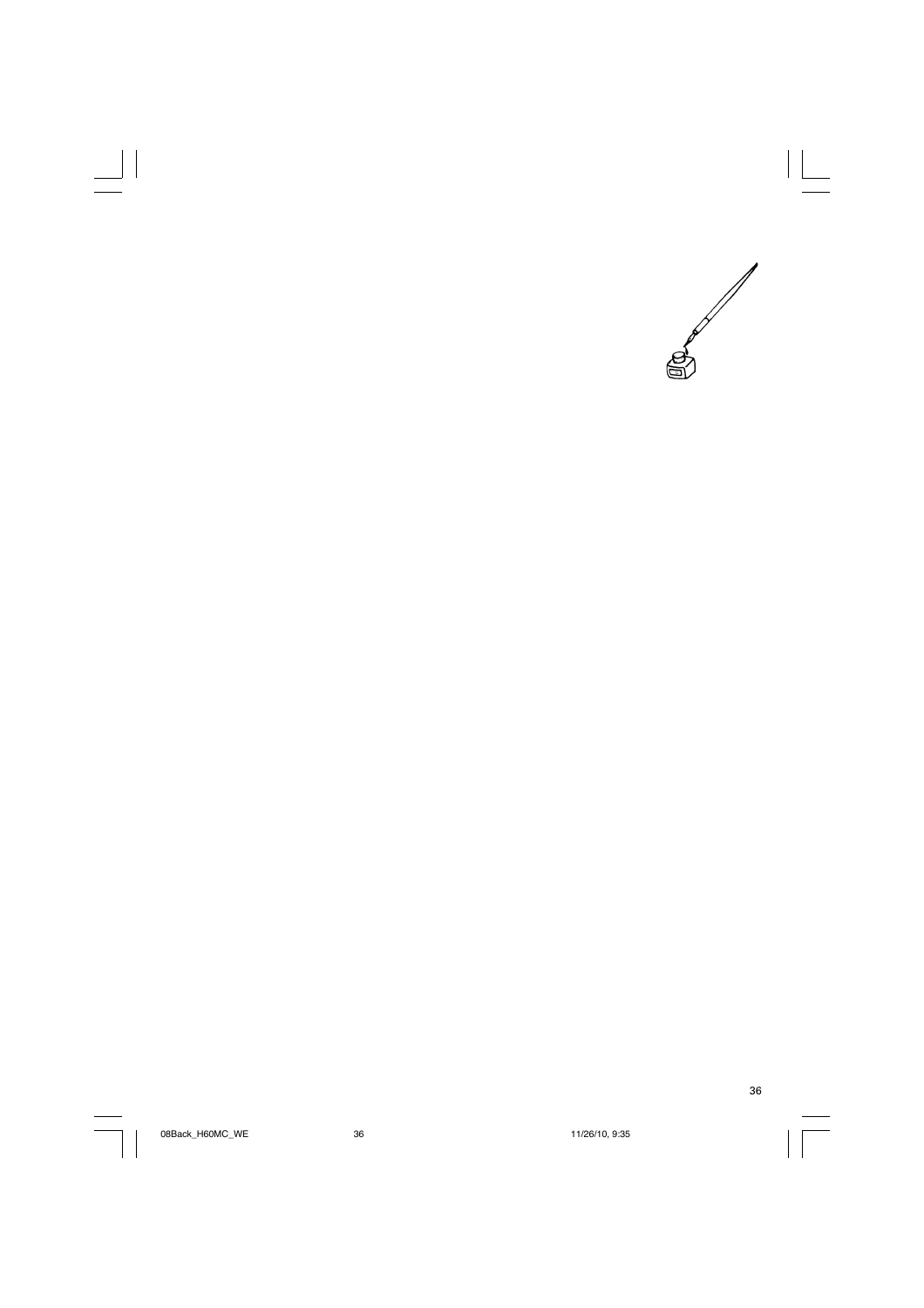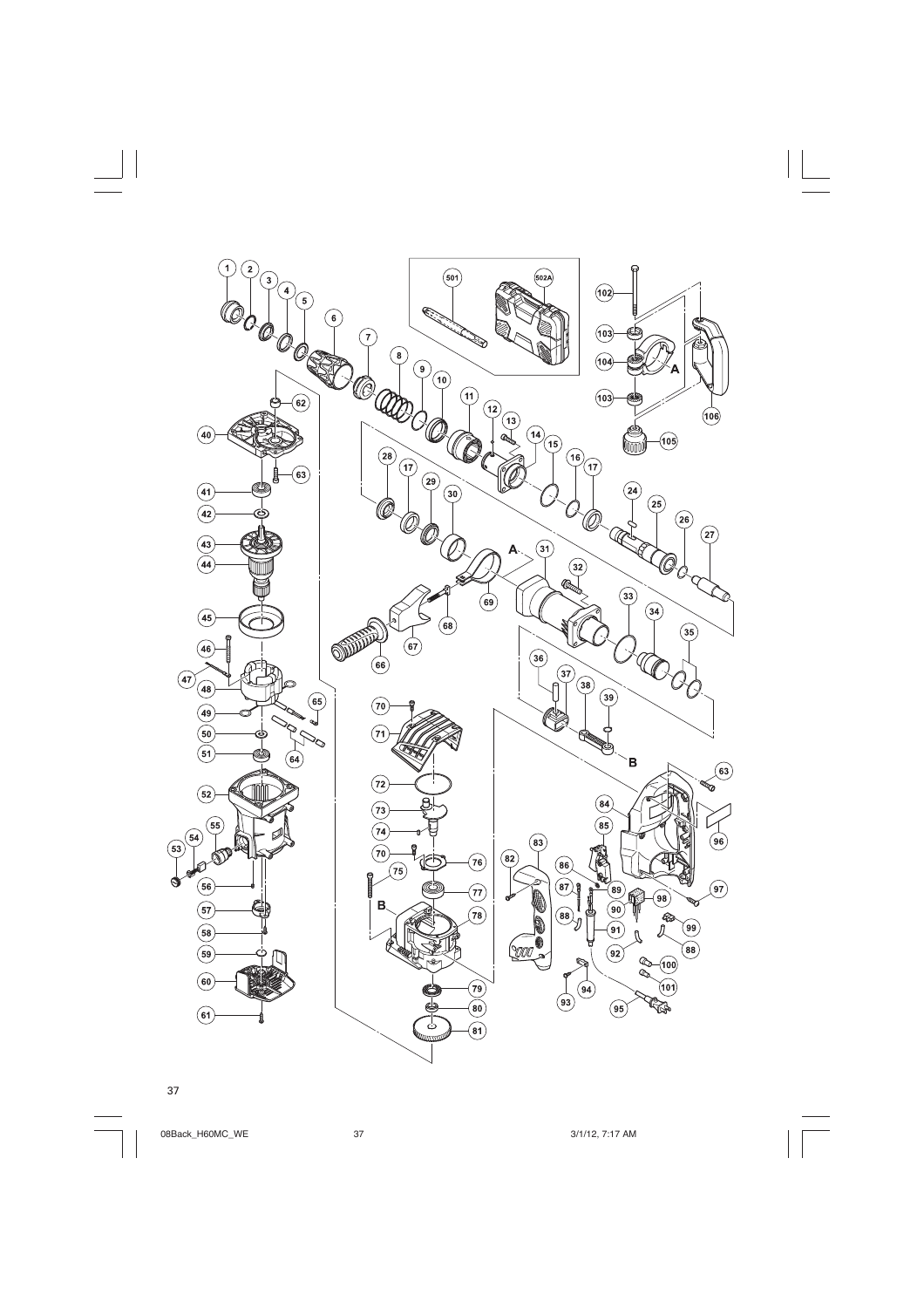| Item<br>No.     | Part Name                                                       |                     |  |
|-----------------|-----------------------------------------------------------------|---------------------|--|
| 1               | <b>FRONT CAP</b>                                                | 1                   |  |
| $\overline{c}$  | RETAINING RING D28                                              | 1                   |  |
| 3               | DAMPER HOLDER (A)                                               |                     |  |
| 4               | DAMPER (A)                                                      |                     |  |
| 5<br>6          | DAMPER HOLDER (B)                                               |                     |  |
| 7               | GRIP (A)<br>NEEDLE HOLDER                                       |                     |  |
| 8               | SPRING (A)                                                      | 1<br>1              |  |
| 9               | STOPPER RING                                                    | 1                   |  |
| 10              | <b>BALL HOLDER</b>                                              | 1                   |  |
| 11              | GRIP (B)                                                        | 1                   |  |
| 12              | STEEL BALL D6.35                                                | 4                   |  |
| 13              | SEAL LOCK HEX. SOCKET HD. BOLT M8 x 25                          | 4<br>1              |  |
| 14<br>15        | <b>FRONT COVER</b><br>O-RING (S-56)                             | 1                   |  |
| 16              | O-RING (S-32)                                                   | 1                   |  |
| 17              | <b>DAMPER</b>                                                   | 2                   |  |
| 24              | NEEDLE ROLLER D8 × 20                                           | 2                   |  |
| 25              | RETAINER SLEEVE                                                 | 1                   |  |
| 26              | O-RING (S-26)                                                   | 1                   |  |
| 27              | <b>SECOND HAMMER</b>                                            | 1                   |  |
| 28              | HAMMER HOLDER                                                   | 1<br>1              |  |
| 29<br>30        | <b>DAMPER WASHER</b><br><b>SLEEVE</b>                           | 1                   |  |
| $\overline{3}1$ | <b>CYLINDER CASE</b>                                            | 1                   |  |
| 32              | HEX. SOCKET HD. BOLT (W/FLANGE) M8 x 35                         | 4                   |  |
| 33              | O-RING (1AS-60)                                                 | 1                   |  |
| 34              | <b>STRIKER</b>                                                  | 1                   |  |
| 35              | O-RING (A) (FPM810)                                             | $\overline{2}$      |  |
| 36              | <b>PISTON PIN</b>                                               | 1                   |  |
| 37              | <b>PISTON</b>                                                   | 1                   |  |
| 38<br>39        | CONNECTING ROD<br>RETAINING RING FOR D14 SHAFT                  | 1<br>1              |  |
| 40              | <b>GEAR COVER</b>                                               | 1                   |  |
| 41              | BALL BEARING 6203DDCMPS2L                                       | 1                   |  |
| 42              | <b>BEARING WASHER</b>                                           | 1                   |  |
| 43              | FAN                                                             | 1                   |  |
| 44              | ARMATURE ASS'Y                                                  | 1                   |  |
| 45              | <b>FAN GUIDE</b>                                                | 1<br>$\overline{c}$ |  |
| 46<br>47        | HEX. HD. TAPPING SCREW D5 x 50<br><b>INTERNAL WIRE 235L</b>     | 1                   |  |
| 48              | STATOR ASS'Y                                                    | 1                   |  |
| 49              | <b>BRUSH TERMINAL</b>                                           | $\overline{c}$      |  |
| 50              | <b>BEARING WASHER</b>                                           | 1                   |  |
| 51              | BALL BEARING 6201DDCMPS2L                                       | 1                   |  |
| 52              | <b>HOUSING ASS'Y</b>                                            | 1                   |  |
| 53              | <b>BRUSH CAP</b>                                                | $\overline{c}$      |  |
| 54<br>55        | <b>CARBON BRUSH</b><br><b>BRUSH HOLDER</b>                      | 1<br>$\overline{2}$ |  |
| 56              | HEX. SOCKET SET SCREW M5 x 8                                    | $\overline{c}$      |  |
| 57              | <b>BEARING HOLDER</b>                                           | 1                   |  |
| 58              | TAPPING SCREW (W/FLANGE) D4 x 16                                | $\overline{c}$      |  |
| 59              | <b>DUST SEAL</b>                                                | 1                   |  |
| 60              | <b>TAIL COVER</b>                                               | 1                   |  |
| 61<br>62        | TAPPING SCREW (W/FLANGE) D5 x 20<br>NEEDLE BEARING (A) (BK1512) | $\overline{c}$<br>1 |  |
| 63              | SEAL LOCK HEX. SOCKET HD. BOLT M6 x 25                          | 4                   |  |
| 64              | VINYL TUBE (I.D.9.5 x T0.56 x 85)                               | 2                   |  |
| 65              | TERMINAL M4.0                                                   | 1                   |  |
| 66              | SIDE HANDLE                                                     | 1                   |  |
| 67              | <b>MOUNT</b>                                                    | 1                   |  |
| 68              | <b>HANDLE BOLT</b>                                              | 1                   |  |
| 69              | <b>BAND</b>                                                     | 1                   |  |
| 70<br>71        | SEAL LOCK HEX. SOCKET HD. BOLT M5 x 16<br><b>CRANK COVER</b>    | 6<br>1              |  |
| 72              | O-RING (I.D 74.5)                                               | 1                   |  |
| 73              | <b>CRANK SHAFT</b>                                              | 1                   |  |

| Item<br>No. | Part Name                              |                |  |  |
|-------------|----------------------------------------|----------------|--|--|
| 74          | FEATHER KEY $3 \times 3 \times 10$     | 1              |  |  |
| 75          | SEAL LOCK HEX. SOCKET HD. BOLT M6 x 50 |                |  |  |
| 76          | <b>BEARING COVER</b>                   |                |  |  |
| 77          | <b>BALL BEARING 6204DDCMPS2L</b>       | $\mathbf{1}$   |  |  |
| 78          | <b>CRANK CASE</b>                      | $\mathbf{1}$   |  |  |
| 79          | <b>OIL SEAL</b>                        | 1              |  |  |
| 80          | <b>DISTANCE RING (C)</b>               | 1              |  |  |
| 81          | <b>FIRST GEAR</b>                      | 1              |  |  |
| 82          | TAPPING SCREW (W/FLANGE) D4 x 30       |                |  |  |
| 83          | <b>HANDLE COVER</b>                    | 1              |  |  |
| 84          | <b>HANDLE</b>                          | 1              |  |  |
| 85          | SW(B)                                  | 1              |  |  |
| 86          | <b>WASHER M4</b>                       | 1              |  |  |
| 87          | <b>INTERNAL WIRE</b>                   | 1              |  |  |
| 88          | <b>VINYL TUBE</b>                      | $\overline{2}$ |  |  |
| 89          | <b>TERMINAL</b>                        | 1              |  |  |
| 90          | <b>NOISE SUPPRESSOR</b>                | 1              |  |  |
| 91          | CORD ARMOR                             | 1              |  |  |
| 92          | TUBE (A)                               | 1              |  |  |
| 93          | TAPPING SCREW (W/FLANGE) D4 x 16       | $\overline{a}$ |  |  |
| 94          | <b>CORD CLIP</b>                       | 1              |  |  |
| 95          | CORD                                   | 1              |  |  |
| 96          | <b>NAME PLATE</b>                      | 1              |  |  |
| 97          | TAPPING SCREW D6 x 30                  | 4              |  |  |
| 98          | SUPPORT (B)                            | 1              |  |  |
| 99          | PILLAR TERMINAL                        | 1              |  |  |
| 100         | CONNECTOR 50092                        | 1              |  |  |
| 101         | CONNECTOR 50091                        | 1              |  |  |
| 102         | <b>BOLT M8</b>                         | 1              |  |  |
| 103         | HANDLE HOLDER (B)                      | $\overline{2}$ |  |  |
| 104         | <b>HANDLE HOLDER</b>                   | 1              |  |  |
| 105         | GRIP                                   | 1              |  |  |
| 106         | SIDE HANDLE ASS'Y                      | 1              |  |  |
| 501         | BULL POINT (SDS MAX) 280L              | 1              |  |  |
|             | 502A CASE                              | 1              |  |  |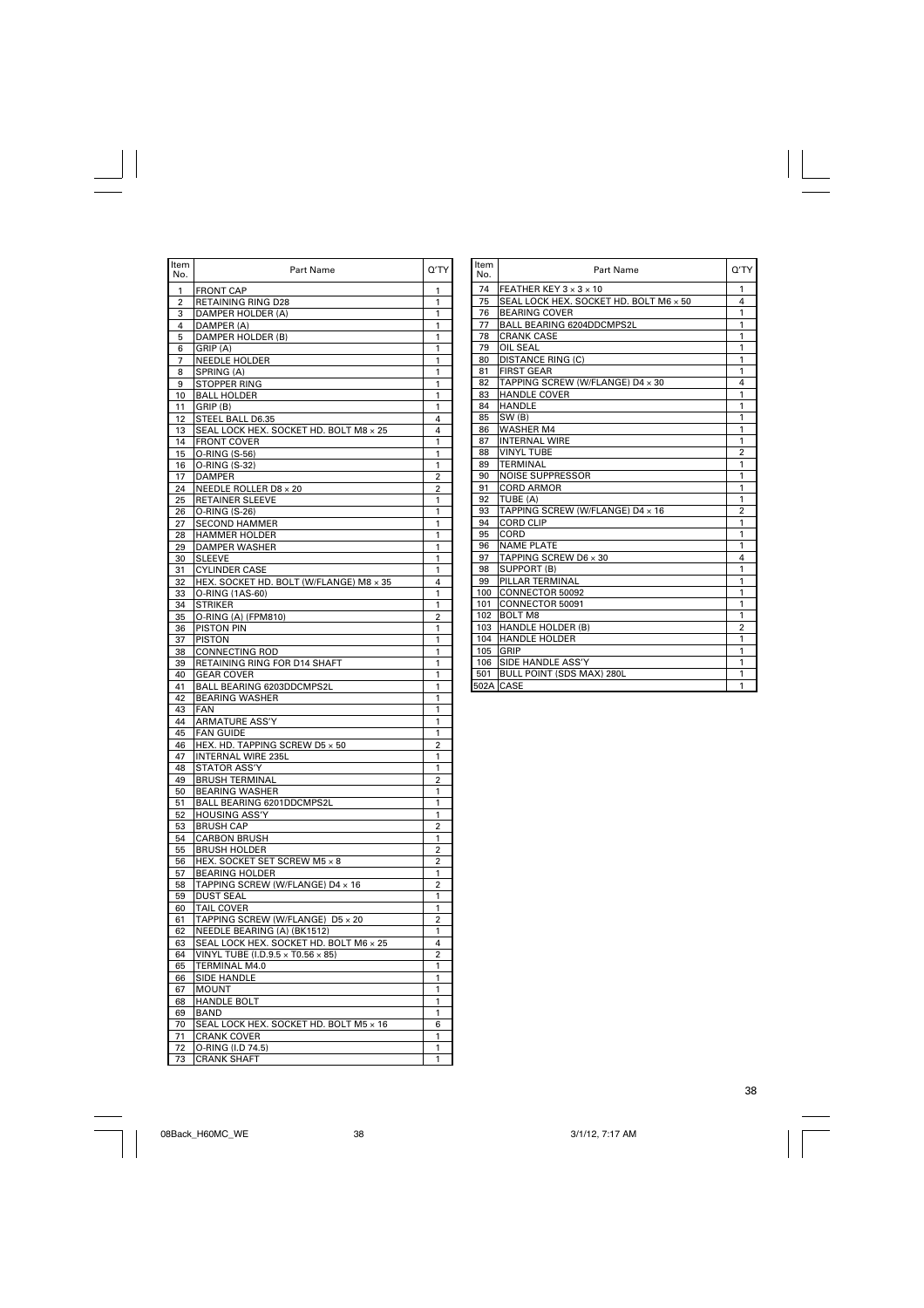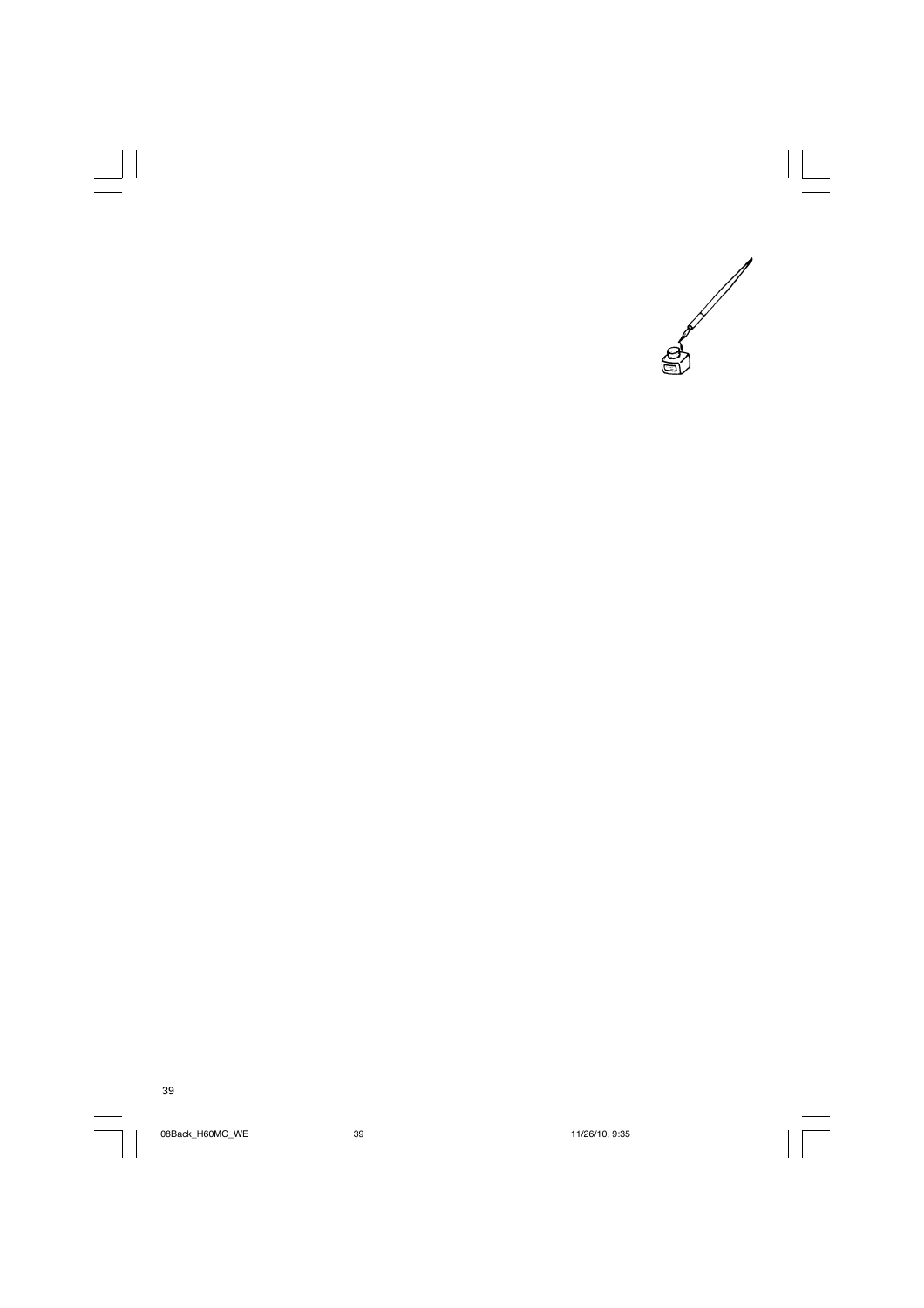| English                                                                                                                                                                                                                  | Nederlands                                                                                                                                                                                                              |  |
|--------------------------------------------------------------------------------------------------------------------------------------------------------------------------------------------------------------------------|-------------------------------------------------------------------------------------------------------------------------------------------------------------------------------------------------------------------------|--|
| <b>GUARANTEE CERTIFICATE</b>                                                                                                                                                                                             | <b>GARANTIEBEWIJS</b>                                                                                                                                                                                                   |  |
| ① Model No.<br>2 Serial No.<br>3 Date of Purchase<br>4) Customer Name and Address<br>(5) Dealer Name and Address<br>(Please stamp dealer name and address)                                                               | 1 Modelnummer<br>2 Serienummer<br>3 Datum van aankoop<br>4) Naam en adres van de gebruiker<br>(5) Naam en adres van de handelaar<br>(Stempel a.u.b. naam en adres vande de<br>handelaar)                                |  |
| Deutsch                                                                                                                                                                                                                  | Español                                                                                                                                                                                                                 |  |
| <b>GARANTIESCHEIN</b>                                                                                                                                                                                                    | <b>CERTIFICADO DE GARANTIA</b>                                                                                                                                                                                          |  |
| ① Modell-Nr.<br>2 Serien-Nr.<br>3 Kaufdaturn<br>4) Name und Anschrift des Kunden<br>(5) Name und Anschrift des Händlers<br>(Bitte mit Namen und Anschrift des<br>Handlers abstempeln)                                    | ① Número de modelo<br>2 Número de serie<br>3 Fecha de adquisición<br>4 Nombre y dirección del cliente<br>5 Nombre y dirección del distribudor<br>(Se ruega poner el sellú del distribudor<br>con su nombre y dirección) |  |
| Français                                                                                                                                                                                                                 | Português                                                                                                                                                                                                               |  |
| <b>CERTIFICAT DE GARANTIE</b>                                                                                                                                                                                            | <b>CERTIFICADO DE GARANTIA</b>                                                                                                                                                                                          |  |
| 1 No. de modèle<br>2 No. de série<br>3 Date d'achat<br>4) Nom et adresse du client<br>(5) Nom et adresse du revendeur<br>(Cachet portant le nom et l'adresse du<br>revendeur)                                            | 1 Número do modelo<br>2 Número do série<br>3 Data de compra<br>4) Nome e morada do cliente<br>(5) Nome e morada do distribuidor<br>(Por favor, carímbe o nome e morada<br>do distribuidor)                              |  |
| Italiano                                                                                                                                                                                                                 |                                                                                                                                                                                                                         |  |
| <b>CERTIFICATO DI GARANZIA</b><br>① Modello<br>2 N° di serie<br>3) Data di acquisto<br>4) Nome e indirizzo dell'acquirente<br>(5) Nome e indirizzo del rivenditore<br>(Si prega di apporre il timbro con questi<br>dati) |                                                                                                                                                                                                                         |  |

 $-$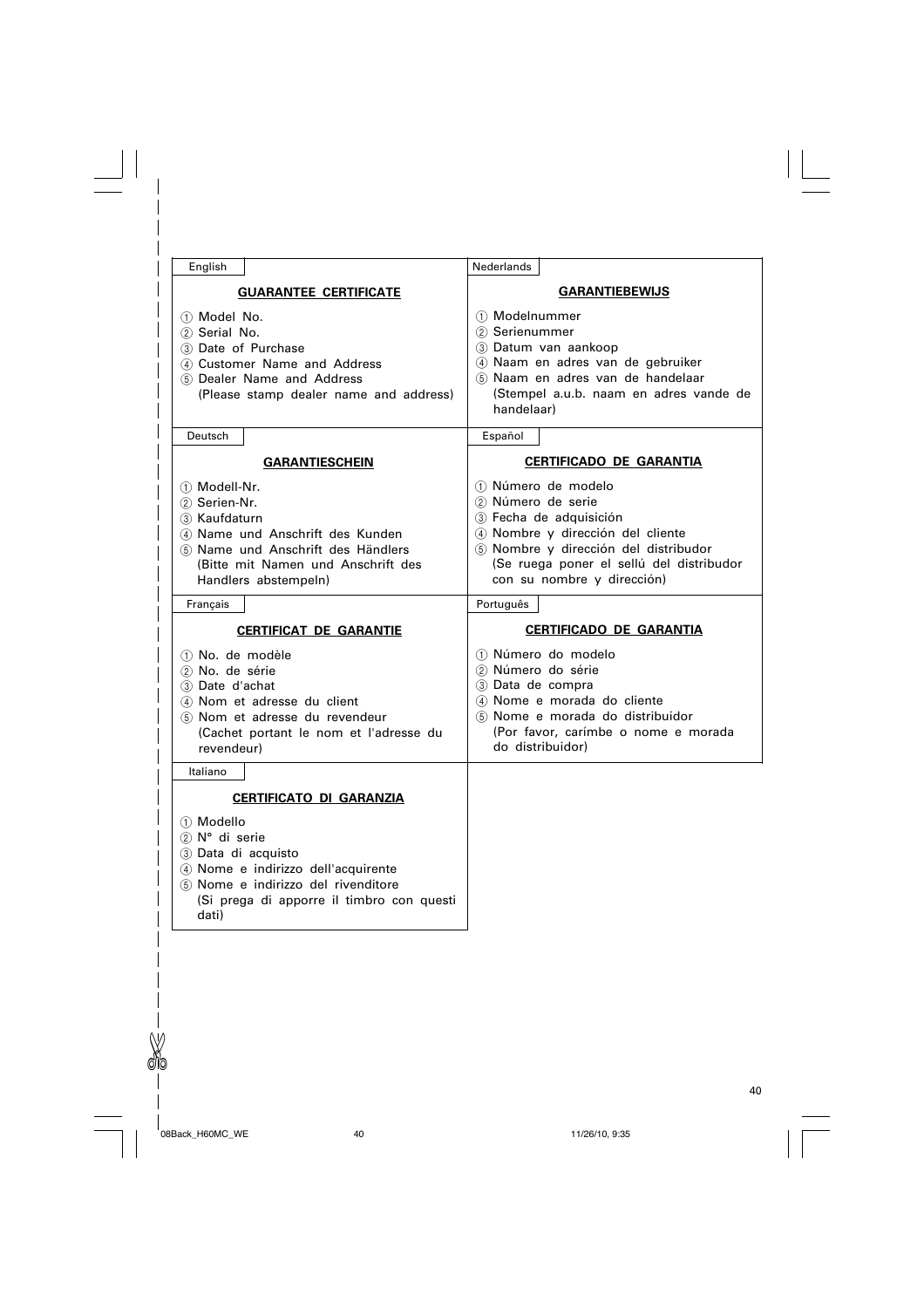

| $\circled{2}$<br>$\circled{3}$<br>$\begin{picture}(40,4) \put(0,0){\vector(0,1){10}} \put(15,0){\vector(0,1){10}} \put(15,0){\vector(0,1){10}} \put(15,0){\vector(0,1){10}} \put(15,0){\vector(0,1){10}} \put(15,0){\vector(0,1){10}} \put(15,0){\vector(0,1){10}} \put(15,0){\vector(0,1){10}} \put(15,0){\vector(0,1){10}} \put(15,0){\vector(0,1){10}} \put(15,0){\vector(0,1){10}} \put(15,0){\vector(0,$<br>$\textcircled{\scriptsize 5}$ | $\begin{array}{c}\n\circ\n\end{array}$ |               |
|------------------------------------------------------------------------------------------------------------------------------------------------------------------------------------------------------------------------------------------------------------------------------------------------------------------------------------------------------------------------------------------------------------------------------------------------|----------------------------------------|---------------|
|                                                                                                                                                                                                                                                                                                                                                                                                                                                |                                        |               |
|                                                                                                                                                                                                                                                                                                                                                                                                                                                |                                        |               |
|                                                                                                                                                                                                                                                                                                                                                                                                                                                |                                        |               |
|                                                                                                                                                                                                                                                                                                                                                                                                                                                |                                        | $\frac{1}{2}$ |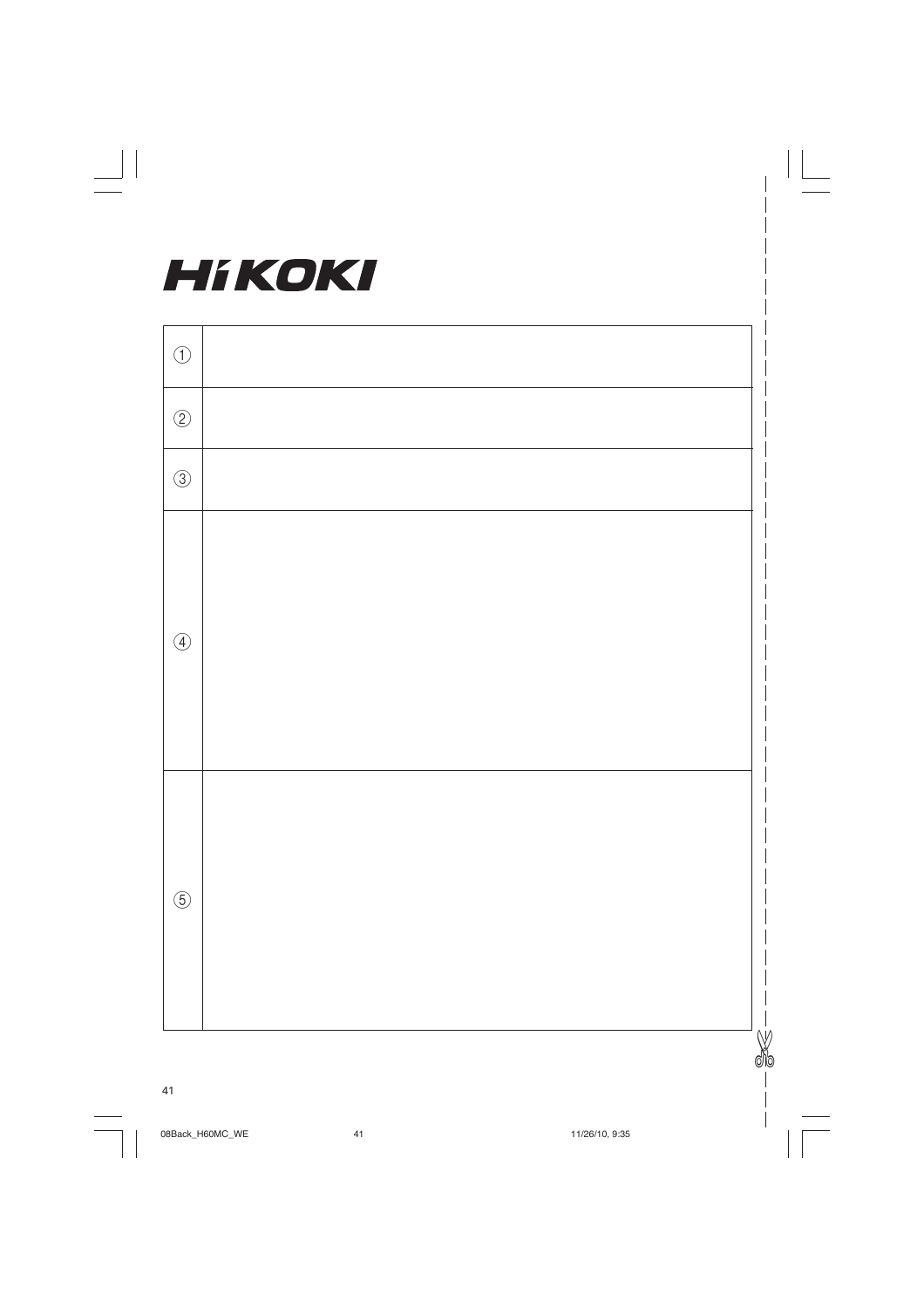# **Hikoki Power Tools Deutschland GmbH**

Siemensring 34, 47877 willich, Germany Tel: +49 2154 49930 Fax: +49 2154 499350 URL: http://www.hikoki-powertools.de

# **Hikoki Power Tools Netherlands B.V.**

Brabanthaven 11, 3433 PJ Nieuwegein, The Netherlands Tel: +31 30 6084040 Fax: +31 30 6067266 URL: http://www.hikoki-powertools.nl

# **Hikoki Power Tools (U.K.) Ltd.**

Precedent Drive, Rooksley, Milton Keynes, MK 13, 8PJ, United Kingdom Tel: +44 1908 660663 Fax: +44 1908 606642 URL: http://www.hikoki-powertools.uk

# **Hikoki Power Tools France S.A.S.**

Parc de l'Eglantier 22, rue des Cerisiers, Lisses-C.E. 1541, 91015 EVRY CEDEX, France Tel: +33 1 69474949 Fax: +33 1 60861416 URL: http://www.hikoki-powertools.fr

# **Hikoki Power Tools Belgium N.V./S.A.**

Koningin Astridlaan 51, B-1780 Wemmel, Belgium Tel: +32 2 460 1720 Fax: +32 2 460 2542 URL http://www.hikoki-powertools.be

# **Hikoki Power Tools Italia S.p.A**

Via Piave 35, 36077, Altavilla Vicentina (VI), Italy Tel: +39 0444 548111 Fax: +39 0444 548110 URL: http://www.hikoki-powertools.it

# **Hikoki Power Tools lbérica, S.A.**

C/ Puigbarral, 26-28, Pol. Ind. Can Petit, 08227 Terrassa (Barcelona), Spain Tel: +34 93 735 6722 Fax: +34 93 735 7442 URL: http://www.hikoki-powertools.es

# **Hikoki Power Tools Österreich GmbH**

IndustrieZentrum NÖ –Süd, Straße 7, Obj. 58/A6 2355 Wiener Neudorf, Austria Tel: +43 2236 64673/5 Fax: +43 2236 63373 URL: http://www.hikoki-powertools.at